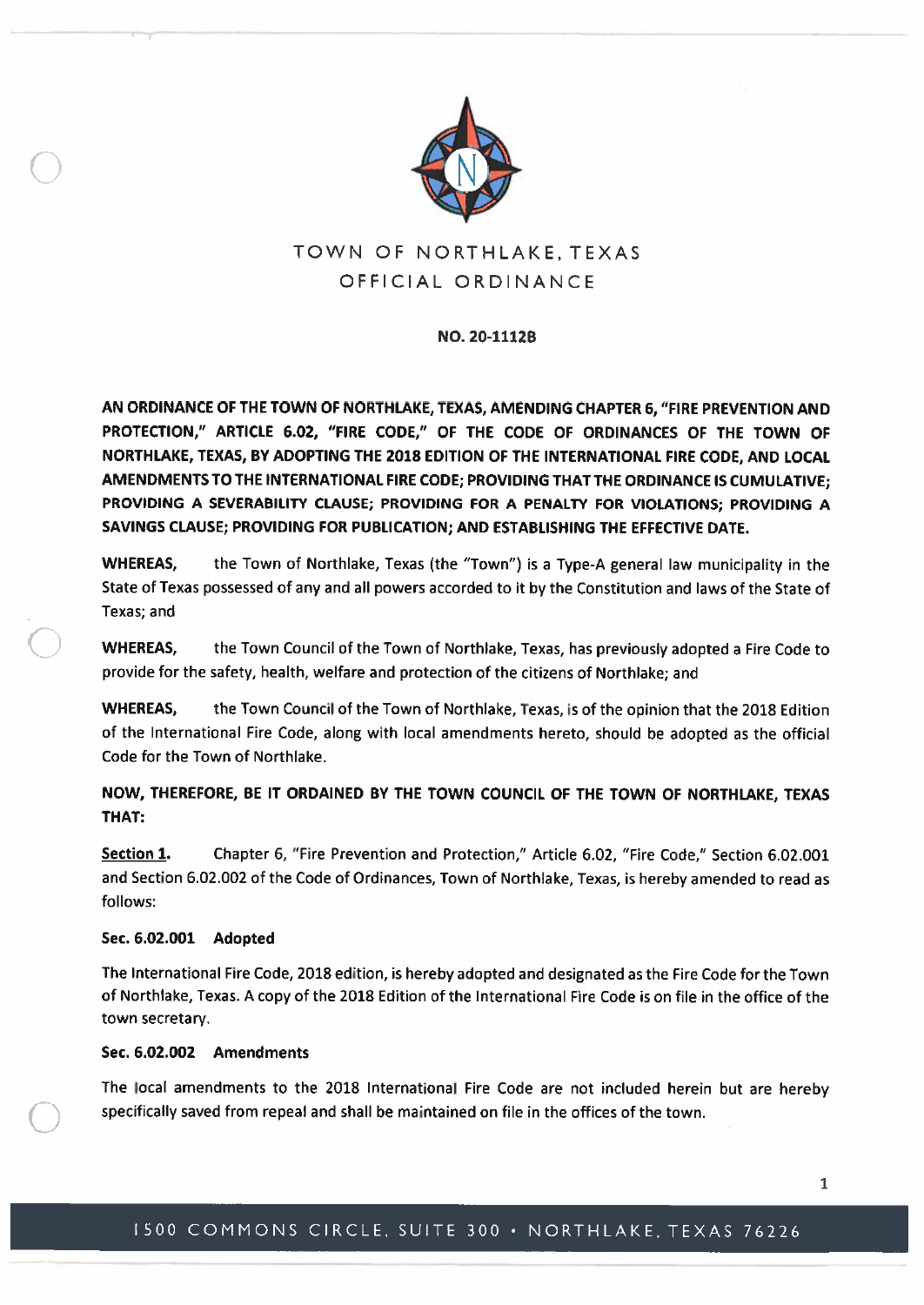

# TOWN OF NORTHLAKE, TEXAS OFFICIAL ORDINANCE

The International Fire Code, 2018 edition, as adopted herein is hereby amended as shown **Section 2.** on Exhibit "A" attached hereto and incorporated herein for all purposes.

**CUMULATIVE.** This Ordinance shall be cumulative of all provisions of ordinances of the Section 3. Town of Northlake, Texas, except where the provisions of this ordinance are in direct conflict with the provisions of such ordinances, in which event the conflicting ordinances are hereby repealed.

Section 4. SEVERABILITY. It is hereby declared to be the intention of the Town Council that the phrases, clauses, sentences, paragraphs and sections of this Ordinance are severable, and if any phrase, clause, sentence, paragraph or section of this Ordinance shall be declared unconstitutional by the valid judgment or decree of any court of competent jurisdiction, such unconstitutionality shall not affect any of the remaining phrases, clauses, sentences, paragraphs and sections of this Ordinance, since the same would have been enacted by the Town Council without the incorporation of this Ordinance of any such unconstitutional phrase, clause, sentence, paragraph or section.

VIOLATIONS AND PENALTIES. Any person violating any provision of this ordinance shall Section 5. be fined for each and every day during which any violation of any provision of this ordinance is committed, continued, or permitted in the maximum amount allowed by law as provided in Section 1.01.009 of the Town Code.

Section 6. SAVINGS. All rights and remedies of the Town of Northlake, Texas, are expressly saved as to any and all violations of the provisions of any ordinances affecting fire prevention and protection within the Town which have accrued at the time of the effective date of this ordinance; and, as to such accrued violations and all pending litigation, both civil and criminal, whether pending in court or not, under such ordinances, same shall not be affected by this ordinance but may be prosecuted until final disposition by the courts.

Section 7. PUBLICATION. The Town Secretary is hereby authorized and directed to cause the publication of the descriptive caption and penalty clause of this ordinance as an alternative method of publication provided by law.

**EFFECTIVE DATE.** This Ordinance shall become effective on January 1, 2021. Section 8.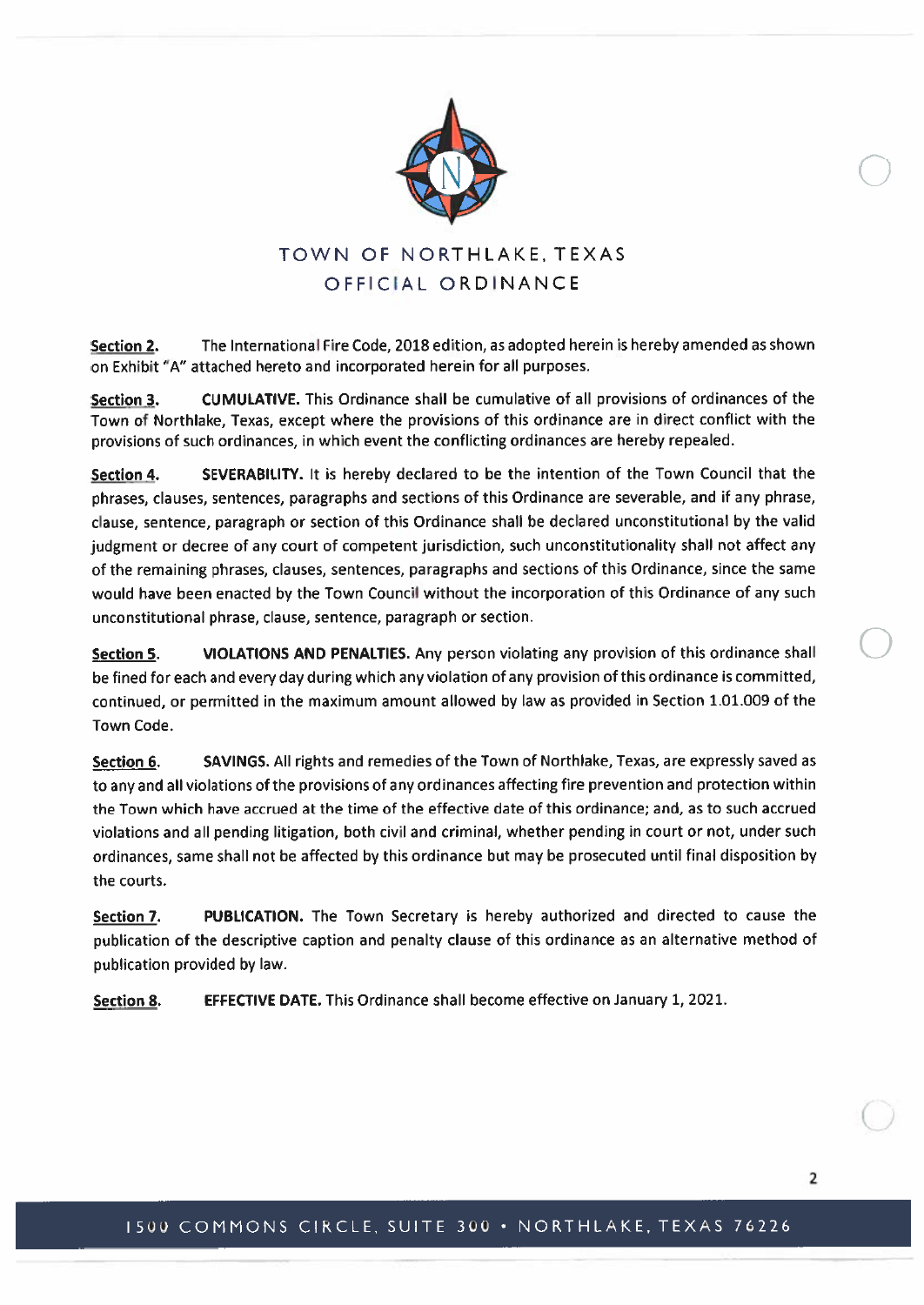

# TOWN OF NORTHLAKE, TEXAS OFFICIAL ORDINANCE

PASSED, APPROVED AND ADOPTED by the Town Council of the Town of Northlake, Texas, on this the 12th day of November 2020.

Town of Northlake, Texas

David Rettig, Mayor

Attest: ng W Shirley Rogers, Town Secretary



Approved as to form:

Ashley Dierker, Town Attorney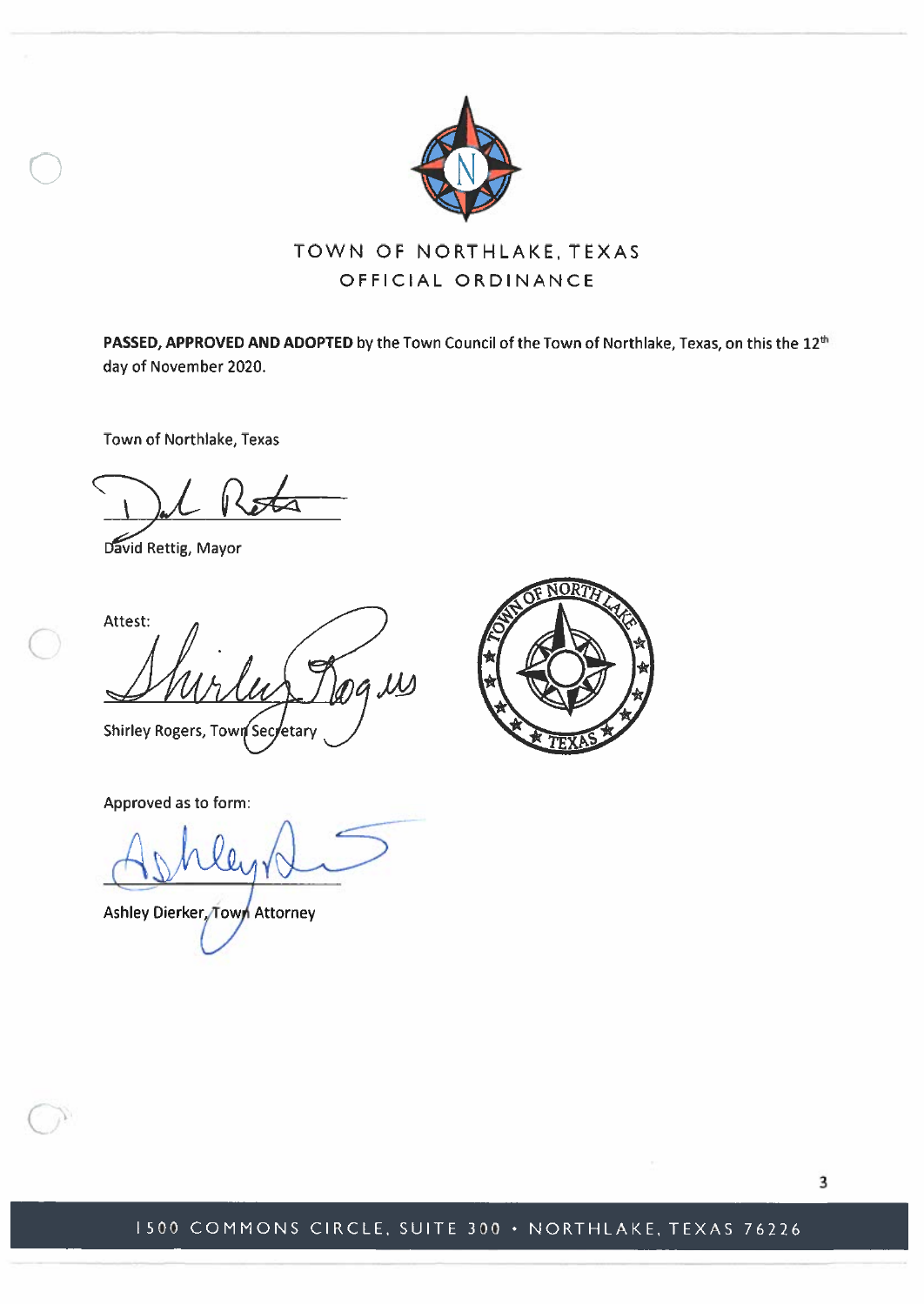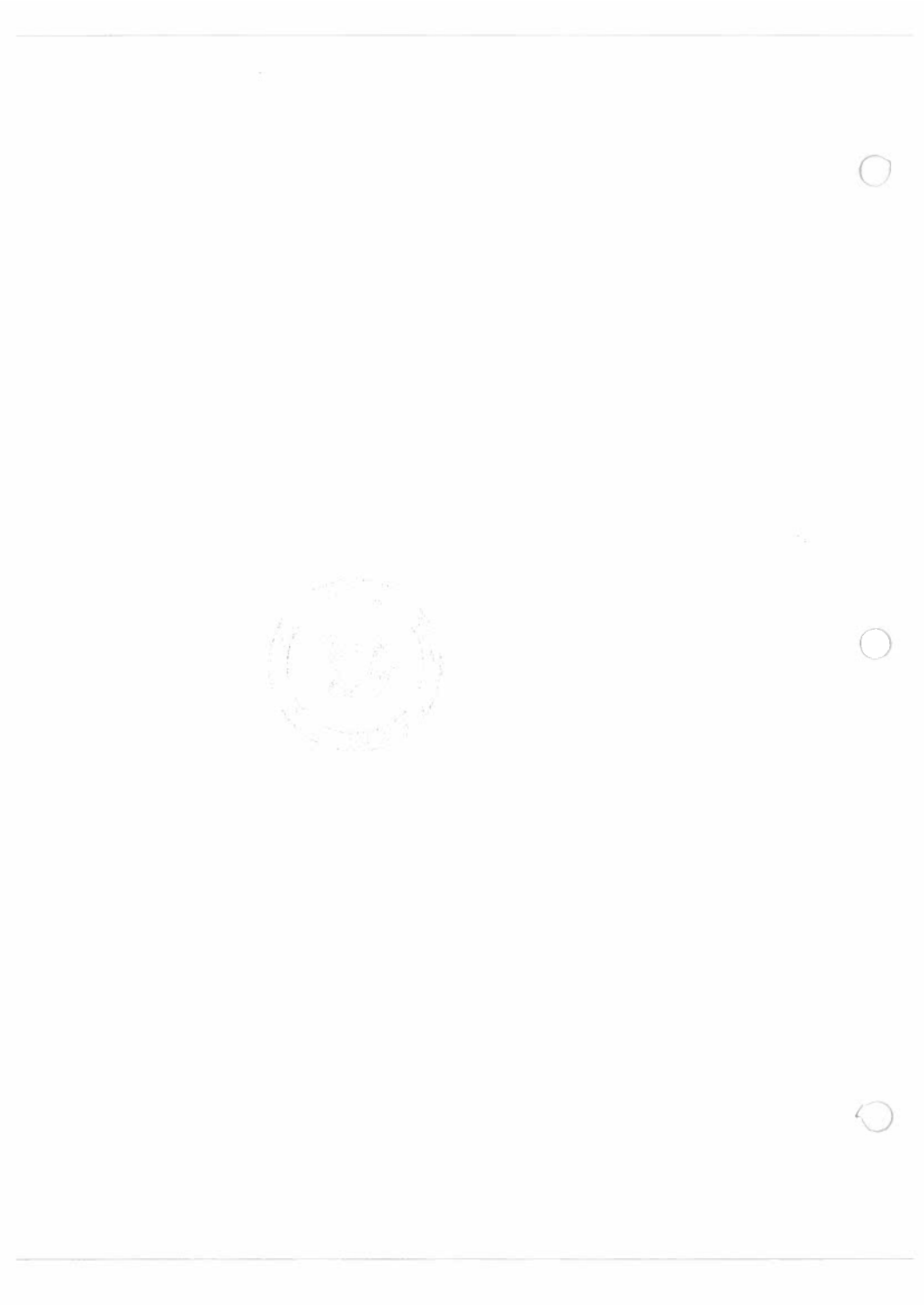## **EXHIBIT "A"**

## **Amendments to the 2018 International Fire Code.**

The following sections of the 2018 Edition of the International Fire Code, the provisions of which shall be controlling within the limits of the Town of Northlake boundaries, are hereby amended for the purpose of consistency with specific past practices and the recommendations of the North Central Texas Council of Governments (NCTCOG) Fire Advisory Board and the Denton County Emergency Services District No. 1 (DCESD1). Black type is text from the NCTCOG and DCESD1 recommended amendments. Red type is text from local amendments approved by the Town of Northlake with previous fire codes.

## **General Terms**

- (1) Code official or fire code official. The fire chief or designee, Fire Marshal or designee, or member of the fire department, charged with the duties of administration and enforcement of this code, or a duly authorized representative.
- (2) Jurisdiction. All references to "jurisdiction" shall mean the Town of Northlake, Texas.
- (3) Chief. All references to "Chief of the Bureau of Fire Prevention" shall be replaced with Fire Marshal."
- (4) Fire Marshal. All references to "Fire Marshal" shall include the Fire Marshal's designee.

## **Section 101.1 shall be amended to read as follows:**

**101.1 Title.** These regulations shall be known as the fire code of the Town of Northlake, hereinafter referred to as "this Code."

#### **Section 102.1 shall be amended to read as follows:**

**102.1 Construction and design provisions is amended by adding 102.1 #3 and 102.1.1 to read as follows:**

**Section 102.1 #3** Existing structures, facilities, and conditions when required in Chapter 11 or in specific sections of this code.

**Section 102.1.1 Reconstruction and Remodel**. A building that is being altered, remodeled or reconstructed where the cost of construction is equal to or greater than 25% of the appraised value of the structure, shall comply with current fire codes in regards to:

- (1) Panic hardware
- (2) Fire alarms
- (3) Exit lights
- (4) Emergency lighting
- (5) Exits and exit ways
- (6) Fire protection systems

#### **Section 102.7 is amended by deleting and replacing with a new Section 102.7, to read as follows:**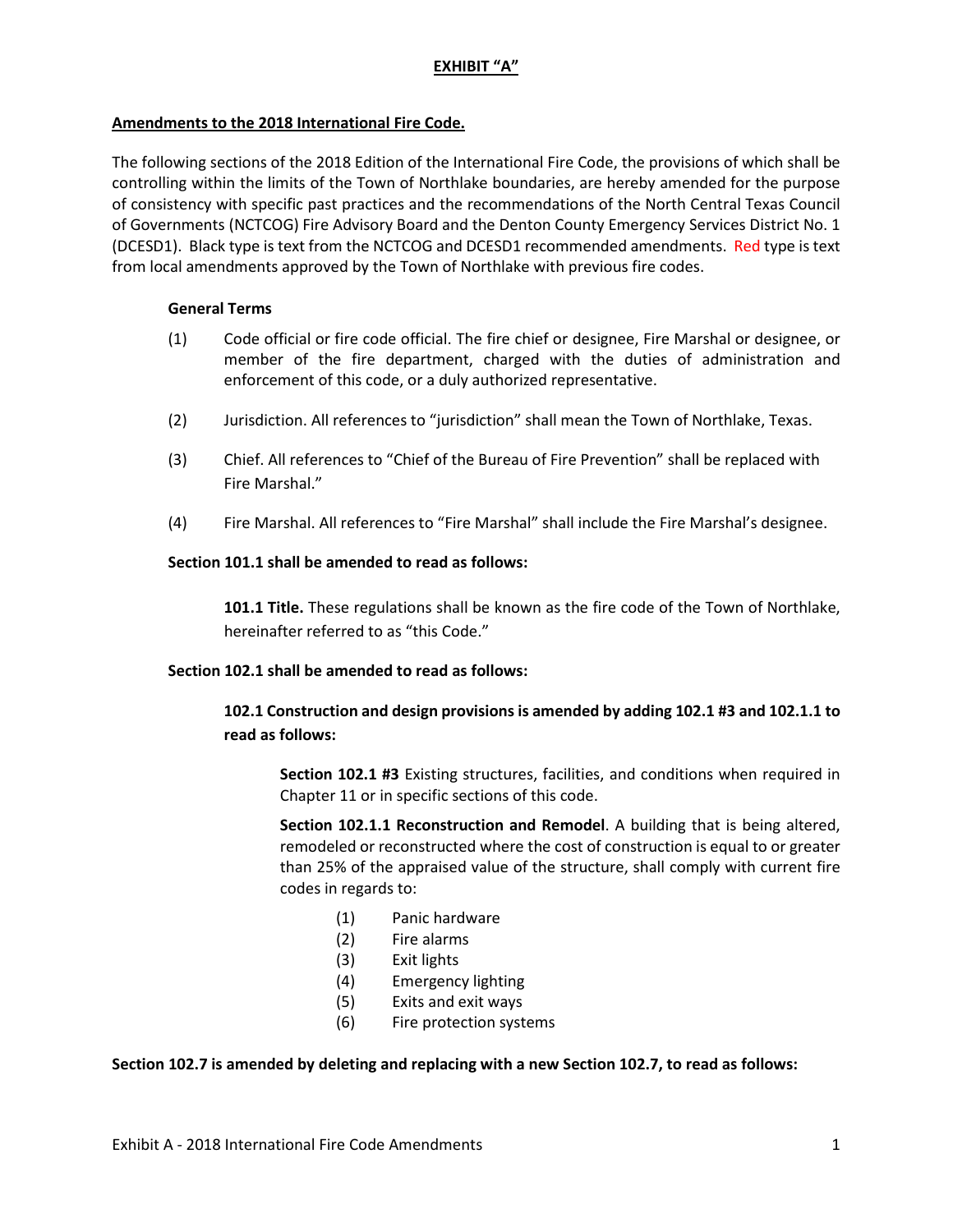**Section 102.7 Referenced codes and standards.** The codes and standards referenced in this code shall be those that are listed in Chapter 80 of the International Fire Code (IFC) and such codes, when specifically adopted, and standards shall be considered part of the requirements of this code to the prescribed extent of each such reference. Whenever amendments have been adopted to the referenced codes and standards, each reference to said code and standards shall be considered to reference the amendments as well. Any reference to NFPA 70 or the ICC Electrical Code shall mean the Electrical Code, as adopted.

**102.7.1 Conflicts.** Where conflicts occur between provisions of this code and referenced codes and standards, the provisions of this code shall apply.

**102.7.2 Provisions in referenced codes and standards.** Where the extent of the reference to a referenced code or standard includes subject matter that is within the scope of this code and any adopted amendments, the provisions of this code and any adopted amendments, as applicable, shall take precedence over the provisions in the referenced code or standard.

#### **Section 102.7.3 shall be added to read as follows:**

**102.7.3** The most currently published editions of NFPA shall be the Referenced Codes adopted. Specific reference is made for the adoption of NFPA 3: Standard for Commissioning of Fire Protection Life Safety Systems, and NFPA 17A including all associated appendices, specifically Appendix B and NFPA 96: Standard for Ventilation Control and Fire Protection of Commercial Cooking Operations and Appendix B of NFPA 96.

#### **Section 105.1.1; change to read as follows:**

**Section 105.1.1 Permits required.** Permits required by this code shall be obtained from the fire code official.

#### **Section 105.3.3**; **change to read as follows:**

**Section 105.3.3 Occupancy Prohibited before Approval.** The building or structure shall not be occupied prior to the fire code official issuing a permit when required and conducting associated inspections indicating the applicable provisions of this code have been met.

#### **Section 105.6.51 shall be added to read as follows:**

**105.6.51 Model Rocketry.** An operational permit is required for the demonstration and use of model rockets, in accordance with NFPA 1122.

## **Section 105.6.7.26 shall be added to read as follows:**

**Section 105.7.26 Electronic access control systems.** Construction permits are required for the installation or modification of an electronic access control system, as specified in Chapter 10. A separate construction permit is required for the installation or modification of a fire alarm system that may be connected to the access control system. Maintenance performed in accordance with this code is not considered a modification and does not require a permit.

#### **Section 106.3 shall be amended as follows:**

**106.3 Work commencing before permit issuance.** Any person, firm, partnership, corporation, association, or other entity who commences any work, activity or operation regulated by this code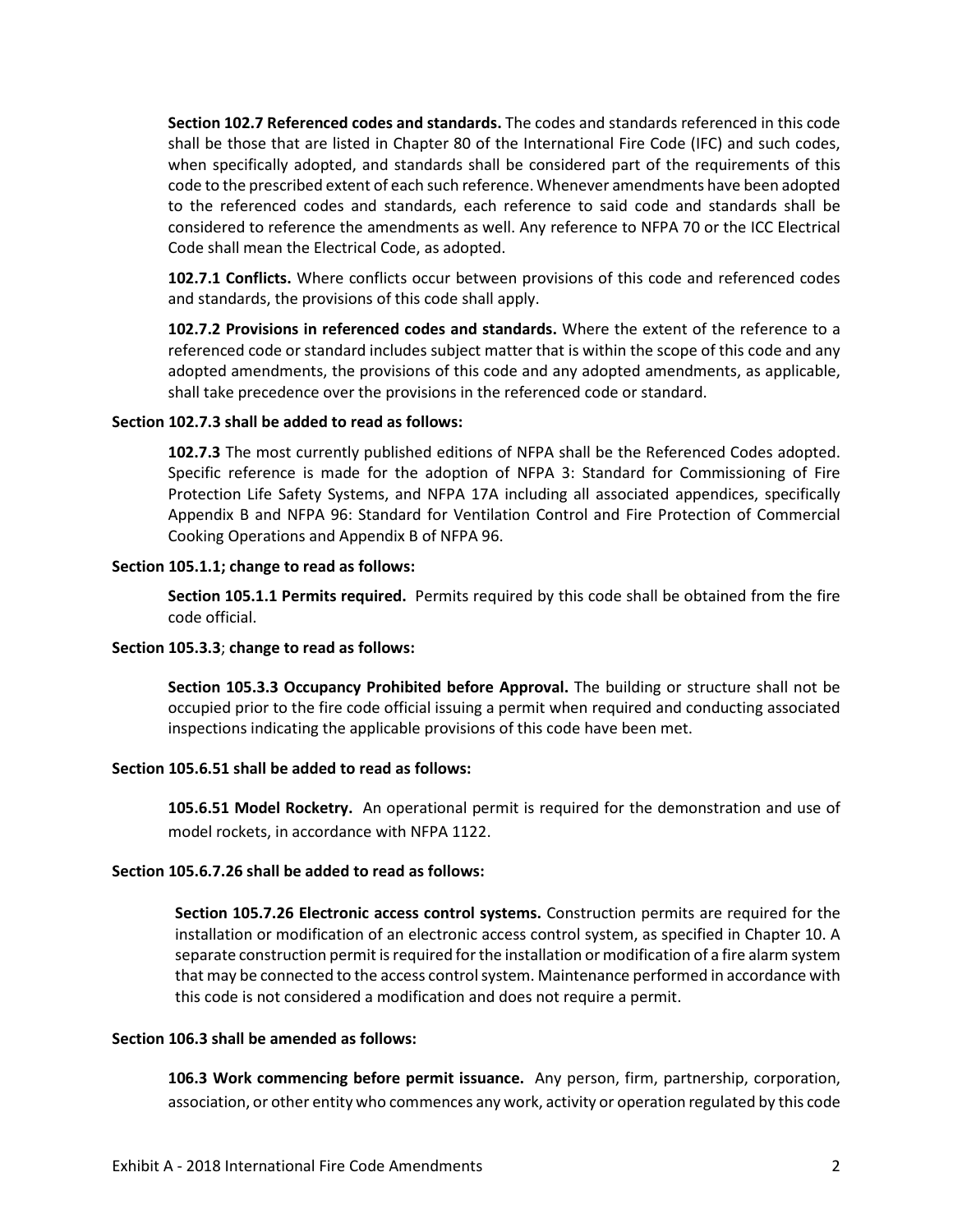before obtaining the necessary permits shall be fined a minimum of \$250.00 or double the permit fee, whichever is greater. Each day work continues shall constitute a separate and distinct violation.

## **Section 110.3; change to read as follows:**

## **Section 110.3 Notice of Violation; citation**

Where the fire code official finds a building, premises, vehicle, storage facility or outdoor area that is in violation of this code, the fire code official is authorized to prepare a written notice of violation describing the conditions deemed unsafe and, where compliance is not immediate, specifying a time for re-inspection. The fire code official is authorized to issue citations alleging violations of this code for prosecution in the Municipal Court. Notice under this section is not a prerequisite to prosecution of violations of this code.

## **Section 110.4 Violation penalties. Shall be amended to read as follows:**

Persons who shall violate a provision of this code, or shall fail to comply with any of the requirements, thereof, or who shall erect, install, alter, repair, or do work in violation of the *approved construction documents*, or directive, of the *fire code official*, or of a permit, or a certificate, used under provisions of this code, shall be fined a minimum of \$500.00 or double the permit fee, whichever is greater. Each day that a violation continues after due notice has been served, shall be deemed a separate offense.

## **Section 110.4.2 shall be added to read as follows:**

**110.4.2 Citations.** It is the intent of this division to achieve compliance by the traditional means of inspection, notification, granting of reasonable time to comply and re-inspection. After all reasonable means to gain compliance have failed, or when a condition exists that causes an immediate and/or extreme threat to life, property or safety from fire or explosion, the Fire Chief or his designee, who have the discretionary duty to enforce a code or ordinance may issue a notice to appear (citation) for the violation. Citations shall be issued only by qualified personnel as designated by the Fire Chief.

Notwithstanding any other provision of this code or of the International Fire Code a citation may be issued without prior notice and the opportunity to correct the condition or violation if the violation is determined to be an immediate threat to life safety.

## **Section 110.4.3 is added to read as follows:**

**110.4.3 Compliance with codes.** Any person or entity that violates, disobeys, omits, neglects, or refuses to comply with, or who resists the enforcement of the provisions of this or other codes as referenced in this ordinance, shall be guilty of a misdemeanor and subject to the penalties as set forth in the Code of Ordinances of the Town. In addition to these penalties the fire code official or his or her designee is authorized to close any business, or shut down any operation when any hazard or condition exists therein that poses a serious and imminent threat to life or property. Any reasonable method may be used to affect closure, including, but not limited to, disconnection of utilities and padlocking of any doors. Any person in control of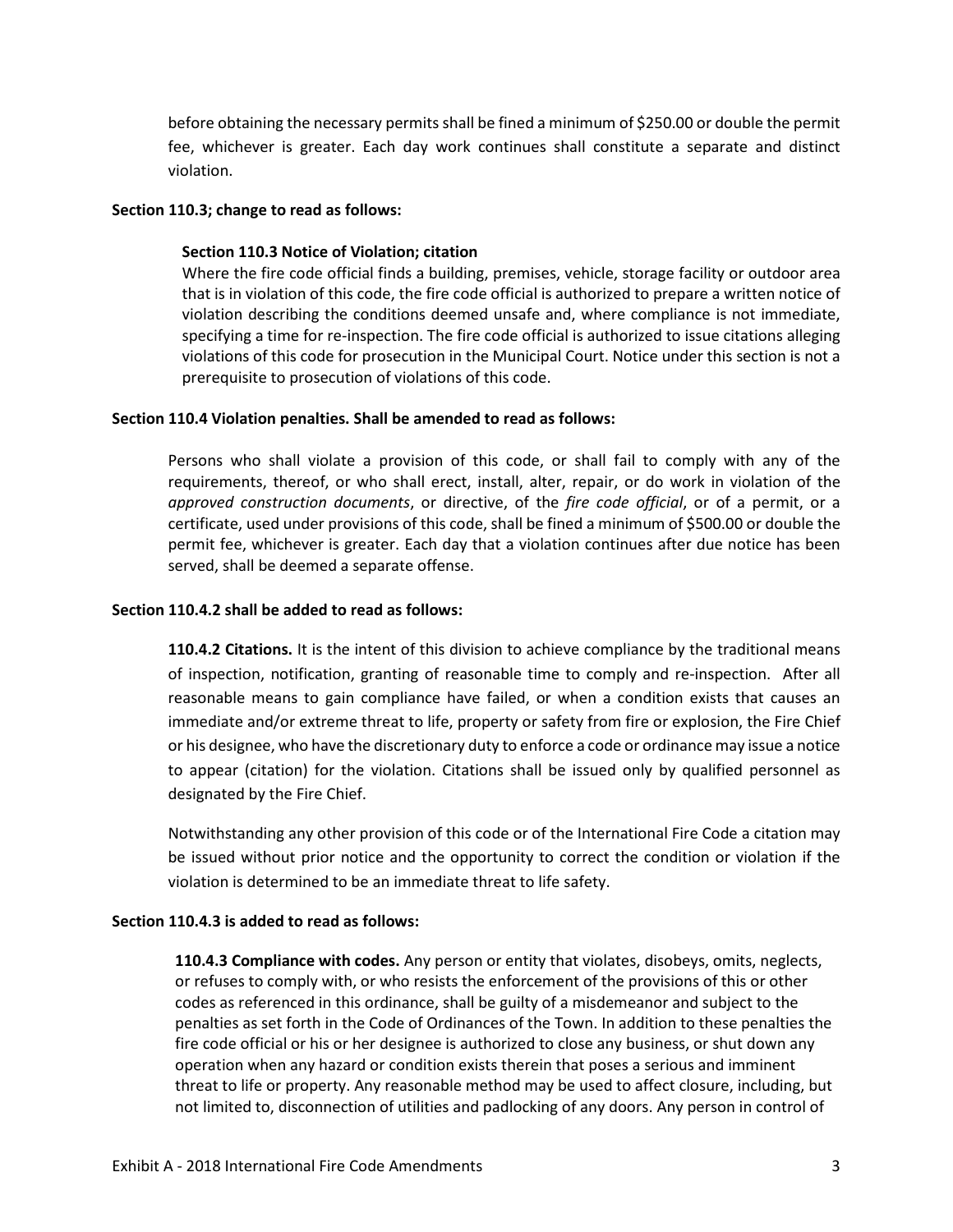or occupying any premises ordered closed, or performing or overseeing any operation ordered discontinued, who refuses an order to leave, or to discontinue is guilty of a misdemeanor and subject to the penalties described herein.

**Section 112.4** shall be amended to read as follows:

**112.4 Failure to comply.** Any person, firm, or corporation who shall continue any work after having been served with a stop work order, except such work as that person, firm, or corporation is directed to perform to remove a violation or unsafe condition, shall be fined not less than Five Hundred Dollars (\$500.00) or more than Two Thousand Dollars (\$2,000.00).

**Section 202**. Shall be amended by adding new definitions to the existing list of definitions in Section 202 of the 2018 International Fire Code, to read as follows:

**ADDRESSABLE FIRE DETECTION SYSTEM.** Any system capable of providing identification of each individual alarm-initiating device. The identification shall be in plain English and as descriptive as possible to specifically identify the location of the device in alarm. The system shall have the capability of alarm verification.

**ANALOG INTELLIGENT ADDRESSABLE FIRE DETECTION SYSTEM.** Any system capable of calculating a change in value by directly measurable quantities (voltage, resistance, etc.) at the sensing point. The physical analog may be conducted at the sensing point or at the main control panel. The system shall be capable of compensating for long-term changes in sensor response while maintaining a constant sensitivity. The compensation shall have a preset point at which a detector maintenance signal shall be transmitted to the control panel. The sensor shall remain capable of detecting and transmitting an alarm while in maintenance alert.

**AMBULATORY CARE FACILITY.** Buildings or portions thereof used to provide medical, surgical, psychiatric, nursing, or similar care on a less than 24-hour basis to persons who are rendered incapable of self-preservation by the services provided. This group may include but not be limited to the following:

- Dialysis centers
- Procedures involving sedation
- Sedation dentistry
- Surgery centers
- Colonic centers
- Psychiatric centers

**ATRIUM.** An opening connecting three or more stories… {Remaining text unchanged}

**CHANGE OF OCCUPANCY.** A change in the purpose or level of activity within a building that involves a change of ownership, change in occupant, or the change in the designated use-type of the building as described in Chapter 3 of this code, and the application of the requirements of this code. The definition shall also apply to usage of the surrounding site and access to and from the building, structure or site, as necessary to achieve the purpose of this code, and to obtain compliance with other codes and ordinances of this jurisdiction. No building or lease space shall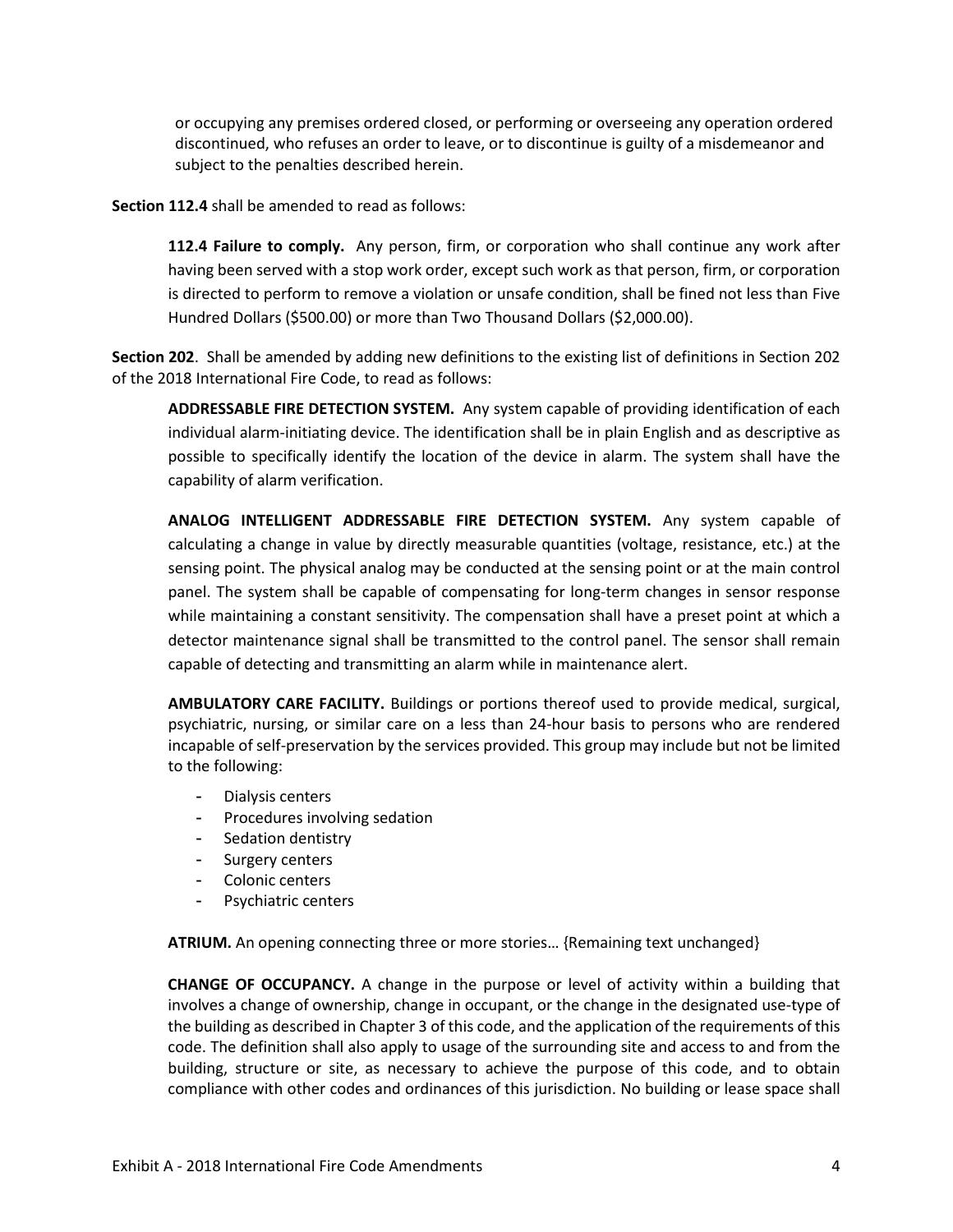be allowed to change use, occupant, ownership or classification types without meeting all the requirements of this code.

**ELECTRICAL CODE.** Electrical Code shall mean NFPA 70, the National Electrical Code, as adopted by this jurisdiction. For the purpose of this code, all references to NFPA 70 and/or the ICC Electrical Code shall be assumed to mean the Electrical Code as defined herein.

**FIRE ALARM SYSTEM.** A fire alarm system shall include but not limited to the following:

- Manual pull stations at all required exits.

- Notification throughout the entire building.

- Systems installed to monitor a fire sprinkler system shall also be considered a Fire Alarm System

**FIRE AREA.** The aggregate floor area enclosed and bounded by fire walls, fire barriers, exterior walls or horizontal assemblies of a building. Areas of the building not provided with surrounding walls shall be included in the fire area if such areas are included within the horizontal projection of the roof or floor above. For purposes of determining automatic sprinkler systems required by Section 903, a fire area shall be determined by the aggregate floor area enclosed and bounded by the exterior walls of a building only and not include the horizontal projection of the roof.

**DEFEND IN PLACE.** A method of emergency response that engages building components and trained staff to provide occupant safety during an emergency. Emergency response involves remaining in place, relocating within the building, or both, without evacuating the building.

**EMERGENCY ACCESS EASEMENT**. An access road or fire lane located on private property dedicated by the owner(s) of the property to provide fire apparatus access.

**FIRE WATCH.** A temporary measure intended to ensure continuous and systematic surveillance of a building or portion thereof by one or more qualified individuals or standby personnel when required by the fire code official, for the purposes of identifying and controlling fire hazards, detecting early signs of unwanted fire, raising an alarm of fire and notifying the fire department.

**FIREWORKS.** Any composition or device for the purpose of producing a visible or an audible effect for entertainment purposes by combustion, deflagration, detonation, and/or activated by ignition with a match or other heat producing device that meets the definition of 1.4G fireworks or 1.3G fireworks as set forth herein

## **HIGH-PILED COMBUSTIBLE STORAGE: add a second paragraph to read as follows:**

Any building classified as a group S Occupancy or Speculative Building exceeding 5,000 sq. ft. that has a clear height in excess of 14 feet, making it possible to be used for storage in excess of 12 feet, shall be considered to be high-piled storage. When a specific product cannot be identified, a fire protection system and life safety features shall be installed as for Class IV commodities, to the maximum pile height.

**HIGH-RISE BUILDING.** A building with an occupied floor located more than 55 feet (16,764 mm) above the lowest level of fire department vehicle access.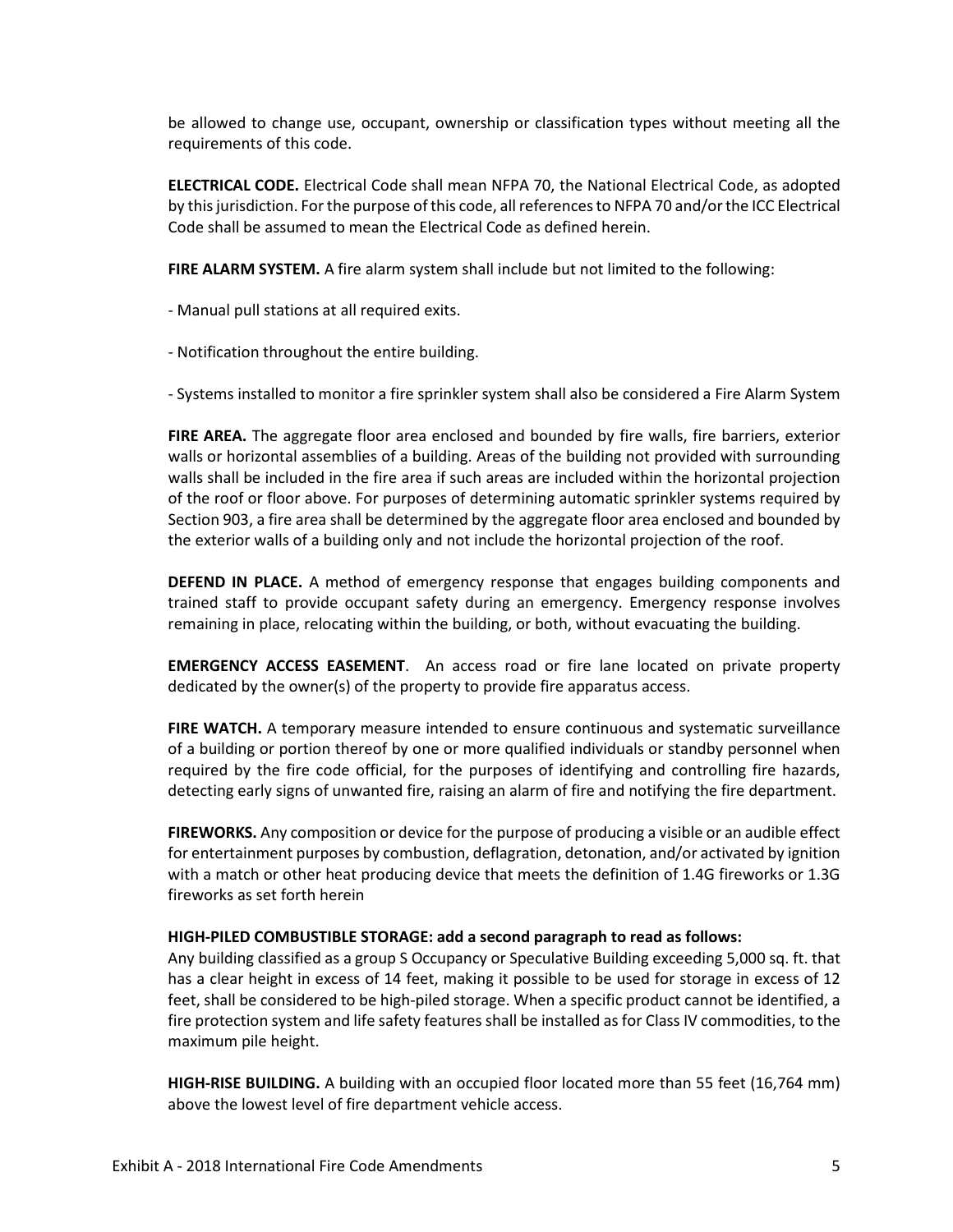**REPAIR GARAGE**. A building, structure or portion thereof used for servicing or repairing motor vehicles. This occupancy shall also include garages involved in minor repair, modification and servicing of motor vehicles for items such as lube changes, inspections, windshield repair or replacement, shocks, minor part replacement, and other such minor repairs.

**SERVICE STORAGE FACILITY.** Real property designed and used for the purpose of renting or leasing individual storage spaces to customers for the purpose of storing and removing personal property on a self-service basis.

**STANDBY PERSONNEL.** Qualified fire service personnel, approved by the Fire Chief. When utilized, the number required shall be as directed by the Fire Chief. Charges for utilization shall be as normally calculated by the jurisdiction.

**UPGRADED OR REPLACED FIRE ALARM SYSTEM.** A fire alarm system that is upgraded or replaced includes, but is not limited to the following:

- Replacing one single board or fire alarm control unit component with a newer model
- Installing a new fire alarm control unit in addition to or in place of an existing one
- Conversion from a horn system to an emergency voice/alarm communication system
- Conversion from a conventional system to one that utilizes addressable or analog devices

The following are not considered an upgrade or replacement:

- Firmware updates
- Software updates
- Replacing boards of the same model with chips utilizing the same or newer firmware

**Section 307.2** shall be deleted entirely.

**Section 307.4 and 307.4.1** shall be deleted entirely.

**Section 307.6** shall be added to read as follows.

**Section 307.6 Logging of Open Burning.** Persons desiring to kindle a fire for the recognized silvicultural or range or wildlife management practices, prevention of control of disease, pests, open burning, trench burns, bonfires or recreational fires shall first contact Denton County Office of Emergency Services (County Fire Marshal) and determine if the day of the burn is an approved burn day. Fires of these types are prohibited on non-burn days. Open fires must be logged with the Denton County Office of Emergency Services prior to kindling.

**Section 308.1.4** shall be amended to read as follows:

**Section 308.1.4 Open-flame cooking devices.** Open-flame cooking devices, charcoal grills and other similar devices used for cooking shall not be located or used on balconies, decks, or within 10 feet (3048 mm) of any combustible construction.

#### **Exceptions:**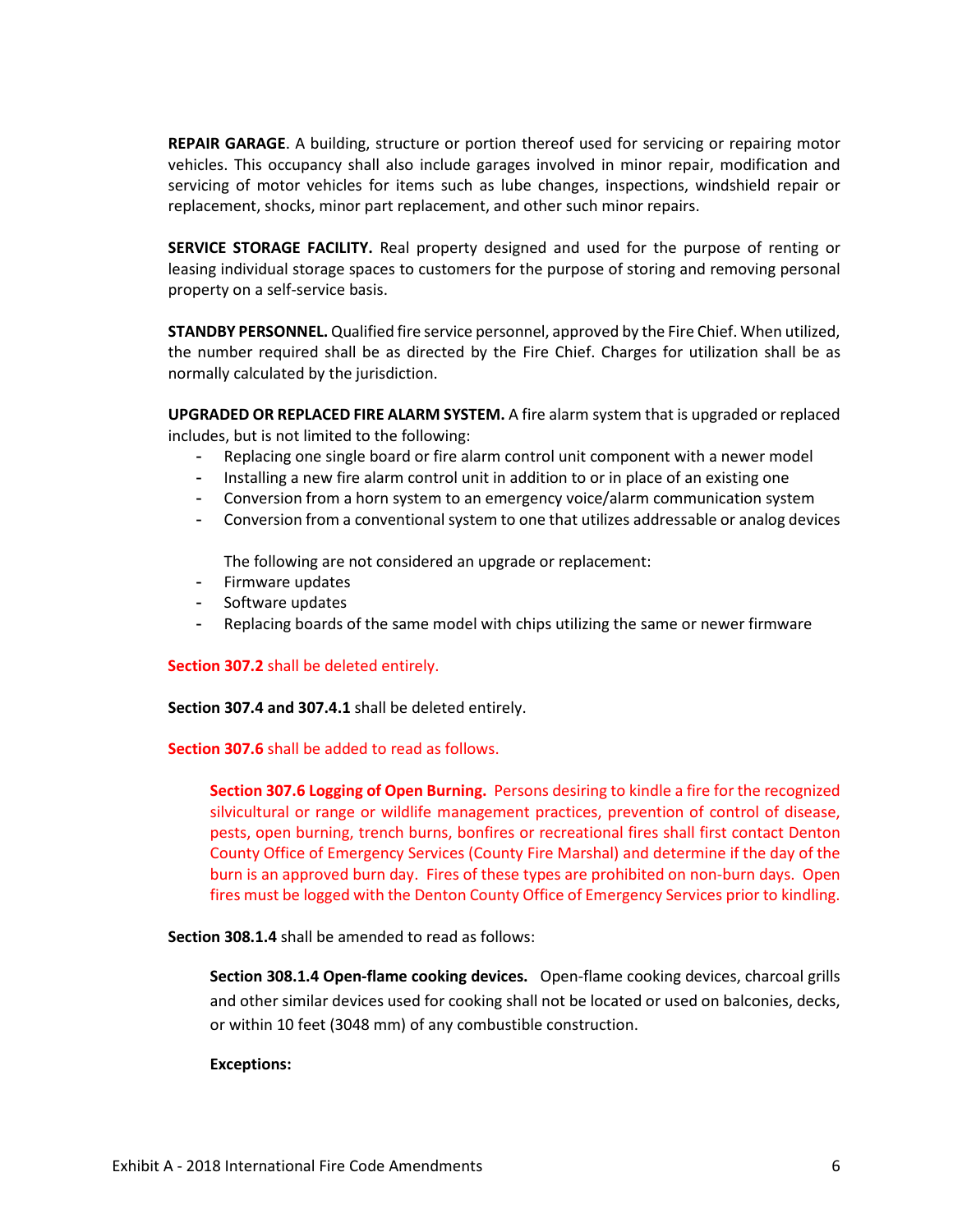- 1. One- and two-family dwellings, except that LP-gas containers are limited to a water capacity not greater than 50 pounds (22.68 kg) [nominal 20 pound (9.08 kg) LP-gas capacity] with an aggregate LP-gas capacity not to exceed 100 pounds (5 containers).
- 2. Delete
- 3. LP-gas cooking devices having LP-gas containers with water capacity not greater than 2-½ pounds [nominal 1 pound (0.454 kg) LP-gas capacity].

**Section 308.1.6.2, Exception 3** shall be amended to read as follows:

3. Torches or flame-producing devices in accordance with Section 308.1.3.

**Section 308.1.6.3** shall be amended to read as follows**.**

**308.1.6.3 Sky Lanterns.** A person shall not release or cause to be released an unmanned free-floating device containing an open flame or other heat source, such as, but not limited to a sky lantern.

**Section 308 Open Flames** is amended by adding Section 308.5 and subsections to read as follows:

## **Section 308.5 Open burning**

The use of open flame cooking devices shall be as follows:

## **Section 308.5.1. Multifamily structure**.

It shall be a violation of this code for any person to use, allow or permit the use of a fixed or portable grill or cooking device that uses an open flame or electrical heating element within ten (10) feet of any multi-family structure, under any covered portion of a multi-family structure, under any covered parking structure, on any roof or portion thereof.

## **Section 308.5.2 Sign**.

It shall be a violation of this code for any person to own or manage any multifamily structure without installing and maintaining on each balcony, patio, landing or similar structure of each dwelling unit an approved sign readily visible to the occupants that prohibits the use of any grill, hibachi, smoker, electrical heating element, or similar apparatus within ten (10) feet of all apartment structures. Signs shall be at least thirty (30) square inches with the word "PROHIBITED" in one (1) inch letter, and the remaining message in at least onefourth (1/4) inch letter, red on white, and provide the following warning: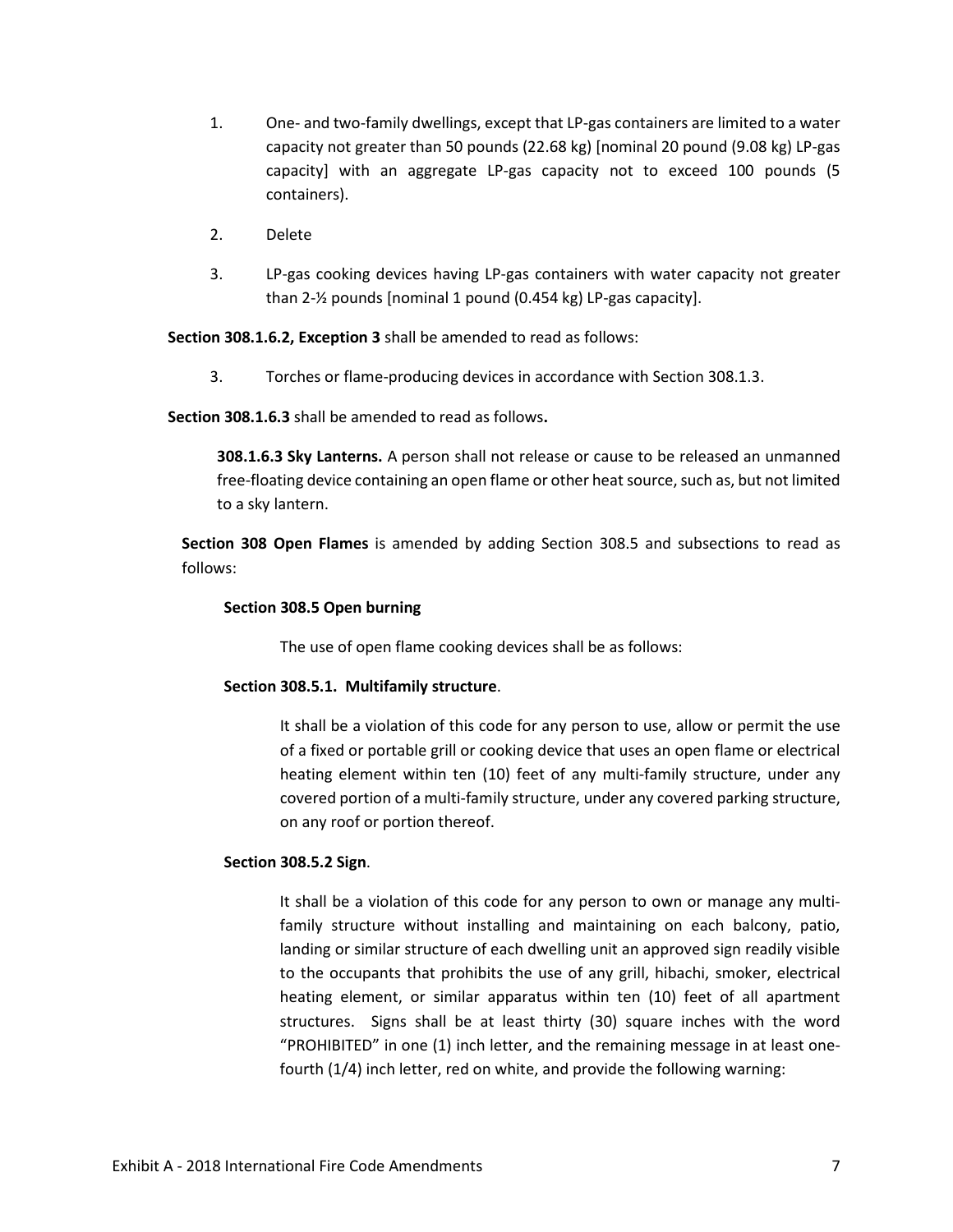PROHIBITED- THE USE OF ANY GRILL, HIBACHI, OR SMOKER IN OR WITHIN TEN FEET OF ALL APARTMENT STRUCTURES, PATIOS AND CARPORTS. NORTHLAKE FIRE CODE - FINE UP TO \$2000.00

#### **Section 311.5; change to read as follows:**

**Section 311.5 Placards.** The fire code official is authorized to require marking of any vacant or abandoned buildings or structures determined to be unsafe pursuant to Section 110 of this code relating to structural or interior hazards, as required by Section 311.5.1 through 311.5.5.

#### **Section 403.5; change Section 403.5 to read as follows:**

**Section 403.5 Group E Occupancies.** An approved fire safety and evacuation plan in accordance with Section 404 shall be prepared and maintained for Group E occupancies and for buildings containing both a Group E occupancy and an atrium. A diagram depicting two evacuation routes shall be posted in a conspicuous location in each classroom. Group E occupancies shall also comply with Sections 403.5.1 through 403.5.3.

#### **Section 404.2.2; add Number 4.10 to read as follows:**

**Section 4.10** Fire extinguishing system controls.

#### **Section 405.4; change Section 405.4 to read as follows:**

**Section 405.4 Time.** The fire code official may require an evacuation drill at any time. Drills shall be held at unexpected times and under varying conditions to simulate the unusual conditions that occur in case of fire.

#### **Section 501.4; change to read as follows:**

**Section 501.4 Timing of Installation**. When fire apparatus access roads or a water supply for fire protection is required to be installed for any structure or development, they shall be installed, tested, and approved prior to the time of which construction has progressed beyond completion of the foundation of any structure and before vertical construction with combustible material has begun.

**Section 503.1.1** shall be amended to add the following paragraph:

Except for one- or two-family dwellings, the path of measurement shall be along a minimum of a ten foot (10') wide unobstructed level pathway around the external walls of the structure.

**Section 503.2.1** delete the exception and amended to read as follows:

**503.2.1 Dimensions.** Fire apparatus access roads shall have an unobstructed width of not less than 24 feet (7,315 mm), exclusive of shoulders, except for approved security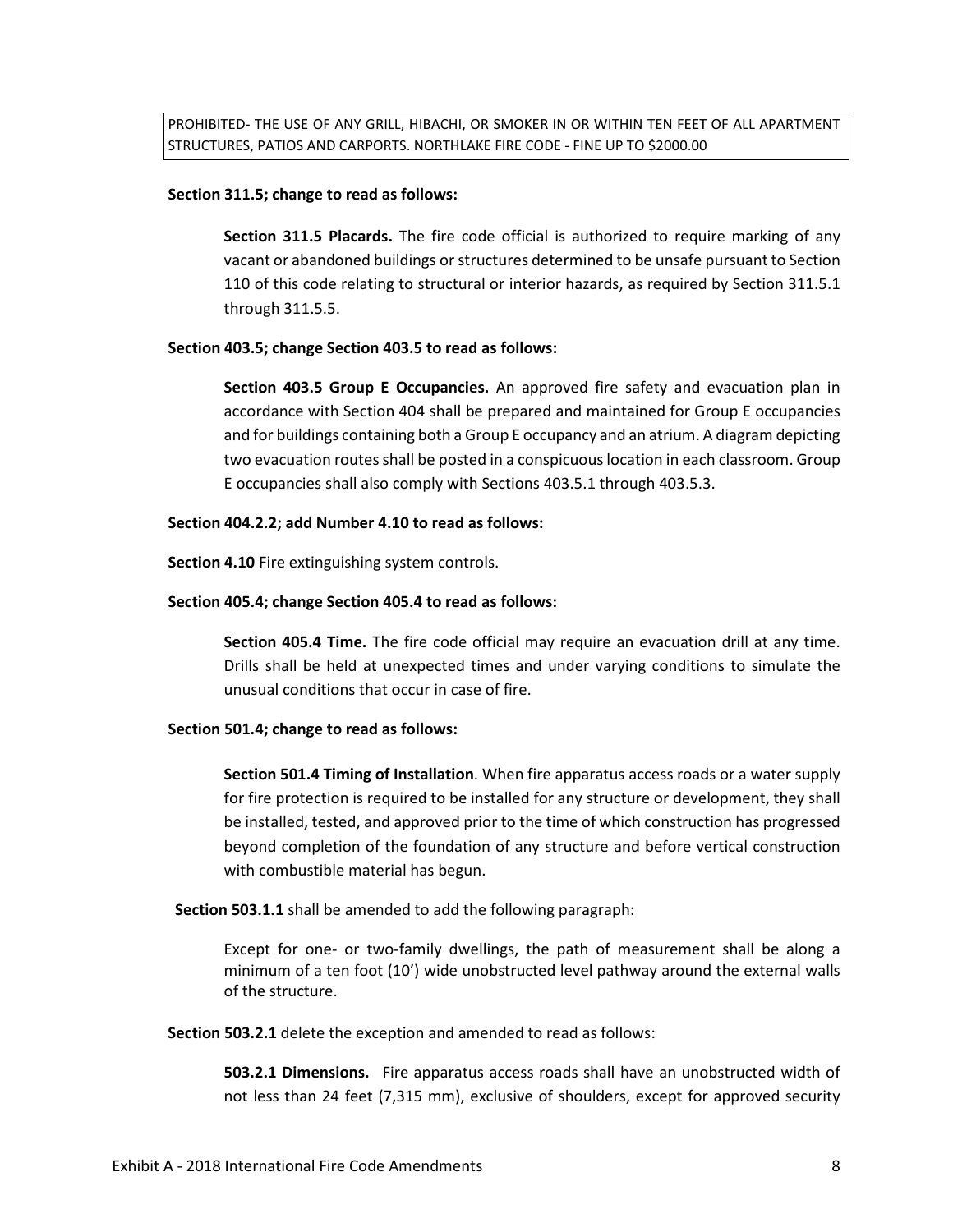gates in accordance with Section 503.6, and an unobstructed vertical clearance of not less than sixteen (16) feet.

The requirements of Section D105 shall remain unchanged.

#### **Section 503.2.2; change to read as follows:**

**Section 503.2.2 Authority.** The fire code official shall have the authority to require an increase in the minimum access widths and vertical clearances where they are inadequate for fire or rescue operations.

#### **Section 503.2.3; change Section 503.2.3 to read as follows:**

**503.2.3 Surface.** Construction of all fire lanes shall be in accordance with the Unified Development Code, the Engineering Design Manual, and this section.

Fire lanes shall be constructed of a concrete surface capable of supporting the imposed loads of a 2-axle, 85,000 lb. fire apparatus. The design shall be based on the geotechnical investigation of the site, but shall meet the stated minimums.

Whenever forty percent (40%) of existing, non-conforming fire lanes are replaced within a twelve month period, the entire fire lane shall be replaced according to current standards.

All fire lanes shall be maintained and kept in a good state of repair at all times by the owner. It shall further be the responsibility of the owner to insure that all fire lane markings required by Section 503.3 be kept so that they are easily distinguishable by the public.

#### **Appendix D; Change Appendix D102.1 to read as follows:**

**D102.1 Access and Loading.** Facilities, buildings, or portions of buildings, hereafter, constructed shall be accessible to fire department apparatus by way of an approved fire apparatus access road with an asphalt, concrete, or other approved driving surface capable of supporting the imposed load of apparatus weighing up to 85,000 pounds. Buildings 5,000 square feet or larger shall have fire apparatus roads on all four sides of the building to allow for adequate firefighting capabilities.

**Appendix D Section 103 Minimum Specifications.** Change D103.2 to read as follows:

**D103.2 Grade.** Fire apparatus access roads shall not exceed 6 percent in grade.

**Section 503.3** shall be amended to read as follows:

**503.3 Marking.** Striping, signs, or other markings, when approved by the fire code official, shall be provided for fire apparatus access roads to identify such roads or prohibit the obstruction thereof. Striping, signs and other markings shall be maintained in a clean and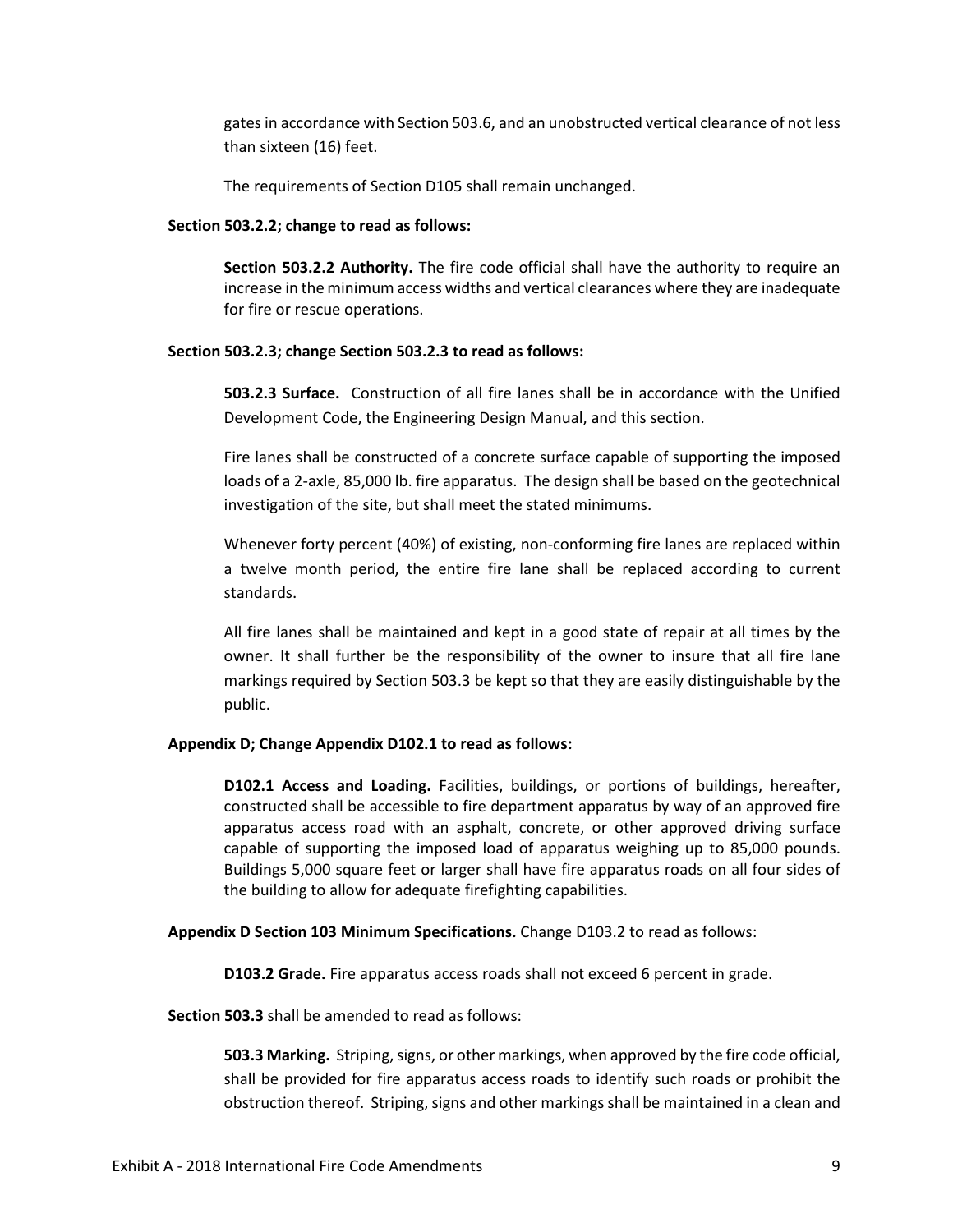legible condition at all times and shall be replaced or repaired when necessary to provide adequate visibility.

- 1. **Striping** Fire apparatus access roads shall be continuously marked by painted lines of red traffic paint six inches (6") in width to show the boundaries of the lane. The words "NO PARKING FIRE LANE- TOW AWAY" or "FIRE LANE NO PARKING – TOW AWAY" shall appear in four inch (4") white letters at 25 foot (25') intervals on the red border markings along both sides of the fire lanes. Where a curb is available, the striping shall be on both the horizontal and vertical faces of the curb. The red paint shall meet the Texas Department of Highway and Public Transportation, (TXDOT), specification number TTP-115, chlorinated rubber paint or approved equal.
- 2. **Signs** Signs shall read "NO PARKING FIRE LANE TOW AWAY" or "FIRE LANE NO PARKING TOW AWAY" and shall be twelve inches (12") wide and eighteen inches (18") high. Signs shall be painted on a white background with letters and borders in red, using not less than two-inch (2") lettering. Signs shall be permanently affixed to a stationary post and the bottom of the sign shall be six feet, six inches (6' 6") above finished grade. Signs shall be spaced not more than fifty feet (50') apart. Signs may be installed on permanent buildings or walls or as approved by the Fire Code Official.

## **Section 503.2.4 shall be amended as follows:**

**503.2.4 Turning radius.** The required turning radius of a fire apparatus access road shall be in accordance with this section.

Any such fire lane shall either connect both ends to a dedicated public street or fire lane or be provided with an approved turnaround having a minimum outer radius of fiftyfour feet (54') and an inside radius of thirty feet (30').

Fire lane dimensions established by Appendix D, or other sections of this Code, shall be superseded by the criteria established by this section.

#### **Section 503.2.7 shall be amended as follows:**

**503.2.7 Grade.** The grade of the fire apparatus access road shall be within the limits established by the fire code official. In no case shall the grades along a fire apparatus access road exceed the following:

Along the Fire Apparatus Access Road – 6%

Cross Slope – 5%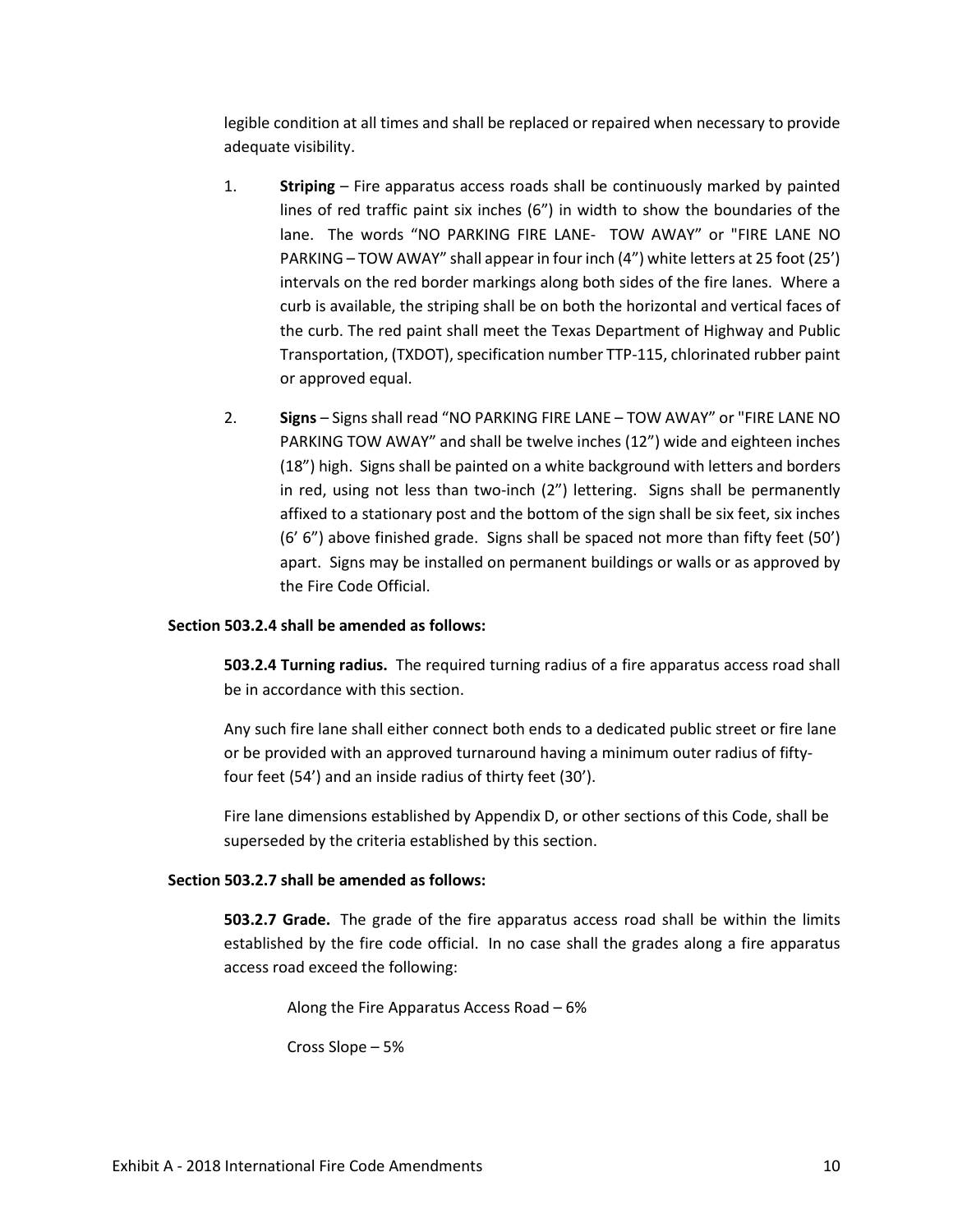**Exception.** The code official shall have the authority to adjust the grade along the fire lane when necessary for fire or rescue operations or based upon the hazard being protected or general topography of the lot. In no case shall the grade exceed nine percent (9%). Written approval from the fire code official shall be required.

**Section 503.2.8** shall be amended to read as follows:

**503.2.8 Angles of approach and departure.** The angles of approach and departure for a fire apparatus access road shall be within the limits established by the fire code official. In no case shall the grades exceed the following:

- **1.** Maximum Angle of Approach 5%
- **2.** Maximum Angle of Departure 5%

**Exception.** The code official shall have the authority to adjust the grade along the fire lane when necessary for fire or rescue operations or based upon the hazard being protected or general topography of the lot. Written approval from the fire code official shall be required.

**Section 503.4** shall be amended to read as follows:

**503.4 Obstruction of fire apparatus access roads.** Fire apparatus access roads shall not be obstructed in any manner, including the parking, stopping or standing of vehicles. The minimum widths and clearances established in Section 503.2.1 through 503.2.8 and any area marked as a fire lane as described in Section 503.3 shall be maintained clear of obstructions at all times. Unattended vehicles or other obstructions in the fire lane may be removed or towed at the expense of the registered owner.

**Section 503.6** shall be amended to read as follows:

**503.6. Security Gates.** When mechanically operated gates or barriers are provided, or required, across a fire apparatus access road, an approved emergency vehicle traffic preemption device shall be provided compatible with the fire department's apparatus. The installation of security gates across a fire apparatus access road shall be approved by the Fire Marshal. Where security gates are installed, they shall have an approved means of emergency operation. The security gates and the emergency operation shall be maintained operational at all times. Electric gate operators, where provided, shall be listed in accordance with UL 325. Gates intended for automatic operation shall be designed, constructed and installed to comply with the requirements of ASTM F 2200.

**Section 503.6.1.1** and subsections shall be added to read as follows:

**503.6.1.1 Distance from street, sidewalk, roadway or right-of-way.** Gates shall be located on private property a minimum of 30 feet from the property line being crossed by the drive or 50 feet from the nearest edge of roadway, whichever is greater.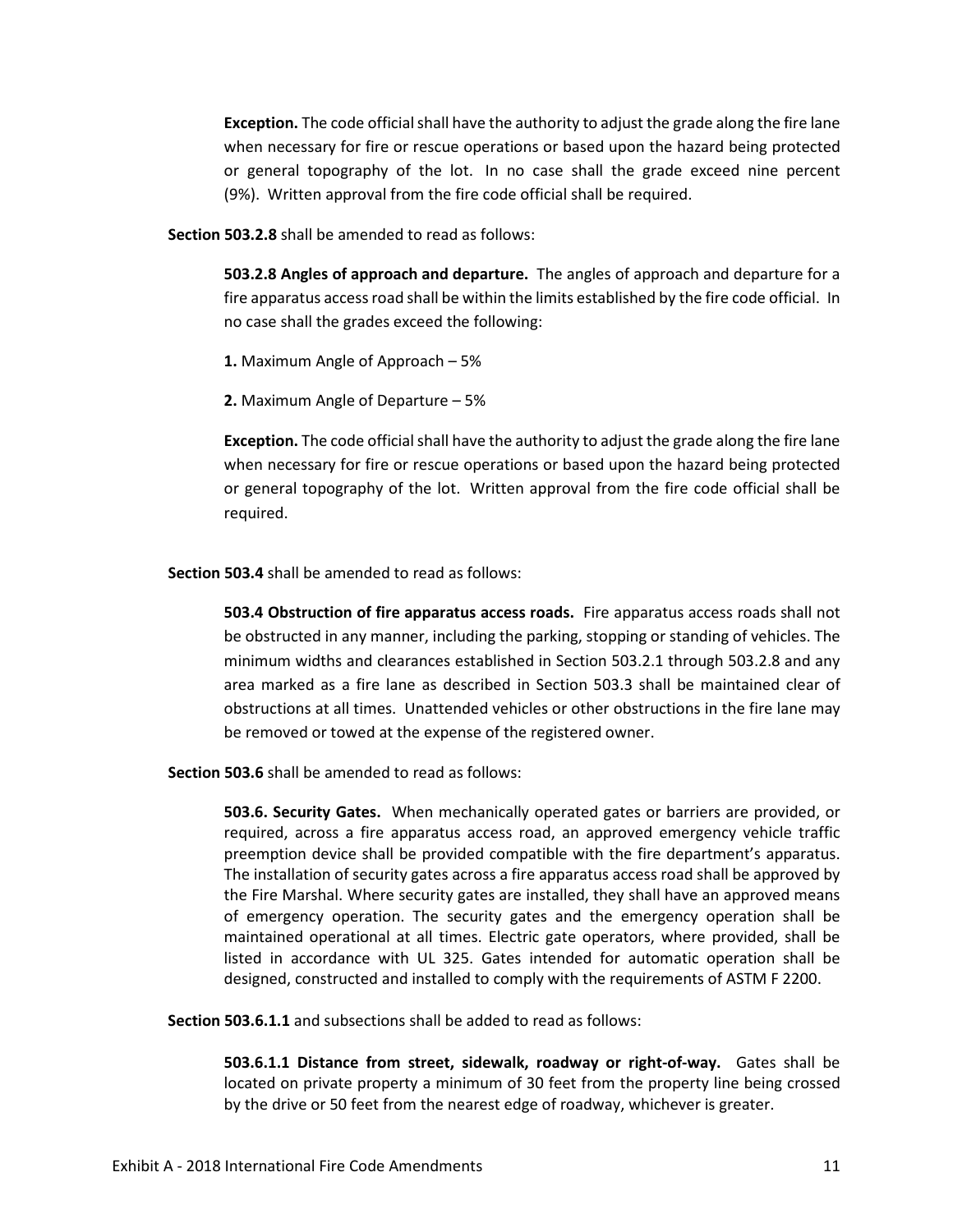Provisions shall be made to allow for egress from the property and 100' for stacking of vehicles at the entry, and for turnaround.

**Section 503.6.1.2 Electronic operation.** All main gates shall be electrically operated. A secondary/emergency power source must be available and brought online automatically upon loss of primary power to the access gates. The secondary/emergency power source shall automatically open the gates. A manual disconnect is required in the event of complete power failure. The manual disconnect shall be placed in a weather tight box, with a piano-type hinge on one side and a Knox Box PL-1 padlock and hasp on the other side.

**Section 503.6.1.3 Open with key operated switch.** All main gates shall open with the fire department Knox K.S. #2 key operated switch. The Knox key-operated switch shall be provided and installed by the owner. The key-operated switch shall be located 10 feet from the gate, on the left side of the approach, placed on a pedestal with the key switch facing the fire lane or road. The key switch shall be no closer than 4 feet 6 inches, or no farther than 5 feet 5 inches, from the ground.

**Section 503.6.1.4 Access codes.** It shall be the owner's responsibility to program the security gate and provide the fire department with the access code and to maintain Roanoke Fire-Rescue's accessibility through the assigned access code.

**Section 503.6.1.5 Medians.** Where a security gate is installed with a median, the entry side of the gate shall have a minimum opening of 30 feet (measured back of curb to back of curb.

**Section 503.6.1.6 Optically controlled emergency entry devices.** All electronic security gates, commercial properties and residential subdivisions, shall be equipped with an optically controlled emergency override device (Opticom) that is compatible with the optical activation device installed on fire apparatus. The devices shall be placed in both directions of travel to provide for the opening of gates as the fire apparatus approaches and exits the property. Permits for installation are required, and the Fire Marshal shall test and approve the installation upon completion, to determine compliance.

#### **Section 505.1; change to read as follows:**

**Section 505.1 Address Identification.** New and existing buildings shall be provided with approved address identification. The address identification shall be legible and placed in a position that is visible from the street or road fronting the property. (See Appendix Q)

> 1) Address identification characters shall contrast with their background. Address numbers shall be Arabic numbers or alphabetical letters. Numbers shall not be spelled out. Each building number and letter shall be not less than six (6) inches high with a minimum one (1) inch stroke width. Each suite number and letter shall be not less than four (4) inches high with a minimum one-half (1/2) inch stroke width. Where required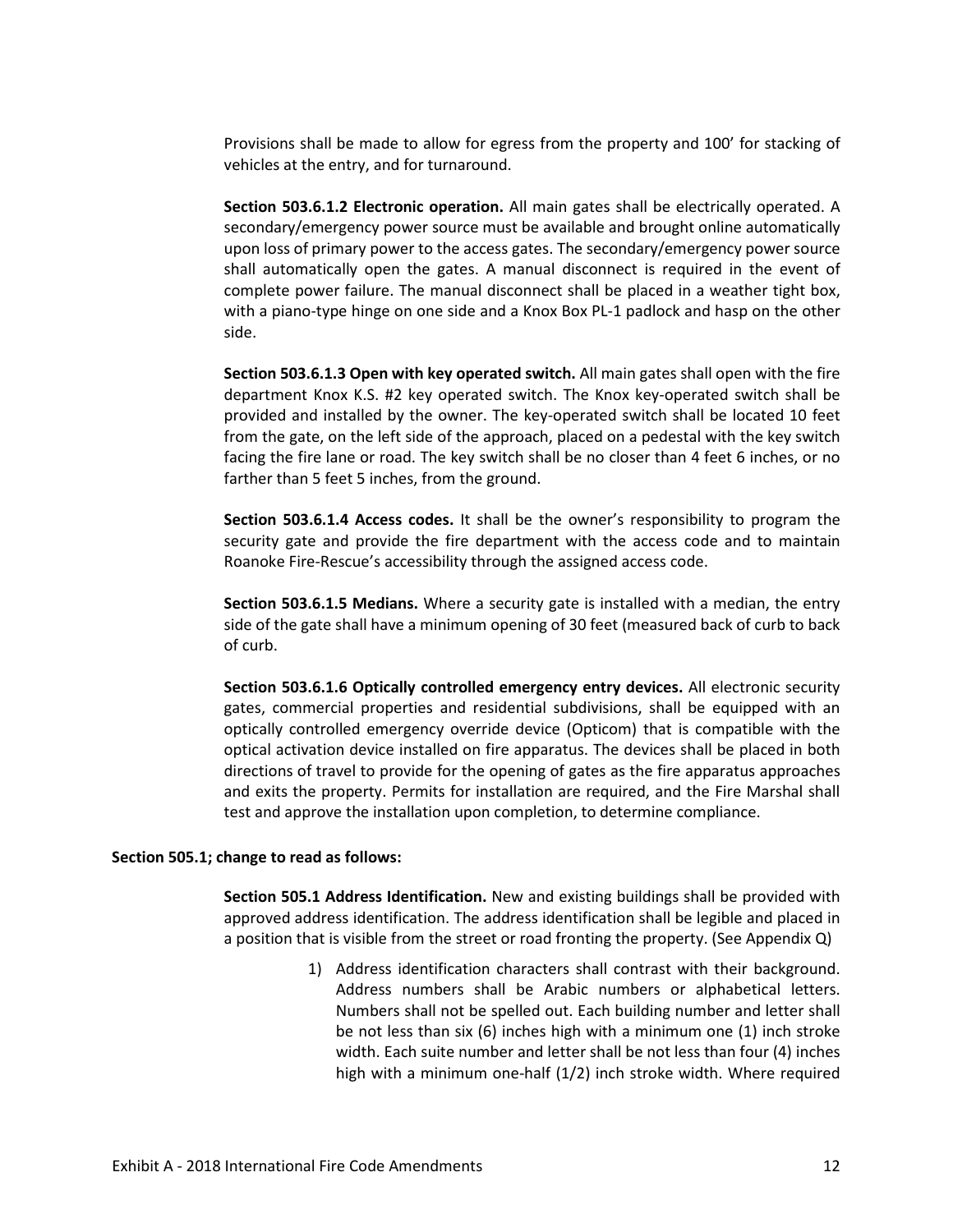by the fire code official, address numbers shall be provided in additional approved locations to facilitate emergency response.

2) Where access is by means of a private road, buildings do not immediately front a street, and/or cannot be viewed from the public way, a monument, pole or other sign with approved 6 inch (152.4 mm) height suite/apartment numerals of a color contrasting with the background of the building or other approved means shall be used to identify the structure. Numerals or addresses shall be posted on a minimum 20 inch (508 mm) by 30 inch (762 mm) background on border. Address shall be maintained.

#### **Exception:**

R-3 Single Family occupancies shall have approved numerals of a minimum four (4) inches high with a minimum one-half (1/2) inch stroke width and a color contrasting with the background clearly visible and legible from the street fronting the property and rear alleyway where such alleyway exists.

#### **Section 507.4; change to read as follows:**

**507.4 Water Supply Test Date and Information.** The water supply test used for hydraulic calculation of fire protection systems shall be conducted in accordance with NFPA 291 "Recommended Practice for Fire Flow Testing and Marking of Hydrants" and within one year of sprinkler plan submittal. The *fire code official* shall be notified prior to the water supply test. Water supply tests shall be witnessed by the *fire code official*, as required. The exact location of the static/residual hydrant and the flow hydrant shall be indicated on the design drawings. All fire protection plan submittals shall be accompanied by a hard copy of the waterflow test report, or as approved by the *fire code official*. The report must indicate the dominant water tank level at the time of the test and the maximum and minimum operating levels of the tank, as well, or identify applicable water supply fluctuation. The licensed contractor must then design the fire protection system based on this fluctuation information, as per the applicable referenced NFPA standard. Reference Section 903.3.5 for additional design requirements.

#### **Section 507.5 Fire hydrant systems is amended and Sections added to read as follows:**

**Section 507.5 Fire hydrant systems.** Fire hydrant systems shall comply with Section 507.5.1 through 507.5.7.

**Section 507.5.1 Where required** is amended by deleting the Section 507.5.1 Where required and replacing it with Section 507.5.1 Where required and subsections, to read as follows:

**Section 507.5.1 Where required.** When a portion of the facility or building hereafter constructed or moved into, or within the jurisdiction, is more than 500 feet from a hydrant on the fire apparatus access road, as measured by an approved route around the exterior of the facility or building, on-site fire hydrants and mains shall be provided where required by the Fire Marshal.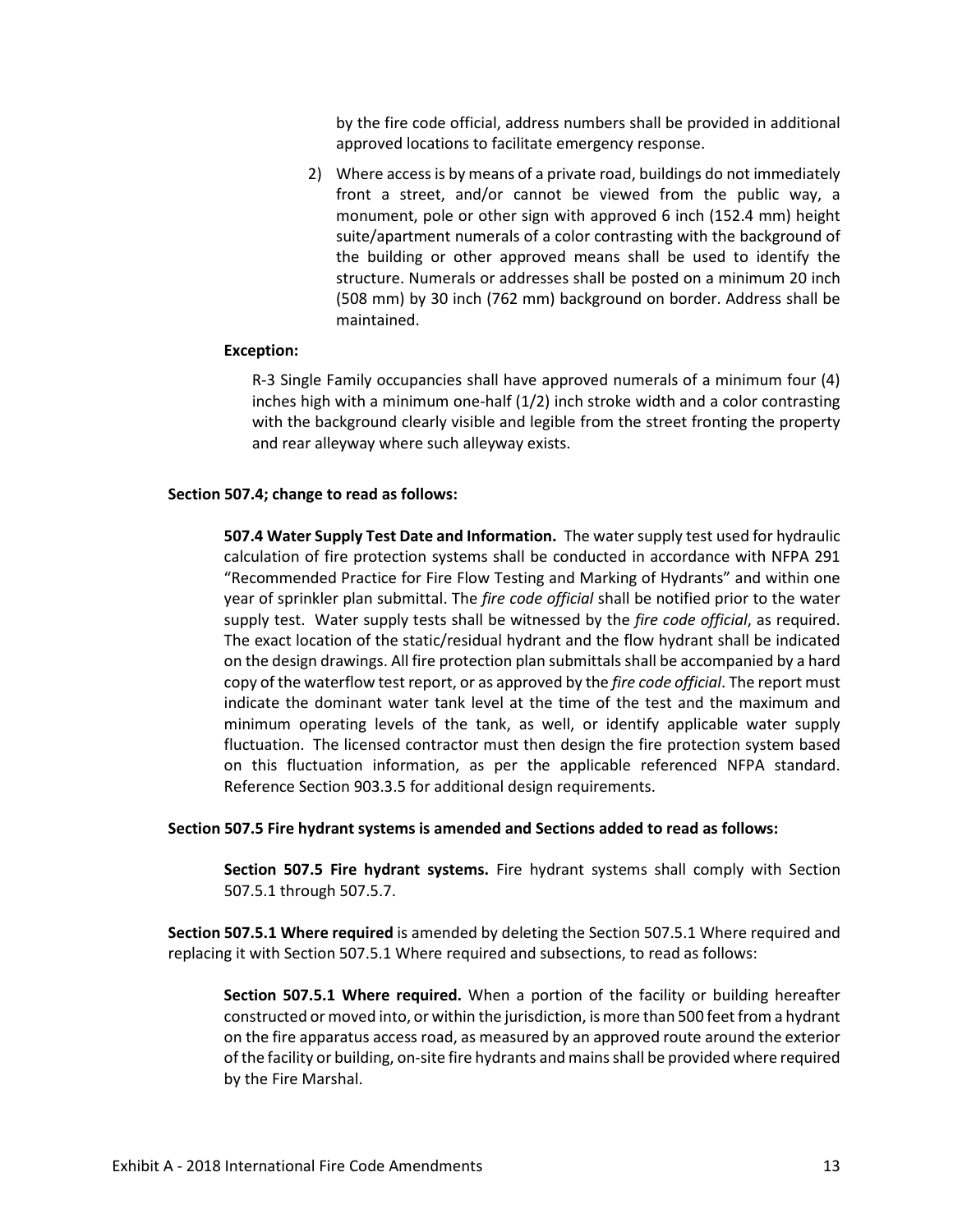Exception: For Group R-3 and Group U occupancies, the distance requirement shall be 300 feet.

Exception 2 is deleted.

**Section 507.5.1.2 Location.** The location of fire hydrants on private property or along fire access roads shall be approved by the Fire Marshal.

#### **Section 507.5.1.2 Fire system connections to read as follows:**

**Section 507.5.1.2 Fire department system connections.** Fire hydrants shall be located within a 100 foot hose lay of the Fire Department Connection (FDC). Fire Department Connections when remotely located, shall have a 42" by 42" concrete pad below each connection.

**Section 507.5.1.3** Requirements when not on public street. Fire hydrants not installed on a public street shall be looped to provide a water supply from 2 directions.

#### **Section 507.5.4; change to read as follows:**

**507.5.4 Obstruction.** Unobstructed access to fire hydrants shall be maintained at all times. Posts, fences, vehicles, growth, trash, storage, and other materials or objects shall not be placed or kept near hydrants, fire department inlet connections or protection systems control valves in a manner that would prevent such equipment or fire hydrants from being immediately discernable. The fire department shall not be deterred or hindered from gaining immediate access to fire protection equipment or fire hydrants.

#### **Section 509.1.2; add new Section 509.1.2 to read as follows:**

**Section 509.1.2 Sign Requirements.** Unless more stringent requirements apply, lettering for signs required by this section shall have a minimum height of 2 inches (50.8 mm) when located inside a building and 4 inches (101.6 mm) when located outside, or as approved by the fire code official. The letters shall be of a color that contrasts with the background.

#### **Section 603.3.2 and 603.3.2.1; change to read as follows:**

**603.3.1 Fuel oil storage in outside, aboveground tanks.** In addition to the required Special Use Permit (SUP) where connected to a fuel-oil piping system, the maximum amount of fuel oil storage allowed outside above ground without additional protection shall be 660 gallons (2498 L). The storage of fuel oil above ground in quantities exceeding 660 gallons (2498 L) shall comply with NFPA 31 and Chapter 57.

**603.3.2 Fuel oil storage inside buildings.** Fuel oil storage inside buildings shall comply with Sections 603.3.2.1 through 603.3.2.5 and Chapter 57.

**603.3.2.1 Quantity limits.** One or more fuel oil storage tanks containing Class II or III combustible liquid shall be permitted in a building. The aggregate capacity of all tanks shall not exceed the following: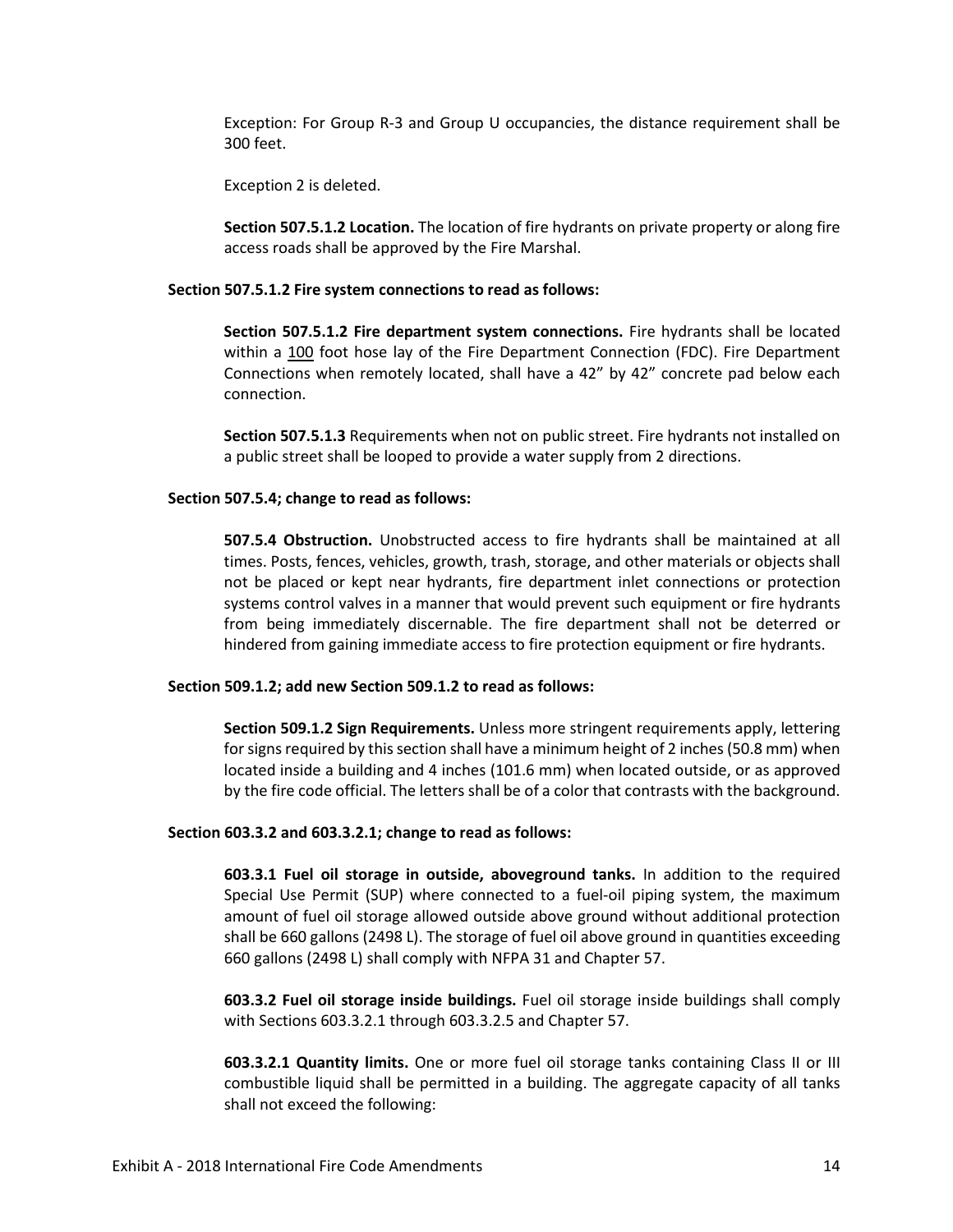- 1. 660 gallons (2498 L) in unsprinklered buildings, where stored in a tank complying with UL 80, UL 142, or UL 2085 for Class III liquids, and also listed as a doublewall/secondary containment tank for Class II liquids.
- 2. 1320 gallons (4996 L) in buildings equipped with an automatic sprinkler system in accordance with Section 903.3.1.1, where stored in a tank with UL 142, or UL 2085 as a double-wall/secondary containment tank.
- 3. 3000 gallons (11356 L) where stored in protected above-ground tanks complying with UL 2085 and Section 5704.2.9.7 and the room is protected by an automatic sprinkler system in accordance with Section 903.3.1.1.

#### **Section 607.2; change to read as follows:**

**607.2 Where Required.** A Type I hood shall be installed at or above all commercial cooking appliances and domestic cooking appliances used for commercial purposes that produce grease vapors, including but not limited to cooking equipment used in fixed, mobile, or temporary concessions, such as trucks, buses, trailers, pavilions, or any form of roofed enclosure, as required by the fire code official.

Exceptions:

1. Tents, as provided for in Chapter 31 shall have a flame rating tag sewn into the material which indicates compliance with NFPA 701 Standard Methods of Fire Tests for Flame Propagation of Textiles and Films.

2. {No change to existing Exception.}

Additionally, fuel gas and power provided for such cooking appliances shall be interlocked with the extinguishing system, as required by Section 904.12.2. Fuel gas containers and piping/hose shall be properly maintained in good working order and in accordance with all applicable regulations.

#### **Section 704.1; now 704.1.1 change to read as follows:**

**704.1.1 Enclosure.** Interior vertical shafts including, but not limited to, stairways, elevator hoist-ways, service and utility shafts, that connect two or more stories of a building shall be enclosed or protected in accordance with the codes in effect at the time of construction but, regardless of when constructed, not less than as required in Chapter 11. New floor openings in existing buildings shall comply with the International Building Code.

#### **Section 807.2; change to read as follows:**

**807.2 Combustible Decorative Materials.** In occupancies in Groups A, E, I, and R-1, and dormitories in Group R-2, curtains, draperies, fabric hangings and other similar combustible decorative materials suspended from walls or ceilings shall comply with Section 807.3 and shall not exceed 10 percent of the specific wall area to which they are attached.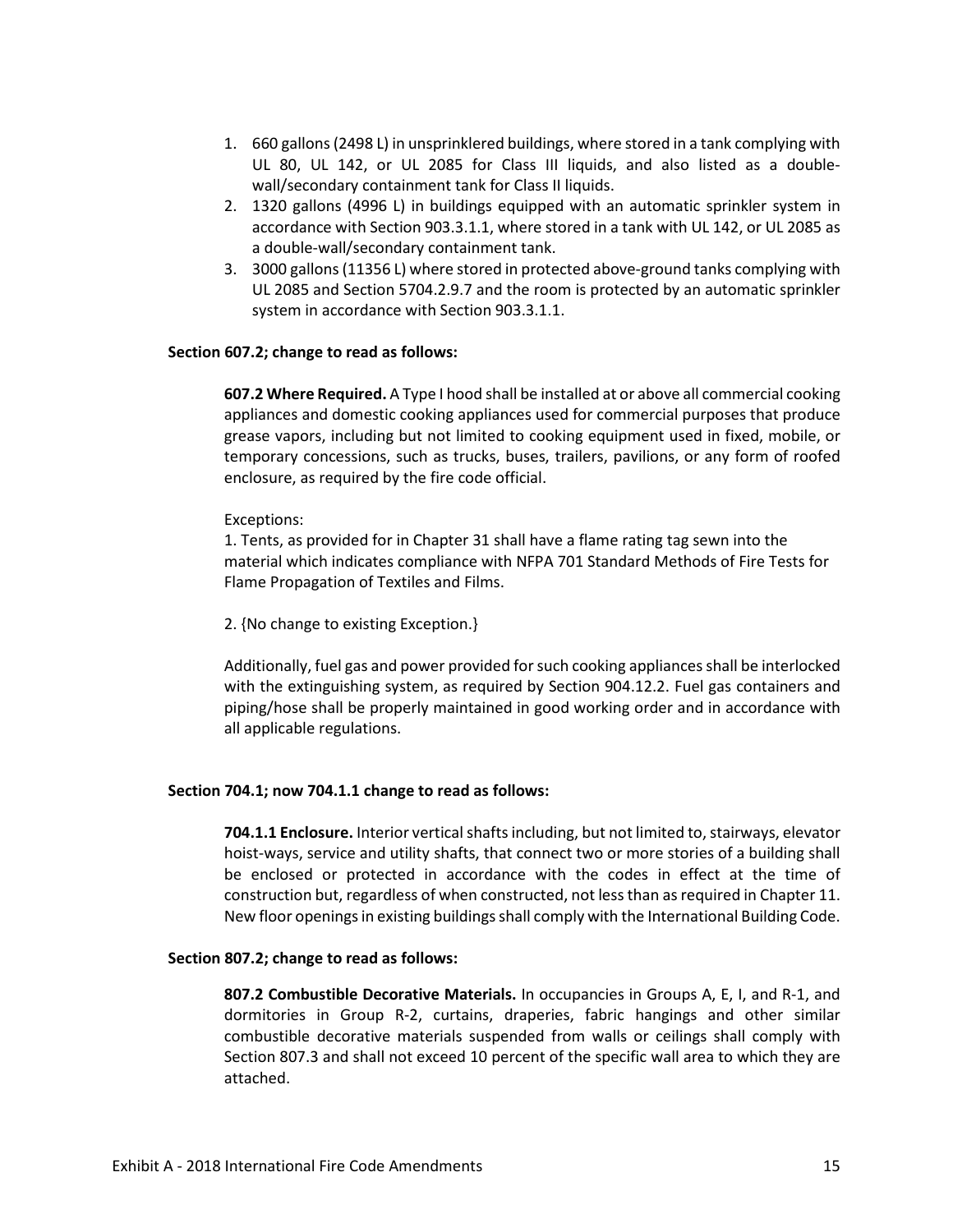#### **Section 807.5.2.2 and 807.5.2.3; change to read as follows:**

**807.5.2.2 Artwork in Corridors.** Artwork and teaching materials shall be limited on the walls of corridors to not more than 50 percent of the wall area. Such materials shall not be continuous from floor to ceiling or wall to wall. Curtains, draperies, wall hangings, and other decorative material suspended from the walls or ceilings shall meet the flame propagation performance criteria of NFPA 701 in accordance with Section 807 or be noncombustible.

**807.5.2.3 Artwork in Classrooms.** Artwork and teaching materials shall be limited on walls of classrooms to not more than 50 percent of the specific wall area to which they are attached. Curtains, draperies, wall hangings and other decorative material suspended from the walls or ceilings shall meet the flame propagation performance criteria of NFPA 701 in accordance with Section 807 or be noncombustible.

## **Section 901 General is amended by changing Section 901.3 and 901.5 as shown in the International Fire Code to read as follows:**

**Section 901.3.1 Permit required.** Permits shall be required as set forth in Section 105.6 and 105.7 and as required by this section. A permit shall be required for the installation, reconsideration, modification, moving or alteration of any life safety system including but not limited to fire sprinkler systems, fire alarm systems, fixed extinguishing systems, access control systems and carbon dioxide sensing and monitoring systems. Work shall not begin on any system without first obtaining a permit. Any person, firm, or corporation who that violates this requirement shall be liable for a fine that is two-times the cost of the Permit or Five Hundred Dollars (\$500.00), whichever is greater.

Exemption: Emergency repairs, due to system malfunctions or discharging, may begin, providing a permit is obtained as soon as possible, but no later than the next business day.

**Section 901.3.2 Permit application.** The permit application shall be submitted to the office of the Fire Marshal, through the DCESD1 Permitting Department and must have attached to the application detailed construction plans and a copy of the applicant's state license. The following shall be included with the plan submission: a CD, or other media, as approved by the Fire Marshal, containing state license, plan drawings, calculations, and spec sheets, in PDF format.

**Section 901.3.3 Permit fee.** The permit fee for the construction, repair, alteration, or relocation of a fixed system shall be in accordance with the fee schedule adopted by the Town of Northlake.

**Section 901.5 Installation acceptance testing.** Fire detection and alarm systems, fire extinguishing systems, fire hydrant systems, fire standpipe systems, fire pump systems, private fire service mains, and all other fire protection systems, and appurtenances thereto, shall be subject to acceptance tests, as contained in the installation standards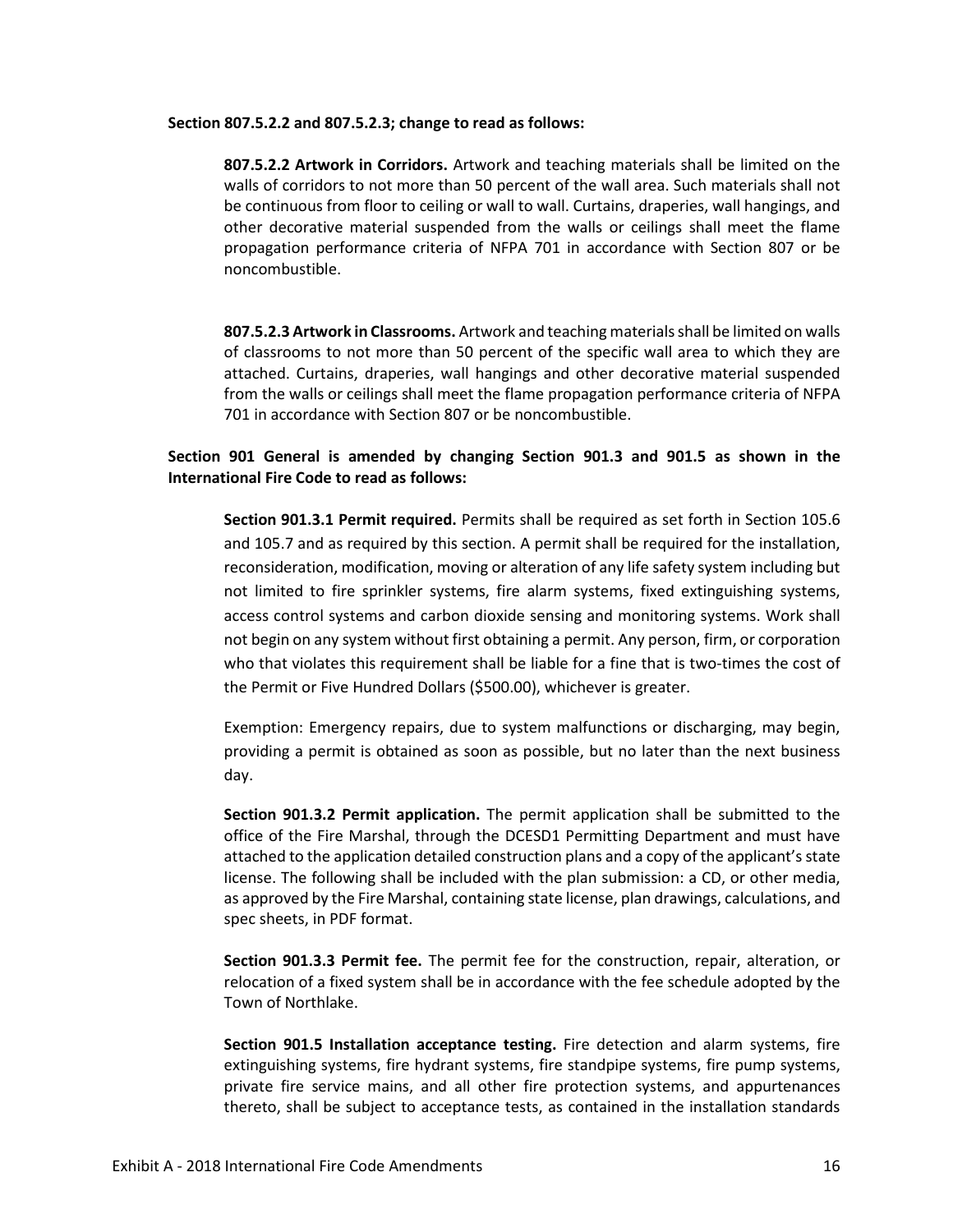and as approved by the fire code official. The fire code official shall be notified before any required acceptance testing. No system shall be approved until a complete inspection of materials and a functional test has been completed and witnessed by the Fire Marshal. The installer/technician must be present for all inspections and testing.

#### **Section 901.6.1; add Section 901.6.1.1 to read as follows:**

**901.6.1.1 Standpipe Testing**. Building owners/managers must maintain and test standpipe systems as per NFPA 25 requirements. The following additional requirements shall be applied to the testing that is required every 5 years:

1. The piping between the Fire Department Connection (FDC) and the standpipe shall be back flushed or inspected by approved camera when foreign material is present or when caps are missing, and also hydrostatically tested for all FDC's on any type of standpipe system. Hydrostatic testing shall also be conducted in accordance with NFPA 25 requirements for the different types of standpipe systems.

2. For any manual (dry or wet) standpipe system not having an automatic water supply capable of flowing water through the standpipe, the tester shall connect hose from a fire hydrant or portable pumping system (as approved by the fire code official) to each FDC, and flow water through the standpipe system to the roof outlet to verify that each inlet connection functions properly. Confirm that there are no open hose valves prior to introducing water into a dry standpipe. There is no required pressure criteria at the outlet. Verify that check valves function properly and that there are no closed control valves on the system.

3. Any pressure relief, reducing, or control valves shall be tested in accordance with the requirements of NFPA 25. All hose valves shall be exercised.

4. If the FDC is not already provided with approved caps, the contractor shall install such caps for all FDC's as required by the fire code official.

5. Upon successful completion of standpipe test, place a blue tag (as per Texas Administrative Code, Fire Sprinkler Rules for Inspection, Test and Maintenance Service (ITM) Tag) at the bottom of each standpipe riser in the building. The tag shall be checkmarked as "Fifth Year" for Type of ITM, and the note on the back of the tag shall read "5 Year Standpipe Test" at a minimum.

6. The procedures required by Texas Administrative Code Fire Sprinkler Rules with regard to Yellow Tags and Red Tags or any deficiencies noted during the testing, including the required notification of the local Authority Having Jurisdiction (fire code official) shall be followed.

7. Additionally, records of the testing shall be maintained by the owner and contractor, if applicable, as required by the State Rules mentioned above and NFPA 25.

8. Standpipe system tests where water will be flowed external to the building shall not be conducted during freezing conditions or during the day prior to expected night time freezing conditions.

9. Contact the fire code official for requests to remove existing fire hose from Class II and III standpipe systems where employees are not trained in the utilization of this firefighting equipment. All standpipe hose valves must remain in place and be provided with an approved cap and chain when approval is given to remove hose by the fire code official.

#### **Section 901.6.4; add Section 901.6.4 to read as follows:**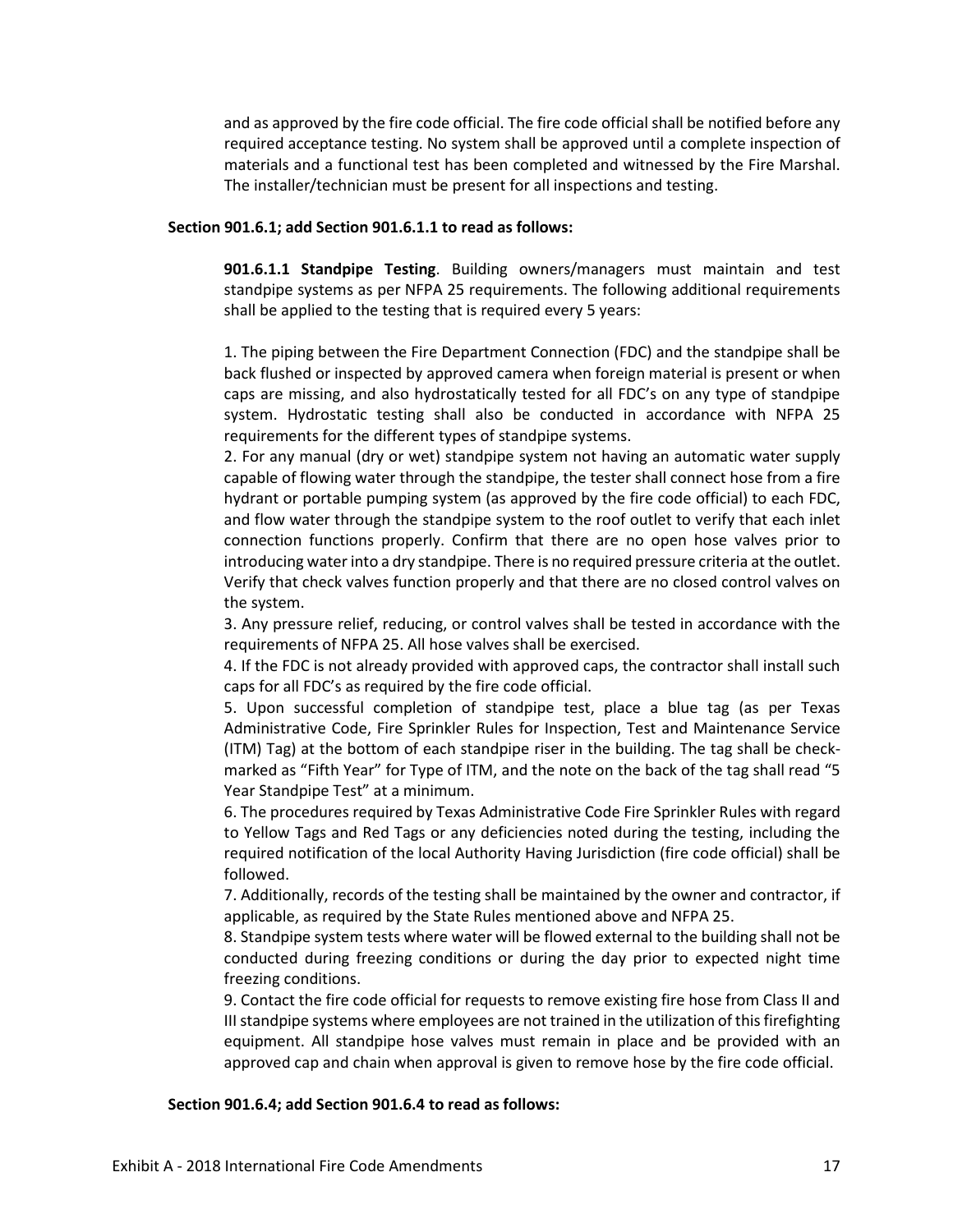**901.6.4 False Alarms and Nuisance Alarms.** False alarms and nuisance alarms shall not be given, signaled or transmitted or caused or permitted to be given, signaled or transmitted in any manner.

#### **Section 901.7; shall be amended to read as follows:**

**901.7 Systems out of service.** Where a required fire protection system is out of service or in the event of an excessive number of activations, the fire department and the fire code official shall be notified immediately and, where required by the fire code official, the building shall either be evacuated or an approved fire watch shall be provided for all occupants left unprotected by the shut down until the fire protection system has been returned to service. Fire Watch is the responsibility of the property owner. The owner shall be required to hire a private security firm to supply two personnel for each of three 8 hour shifts or during the occupied hours of the business, to monitor for fire conditions and have the means necessary for contacting 911 immediately. The fire watch shall remain in effect until the life safety systems are back in service. Should the fire watch option be declined, the entire building shall be evacuated and closed until all repairs have been made, and a re-inspection has been performed the fire code official.

#### **Section 901.8.2; change to read as follows:**

**901.8.2 Removal of Occupant-use Hose Lines.** The fire code official is authorized to permit the removal of occupant-use hose lines and hose valves where all of the following conditions exist:

1. The hose line(s) would not be utilized by trained personnel or the fire department.

2. If the occupant-use hose lines are removed, but the hose valves are required to remain as per the fire code official, such shall be compatible with local fire department fittings.

## **Add Sections 901.11 Certification, Section 901.12 Failure of system, and Section 901.13 Message alarms. To read as follows:**

**Section 901.11 Certification.** A notarized certification indicating all work has been performed as permitted and that the work meets code requirements must be submitted at final inspection.

**Section 901.12 Failure of system.** All fire alarm systems shall be designed and constructed so the failure, malfunction, or removal of any single device, or failure of the wiring to a device does not interfere with the operation of other devices in the system.

**Section 901.13 Message alarms.** Pre-recorded or voice message fire alarms shall not be approved unless accompanied by a fire alarm signal of audio-visual devices that meet the minimum standards of the Americans with Disabilities Act (ADA).

#### **Section 903.1.1; change to read as follows:**

**903.1.1 Alternative Protection.** Alternative automatic fire-extinguishing systems complying with Section 904 shall be permitted in addition to automatic sprinkler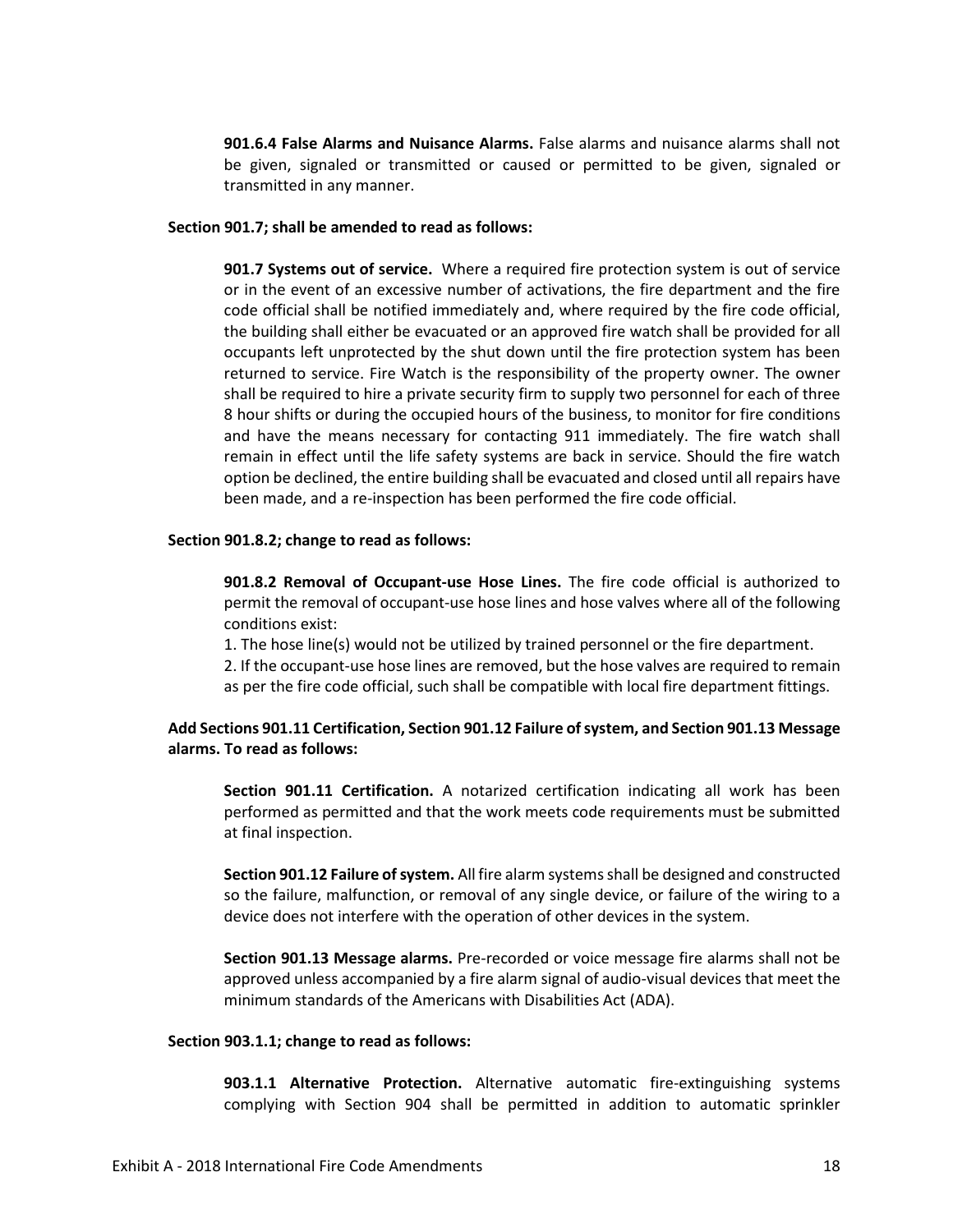protection where recognized by the applicable standard or as approved by the fire code official.

**Section 903 Automatic Sprinkler Systems** is amended as follows:

## **Section 903.1.2 is amended by adding subsection 903.1.2 and 903.1.3 to read as follows:**

**903.1.2 Residential sprinklers.** Unless specifically allowed by this Code, residential sprinkler systems installed in accordance with NFPA 13D or NFPA 13R shall not be granted exemptions or reductions, commonly known as "trade-offs" permitted by other requirements of this Code. Additionally, residential sprinkler systems installed in accordance with NFPA 13R shall include attic protection.

**903.1.3 No CPVC Piping.** No fire sprinkler system shall be installed using CPVC piping.

Exception: CPVC is allowed in private residences and townhomes.

## **Section 903.2; add paragraph to read as follows:**

Automatic Sprinklers shall not be installed in elevator machine rooms, elevator machine spaces, and elevator hoist ways, other than pits where such sprinklers would not necessitate shunt trip requirements under any circumstances. Storage shall not be allowed within the elevator machine room. Signage shall be provided at the entry doors to the elevator machine room indicating "ELEVATOR MACHINERY – NO STORAGE ALLOWED."

#### **Section 903.2 Where required. Replace the exception and amend as follows:**

Approved automatic sprinkler systems shall be provided in all new buildings and structures, including residential, where the total fire area under roof is 5,000 square feet or greater and further provided in the locations described in this section. Reference in this code to fire sprinklers being required at 12,000 sq. ft. is changed to 5,000 sq. ft.

This section is also amended by replacing the exception with the following exceptions: **Exceptions:**

- 1. Open parking garages in compliance with Section 406.3 of the International Building Code, provided fire department standpipes and connections are installed in such a way that no portion of the garage is more than 100 feet, unobstructed hose lay from the connection.
- 2. Single-family residential which is not connected to the municipal water system is exempt from the requirement of an automatic sprinkler system even if the total fire area under roof is 5,000 square feet or greater.

#### **Section 903.2.8 Group R is amended to read as follows:**

**Section 903.2.8 Group R.** An automatic sprinkler system installed in accordance with Section 903.3 shall be provided throughout all buildings with a Group R fire area. An automatic sprinkler system shall be provided throughout all buildings with a Group R-2 occupancy where the fire area is 2 stories in height, including basements, or where the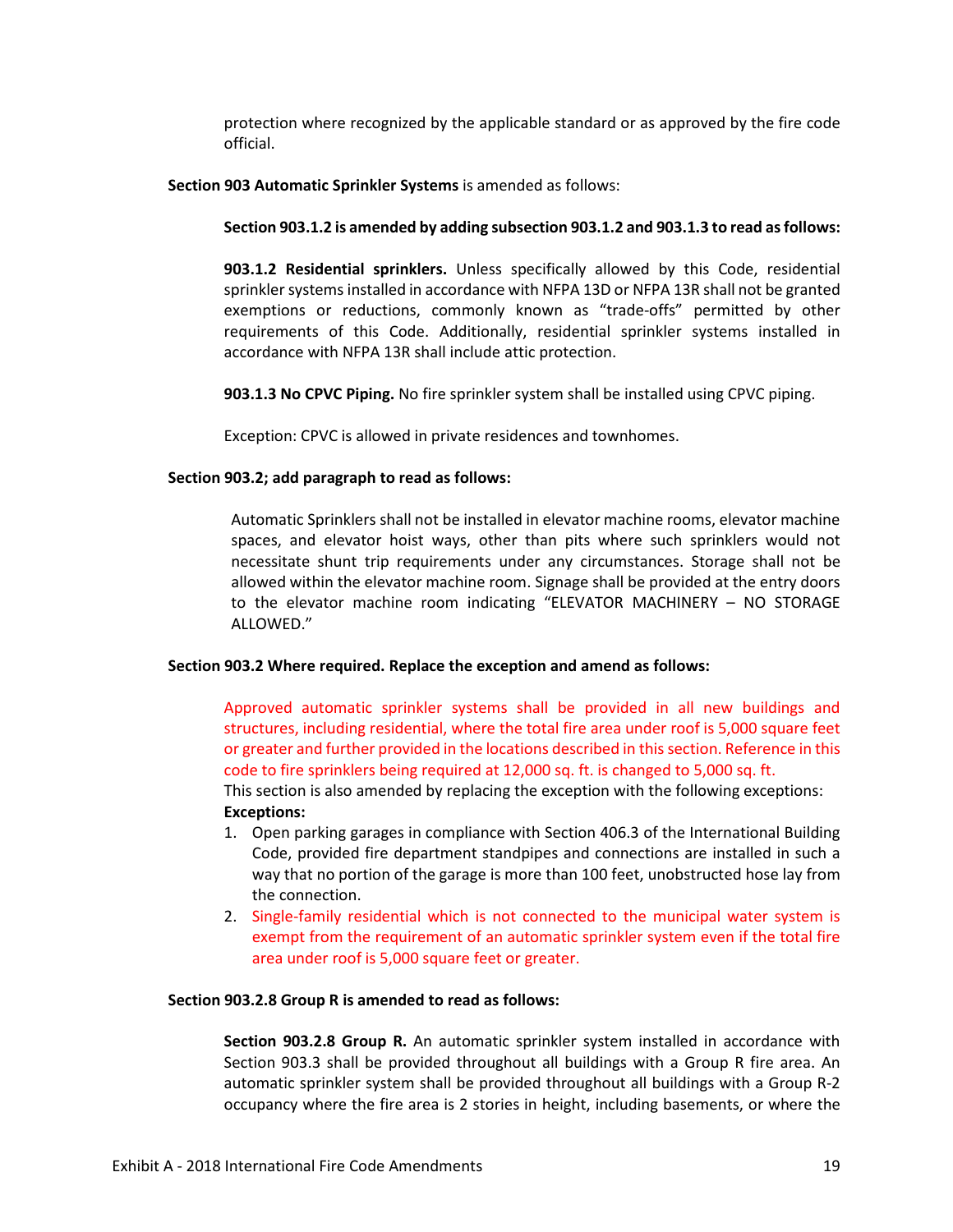building has more than 3 units. Any Group R-2 occupancy two (2) or more stories in height shall be required to have a sprinkler system meeting the requirements of NFPA Standard 13.

**Section 903.2.9.2 Bulk storage of tires, Section is amended by deleting that section and replacing it with a new Section 903.2.9.2, to read as follows:**

**Section 903.2.9.2 Bulk storage of tires.** Buildings and structures where the area for the storage of tires exceeds 10,000 cubic feet shall be equipped throughout with an automatic fire sprinkler system meeting the requirements of NFPA Standard 13.

**Section 903.2.9; add Section 903.2.9.3 to read as follows:** 

**903.2.9.3 Self-Service Storage Facility**. An automatic sprinkler system shall be installed throughout all self-service storage facilities.

**Section 903.2.11; change 903.2.11.3 and add 903.2.11.7, 903.2.11.8, and 903.2.11.9 as follows:** 

**903.2.11.3 Buildings 35 feet or more in height.** An automatic sprinkler system shall be installed throughout buildings that have one or more stories, other than penthouses in compliance with Section 1510 of the International Building Code, located 35 feet (10,668 mm) or more above the lowest level of fire department vehicle access, measured to the finished floor.

#### **Exceptions:**

Delete

**903.2.11.7 High-Piled Combustible Storage.** For any building with a clear height exceeding 12 feet (4572 mm), see Chapter 32 to determine if those provisions apply.

**903.2.11.8 Spray Booths and Rooms.** New and existing spray booths and spraying rooms shall be protected by an approved automatic fire-extinguishing system.

**903.2.11.9 Buildings 5,000 square feet or greater, under roof, an automatic sprinkler system shall be installed throughout all buildings and any portion of a building that meets any one of the following criteria listed below:**

(1) A building area 5,000 sq. feet or greater

(2) A tenant space 5,000 sq. feet or greater

(3) An existing building that is enlarged to 5,000 sq. feet or greater

(4) An tenant space within an existing building that is enlarged to be 5,000 sq. feet or greater

**For the purpose of this provision, firewalls and fire barriers shall not define separate buildings.**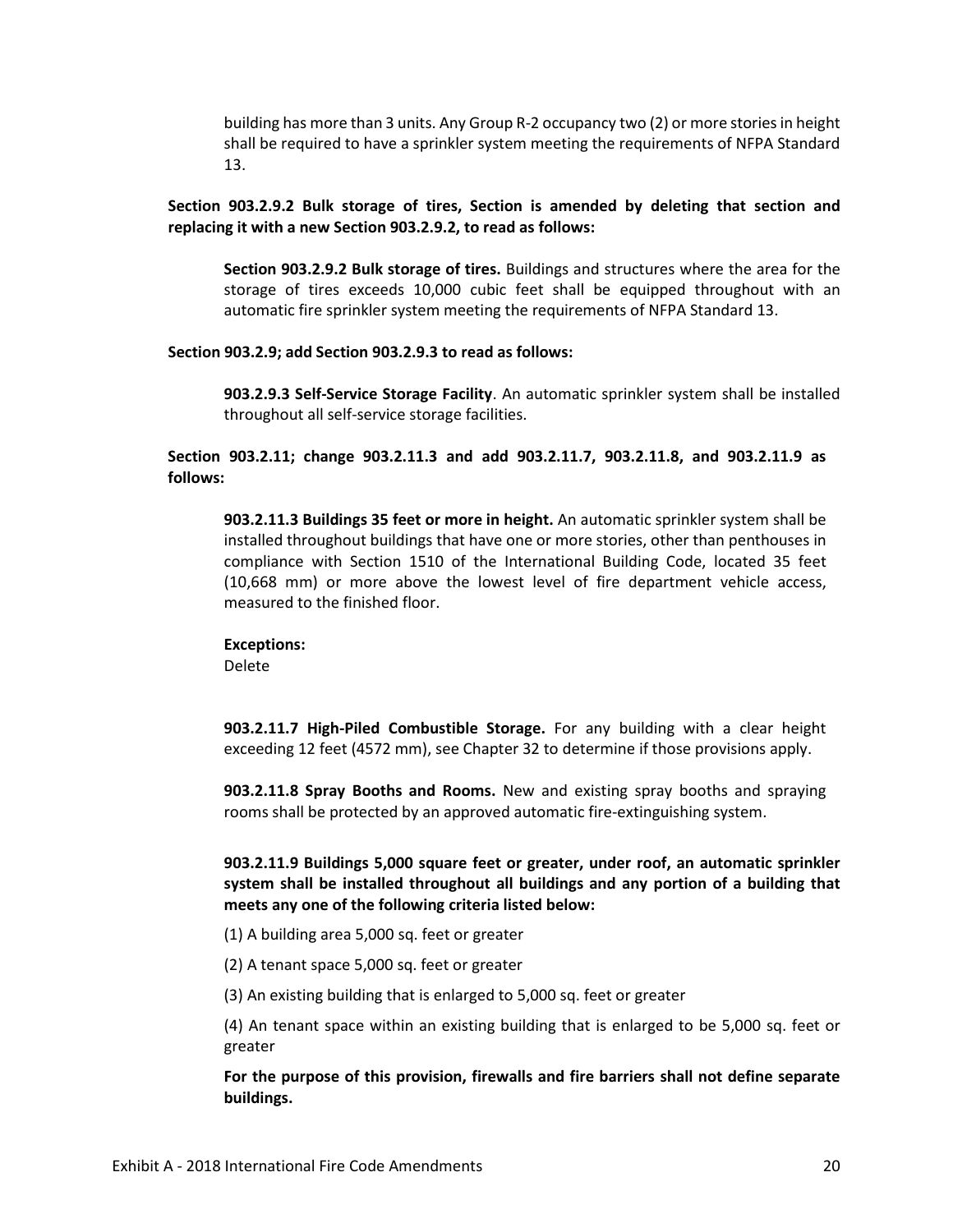**Exception:** Delete

## **Section 903.3.1.1.1; change to read as follows:**

**903.3.1.1.1 Exempt Locations.** When approved by the fire code official, automatic sprinklers shall not be required in the following rooms or areas where such ...{text unchanged}… because it is damp, of fire-resistance-rated construction or contains electrical equipment.

1. Any room where the application of water, or flame and water, constitutes a serious life or fire hazard.

2. Any room or space where sprinklers are considered undesirable because of the nature of the contents, when approved by the code official.

3. Generator and transformer rooms, under the direct control of a public utility, separated from the remainder of the building by walls and floor/ceiling or roof/ceiling assemblies having a fire-resistance rating of not less than 2 hours.

4. {Delete}

5. Elevator machine rooms, machinery spaces, and hoist ways, other than pits where such sprinklers would not necessitate shunt trip requirements under any circumstances. 6. {Delete}

## **Section 903.3.1.2.3; delete section and replace as follows:**

**Section 903.3.1.2.3 Attached Garages and attics.** Sprinkler protection is required in attached garages, and the following attic spaces:

- 1. Attics that are used, or intended for living purposes, or storage shall be protected by an automatic sprinkler system.
- 2. Where fuel-fired equipment is installed in an unsprinklered attic, not less than one quickresponse intermediate temperature sprinkler shall be installed above the equipment.
- 3. Attic spaces of buildings that are two, or more, stories in height above grade plane, or above the lowest level of fire department vehicle access.
- 4. Group R-4, Condition 2 occupancy attics not required by item 1 or 3 to have sprinklers, shall comply with one of the following:
	- 4.1. Provide automatic sprinkler system protection

4.2. Provide a heat detection system throughout the attic that is arranged to activate the building fire alarm system.

- 4.3. Construct the attic using non-combustible materials.
- 4.4. Construct the attic using fire-retardant-treated wood, complying with Section 2303.2 of the International Building Code.
- 4.5 Fill the attic with non-combustible insulation.

## **Section 903.3.1.3; change to read as follows:**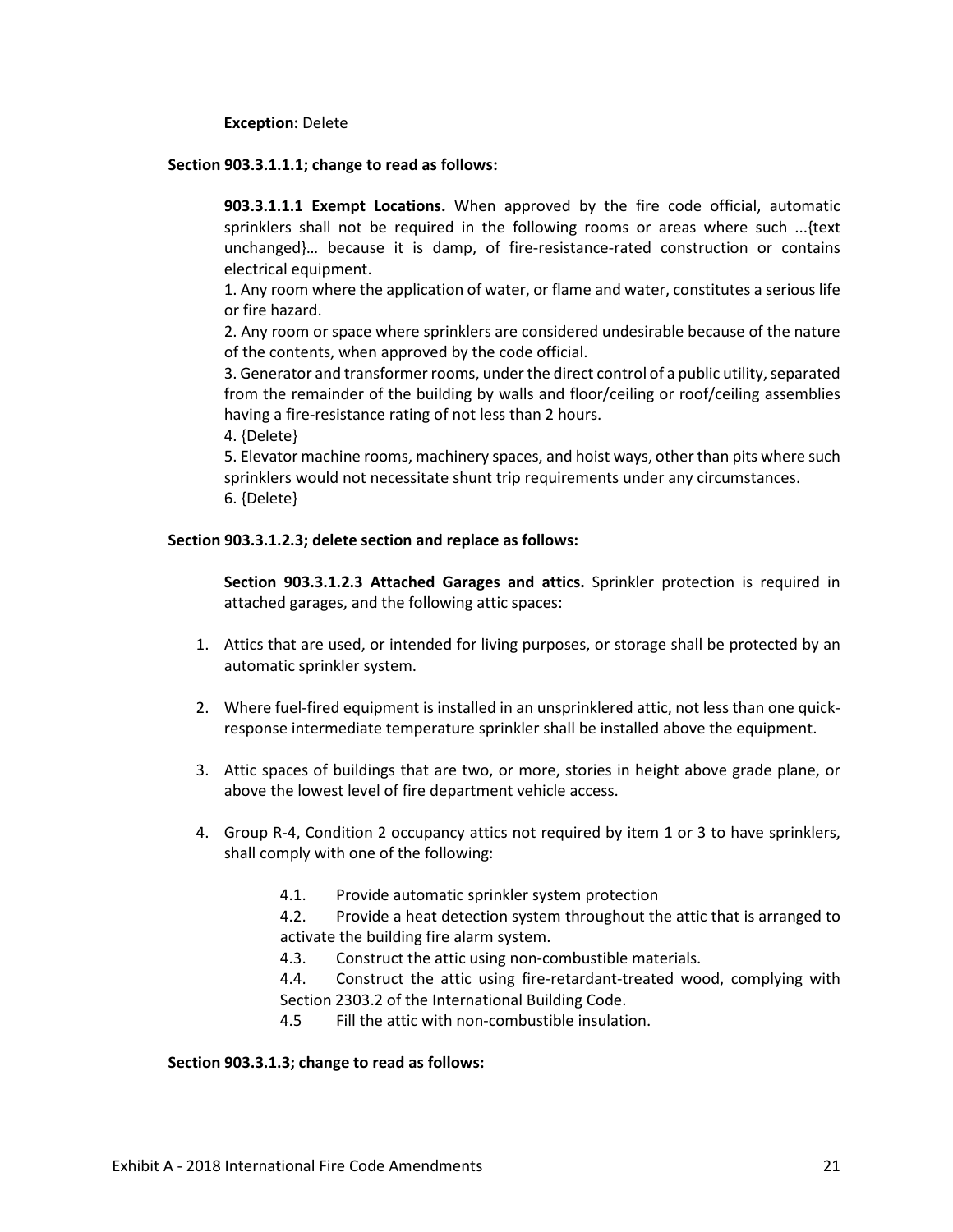**903.3.1.3 NFPA 13D Sprinkler Systems.** Automatic sprinkler systems installed in one- and two-family dwellings; Group R-3; Group R-4 Condition 1 and townhouses shall be permitted to be installed throughout in accordance with NFPA 13D or in accordance with state law.

#### **Section 903.3.1.4; add to read as follows:**

**903.3.1.4 Freeze protection.** Freeze protection systems for automatic fire sprinkler systems shall be in accordance with the requirements of the applicable referenced NFPA standard and this section.

**Section 903.3.1.4.1 Attics.** Only dry-pipe, pre-action, or listed antifreeze automatic fire sprinkler systems shall be allowed to protect attic spaces.

**Exception:** Wet-pipe fire sprinkler systems shall be allowed to protect non-ventilated attic spaces where:

1. The attic sprinklers are supplied by a separate floor control valve assembly to allow ease of draining the attic system without impairing sprinklers throughout the rest of the building, and

2. Adequate heat shall be provided for freeze protection as per the applicable referenced NFPA standard, and

3. The attic space is a part of the building's thermal, or heat, envelope, such that insulation is provided at the roof deck, rather than at the ceiling level.

**Section 903.3.1.4.2 Heat trace/insulation.** Heat trace/insulation shall only be allowed where approved by the fire code official for small sections of large diameter water-filled pipe.

#### **Section 903.3.5; add a second paragraph to read as follows:**

Water supply as required for such systems shall be provided in conformance with the supply requirements of the respective standards; however, every waterbased fire protection system shall be designed with a 10 psi safety factor. Reference Section 507.4 for additional design requirements.

**Section 903.3.7 Fire Department Connections.** Is amended by deleting that section and adding the following section, to read as follows:

**Section 903.3.7 Fire Department Connections.** The location of Fire Department Connections shall be approved by the fire code official. Locking caps, of an approved style or vendor may be required by the fire code official. Locking caps shall be installed as replacements for lost or damaged caps when deemed necessary by the fire code official to address tampering problems at existing facilities. The FDC shall be labeled as "FDC" with a white background and red reflective lettering that is a minimum of 6 inches in height for each letter. If the FDC is remote a six foot pole with a sign affixed to it shall be installed next to the FDC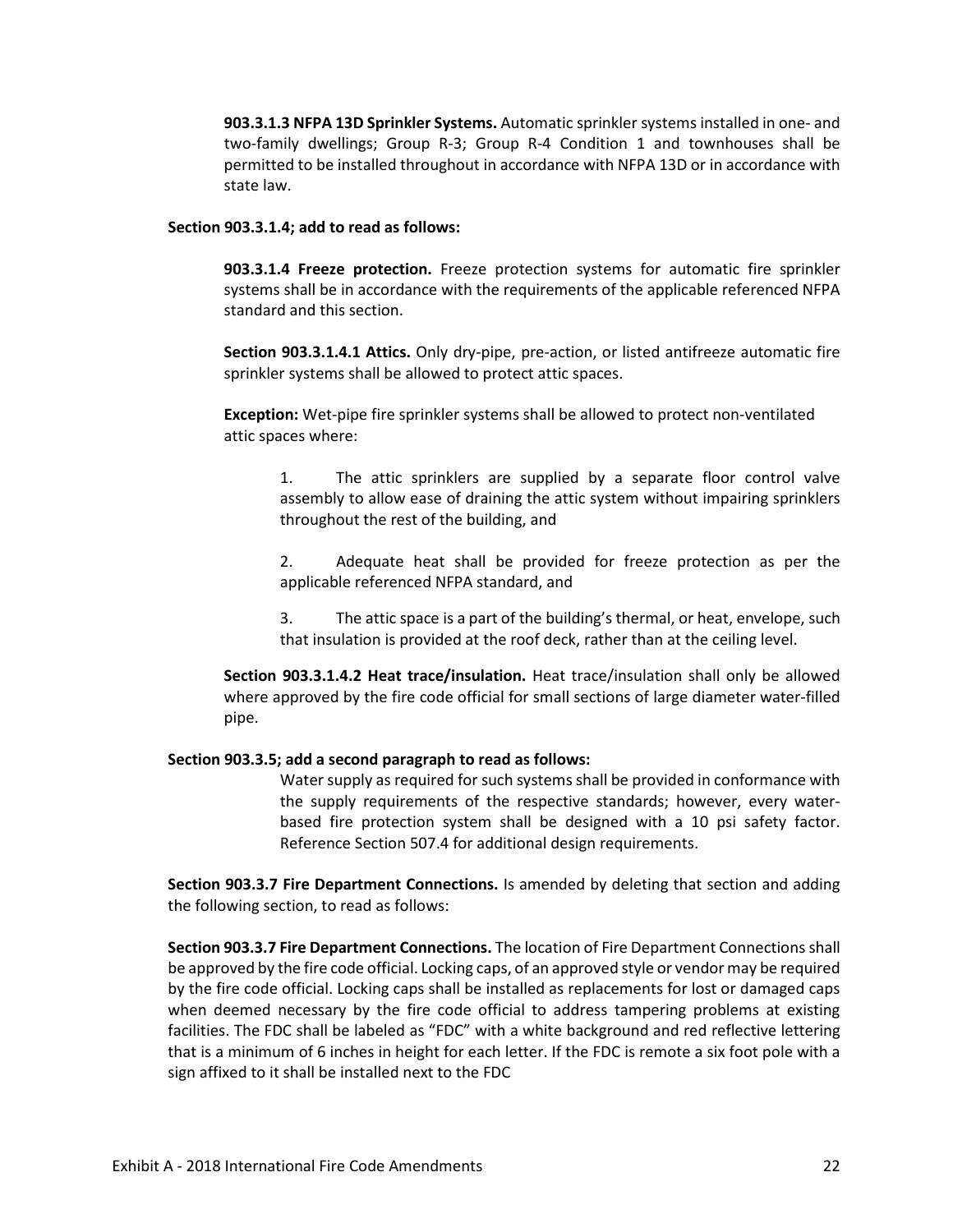**Section 903.4; Amend Section 903.4 and add a second paragraph after the exceptions to read as follows:** 

**Section 903.4 Sprinkler system supervision and alarms.** Valves controlling the water supply for automatic sprinkler systems, pumps, tanks, water levels and temperatures, critical air pressures and water flow switches on all sprinkler systems, new and existing, shall be electrically supervised by a listed fire alarm control unit.

**Add second paragraph after the exceptions to read as follows:** Sprinkler and standpipe system water-flow detectors shall be provided for each floor tap to the sprinkler system and shall cause an alarm upon detection of water flow for more than 45 seconds. All control valves in the sprinkler and standpipe systems except for fire department hose connection valves shall be electrically supervised to initiate a supervisory signal at the central station upon tampering.

#### **Section 903.4.2; add second paragraph to read as follows:**

The alarm device required on the exterior of the building shall be a weatherproof horn/strobe notification appliance with a minimum 75 candela strobe rating, installed as close as practicable to the fire department connection.

#### **Section 903.4;** add a second paragraph after the exceptions to read as follows:

Sprinkler and standpipe system water-flow detectors shall be provided for each floor tap to the sprinkler system and shall cause an alarm upon detection of water flow for more than 45 seconds. All control valves in the sprinkler and standpipe systems except for fire department hose connection valves shall be electrically supervised to initiate a supervisory signal at the central station upon tampering.

#### **Section 903.4.2; add second paragraph to read as follows:**

The alarm device required on the exterior of the building shall be a weatherproof horn/strobe notification appliance with a minimum 75 candela strobe rating, installed as close as practicable to the fire department connection.

#### **Section 903.7 shall be added to read as follows:**

**Section 903.7 Automatic Sprinkler System Room Access.** Sprinkler system risers providing protection for multi-family and commercial buildings must be located in a ground floor room directly accessible from the exterior of the building. The door shall be labeled as "SPRINKLER RISER ROOM" with a white background and red reflective lettering that is a minimum of 6 inches in height for each letter. The minimum size of the room shall be 36 sq. ft., with the minimum dimension being 6 ft. The outside edge of the Riser stub into the building shall be a minimum of eighteen inches (18") from the wall and riser piping, and once stacked shall be a minimum of eighteen inches (18") from the outside edge of the piping to the inside edge of the finished wall. When approved by the fire code official, smaller rooms may be permitted.

## **Section 903.8 Installation schedule is amended by adding 903.8 Installation schedule, to read as follows:**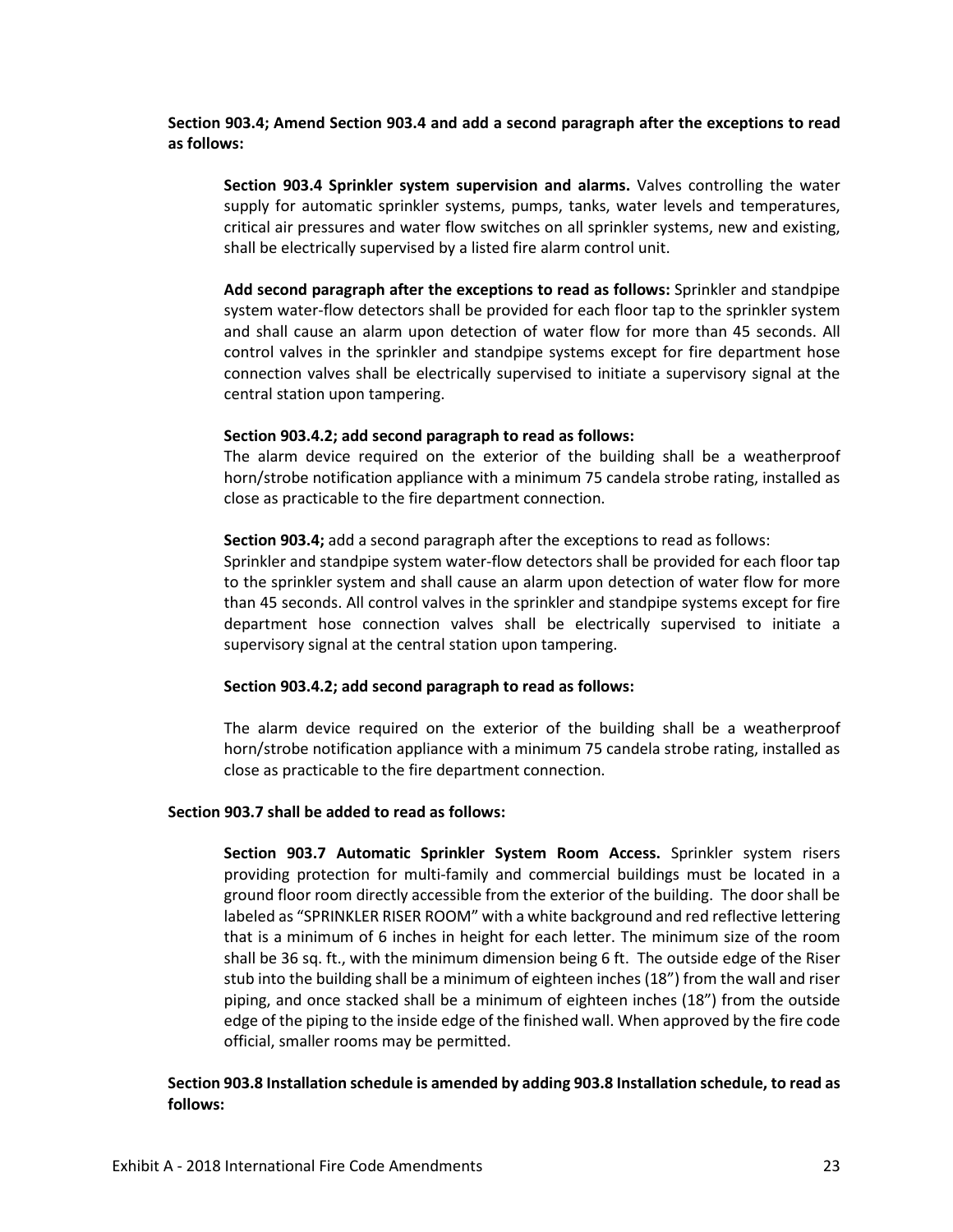**Section 903.8 Installation schedule.** Approved fire sprinkler systems shall be operational in a building under construction when:

1. The building is sufficiently constructed to the point that the exterior sheathing and roof have been installed; or

2. At the start of combustible interior construction; or

3. When there is an accumulation of combustible material within the building including, but not limited to, building supplies, rubbish, and furniture, or

4. When the building goes under conditioned atmosphere.

#### **Section 905.2; change to read as follows:**

**905.2 Installation Standard.** Standpipe systems shall be installed in accordance with this section and NFPA 14. Manual dry standpipe systems shall be supervised with a minimum of 10 psig and a maximum of 40 psig air pressure with a high/low alarm.

## **Section 905.3; add Section 905.3.9 and exception to read as follows:**

**905.3.9 Buildings.** In buildings exceeding 10,000 square feet in area per story and where any portion of the building's interior area is more than 200 feet (60960 mm) of travel, vertically and horizontally, from the nearest point of fire department vehicle access, Class I automatic wet or manual wet standpipes shall be provided.

#### **Exceptions:**

1. Automatic dry, semi-automatic dry, and manual dry standpipes are allowed as provided for in NFPA 14, where approved by the fire code official. 2. R-2 occupancies of four stories or less in height having no interior corridors.

## **Section 905.4, change Item 1, 3, and 5, and add Item 7 to read as follows:**

1. In every required exit stairway, a hose connection shall be provided for each story above and below grade plane. Hose connections shall be located at every landing, on each story, unless otherwise approved by the fire code official.

#### 2. {No change.}

3. In every exit passageway, at the entrance from the exit passageway to other areas of a building.

**Exception:** Where floor areas adjacent to an exit passageway are reachable from an exit stairway hose connection by a {remainder of text unchanged.}

4. {No change.}

5. Where the roof has a slope less than four units vertical in 12 units horizontal (33.3-percent slope), each standpipe shall be provided with a two-way hose connection located to serve the roof or at the highest landing of an exit stairway with stair access to the roof provided in accordance with Section 1011.12. 6. {No change.}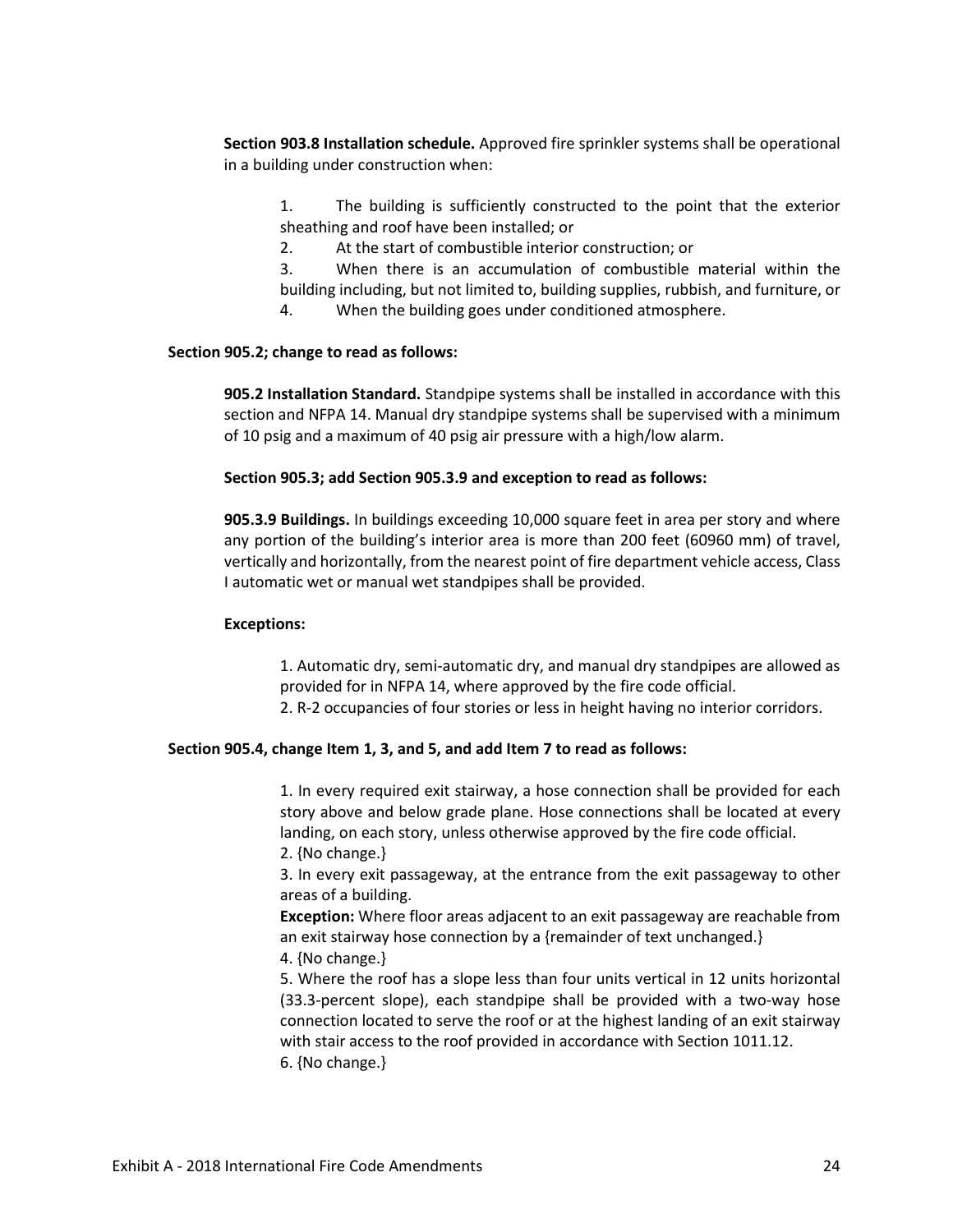7. When required by this Chapter, standpipe connections shall be placed adjacent to all required exits to the structure and at two hundred feet (200') intervals along corridors thereafter, or as otherwise approved by the fire code official.

#### **Section 905.9; add a second paragraph after the exceptions to read as follows:**

Sprinkler and standpipe system water-flow detectors shall be provided for each floor tap to the sprinkler system and shall cause an alarm upon detection of water flow for more than 45 seconds. All control valves in the sprinkler and standpipe systems except for fire department hose connection valves shall be electrically supervised to initiate a supervisory signal at the central station upon tampering.

#### **Section 907.1; add Section 907.1.4 and 907.1.4.1 to read as follows:**

**907.1.4 Design Standards.** All alarm systems new or replacement shall be addressable. Alarm systems serving more than 20 smoke detectors shall be analog addressable. A system employing a DACT shall employ one telephone land line as the primary. In addition, one of the following transmission means shall be employed as the back-up line:

- -One-way private radio alarm system
- -Two-way RF multiplex system
- -Transmission means complying with NFPA 72

**Exception:** Existing systems need not comply unless the total building remodel or expansion initiated after the effective date of this code, as adopted, exceeds 30% of the building. When cumulative building remodel or expansion exceeds 50% of the building must comply within 18 months of permit application.

## **Section 907.2; change, delete the second paragraph and replace with a paragraph to read as follows:**

**907.2 Where required in buildings and structures.** An approved fire alarm system installed in accordance with the provisions of this code and NFPA 72 shall be provided in new buildings in accordance with Sections 907.2.1 through 907.2.23 and provide occupant notification in accordance with Section 907.5, unless other requirements are provided by another section of this code.

An approved fire alarm system shall be installed in existing buildings that are protected by a previously installed automatic sprinkler system in accordance with NFPA 72, 2019 Edition Chapter 1.4.2.

#### **Section 907.2.1; change to read as follows delete exception:**

**907.2.1 Group A.** A manual fire alarm system that activates the occupant notification system in accordance with Section 907.5 shall be installed in Group A occupancies having an occupant load 100 or more persons, or where the occupant load is more than 100 persons above or below the lowest level of exit discharge. Group A occupancies not separated from one another in accordance with Section 707.3.10 of the International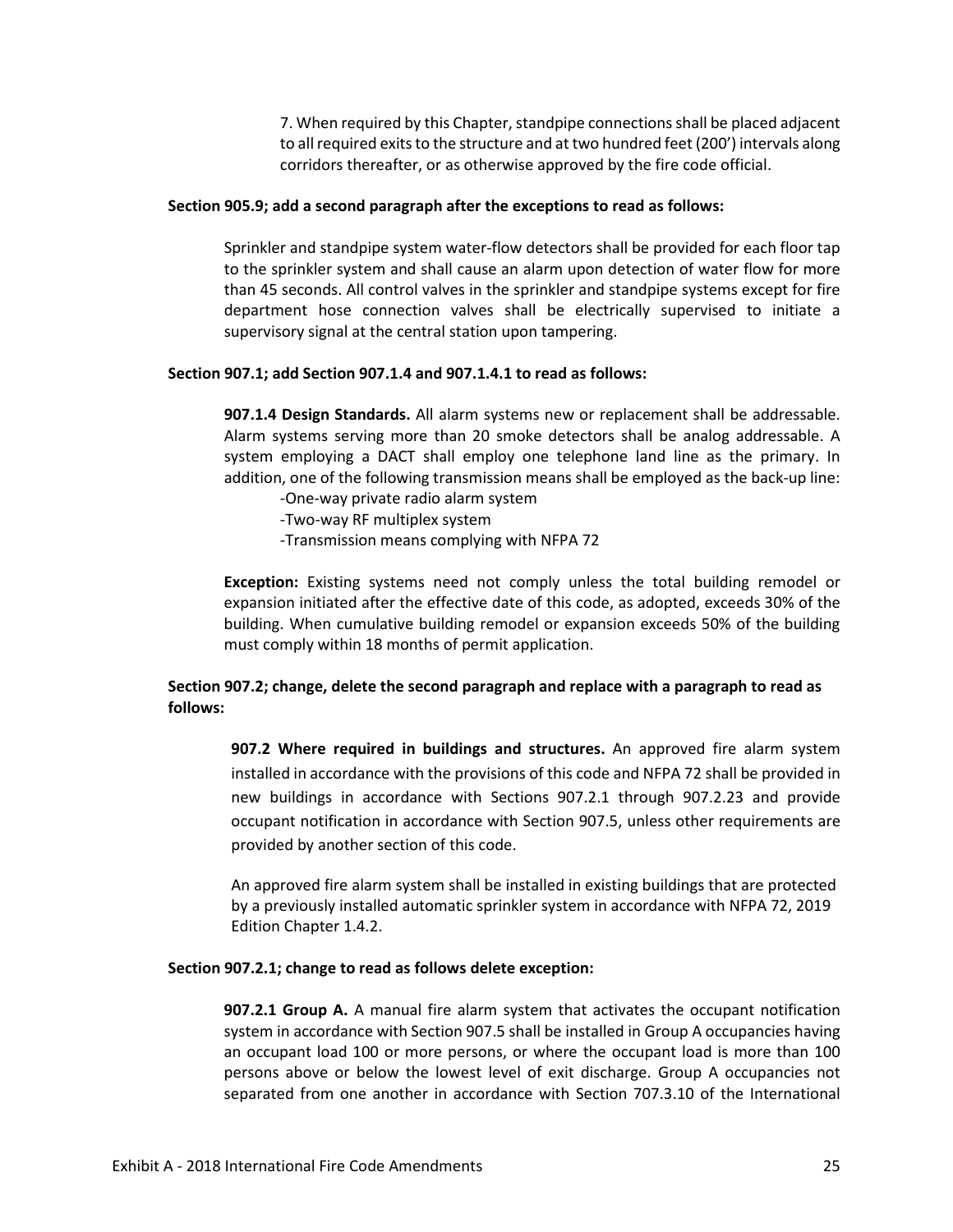Building Code shall be considered as a single occupancy for the purposes of applying this section. Portions of Group E occupancies occupied for assembly purposes shall be provided with a fire alarm system as required for the Group E occupancy.

#### **Section 907.2.3; change to read as follows:**

**907.2.3 Group E.** A manual fire alarm system that initiates the occupant notification signal utilizing an emergency voice/alarm communication system meeting the requirements of Section 907.5.2.2 and installed in accordance with Section 907.6 shall be installed in Group E educational occupancies. When automatic sprinkler systems or smoke detectors are installed, such systems or detectors shall be connected to the building fire alarm system. An approved smoke detection system shall be installed in Group E day care occupancies. Unless separated by a minimum of 100' open space, all buildings, whether portable buildings or the main building, will be considered one building for alarm occupant load consideration and interconnection of alarm systems.

## **Exceptions:**

1. {No change.}

1.1. Residential In-Home day care with not more than 12 children may use interconnected single station detectors in all habitable rooms. (For care of more than five children 2 1/2 or less years of age, see Section 907.2.6.) {No change to remainder of exceptions}

## **Section 907.2.12, Exception 3; change to read as follows:**

3. Open air portions of buildings with an occupancy in Group A-5 in accordance with Section 303.1 of the International Building Code; however, this exception does not apply to accessory uses including but not limited to sky boxes, restaurants, and similarly enclosed areas.

## **Section 907.4.2; add Section 907.4.2.7 to read as follows:**

**907.4.2.7 Type.** Manual alarm initiating devices shall be an approved double action type.

## **Section 907.6.1; add Section 907.6.1.1 to read as follows:**

**907.6.1.1 Wiring Installation.** All fire alarm systems shall be installed in such a manner that a failure of any single initiating device or single open in an initiating circuit conductor will not interfere with the normal operation of other such devices. All signaling line circuits (SLC) shall be installed in such a way that a single open will not interfere with the operation of any addressable devices (Class A). Outgoing and return SLC conductors shall be installed in accordance with NFPA 72 requirements for Class A circuits and shall have a minimum of four (4) feet separation horizontal and one (1) foot vertical between supply and return circuit conductors. The initiating device circuit (IDC) from a signaling line circuit interface device shall be wired Class A, provided the distance from the interface device to the initiating device is ten feet or less. All wiring, SLC, IDC, NAC shall be wired Class A. Minimum fire alarm design shall include a manual pull station at each exit and notification devices throughout.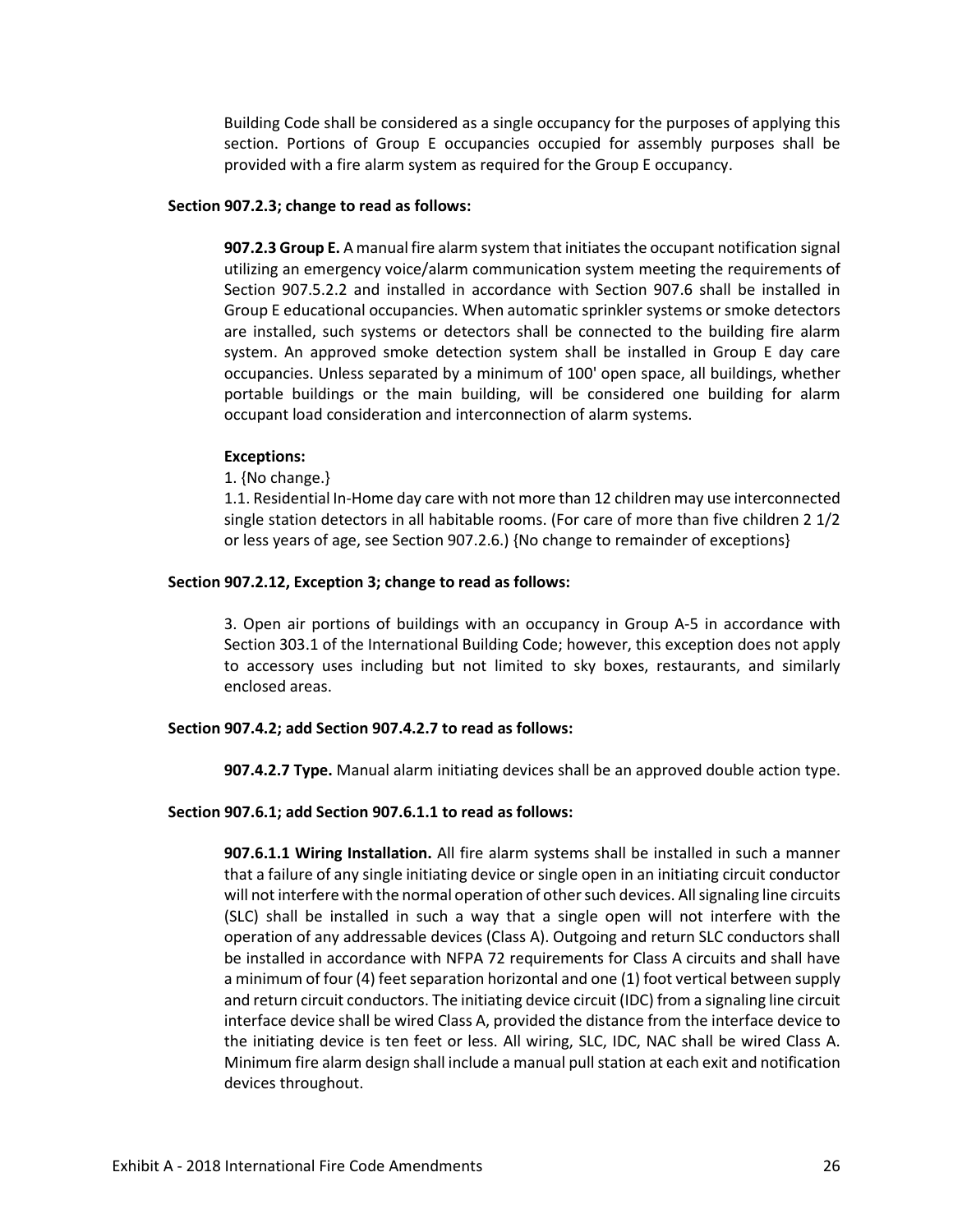#### **Section 907.6.3; delete all four Exceptions.**

**Section 907.6.6; – add sentence at end of paragraph to read as follows:** 

See 907.6.3 for the required information transmitted to the supervising station.

#### **Section 909.22; add to read as follows:**

**909.22 Stairway or Ramp Pressurization Alternative.** Where the building is equipped throughout with an automatic sprinkler system in accordance with Section 903.3.1.1 and the stair pressurization alternative is chosen for compliance with Building Code requirements for a smokeproof enclosure, interior exit stairways or ramps shall be pressurized to a minimum of 0.10 inches of water (25 Pa) and a maximum of 0.35 inches of water (87 Pa) in the shaft relative to the building measured with all interior exit stairway and ramp doors closed under maximum anticipated conditions of stack effect and wind effect. Such systems shall comply with Section 909, including the installation of a separate fire-fighter's smoke control panel as per Section 909.16, and a Smoke Control Permit shall be required from the fire department as per Section 105.7.

**Section 909.22.1 Ventilating equipment.** The activation of ventilating equipment for the stair or ramp pressurization system shall be by smoke detectors installed at each floor level at an approved location at the entrance to the smokeproof enclosure. When the closing device for the stairway or ramp shaft and vestibule doors is activated by smoke detection or power failure, the mechanical equipment shall activate and operate at the required performance levels. Smoke detectors shall be installed in accordance with Section 907.3.

**Section 909.22.1.1 Ventilation Systems.** Smokeproof enclosure ventilation systems shall be independent of other building ventilation systems. The equipment, control wiring, power wiring and ductwork shall comply with one of the following:

1. Equipment, control wiring, power wiring and ductwork shall be located exterior to the building and directly connected to the smokeproof enclosure or connected to the smokeproof enclosure by ductwork enclosed by not less than 2-hour fire barriers constructed in accordance with Section 707 of the Building Code or horizontal assemblies constructed in accordance with Section 711 of the Building Code, or both.

2. Equipment, control wiring, power wiring and ductwork shall be located within the smokeproof enclosure with intake or exhaust directly from and to the outside or through ductwork enclosed by not less than 2-hour barriers constructed in accordance with Section 707 of the Building Code or horizontal assemblies constructed in accordance with Section 711 of the Building Code, or both.

3. Equipment, control wiring, power wiring and ductwork shall be located within the building if separated from the remainder of the building, including other mechanical equipment, by not less than 2-hour fire barriers constructed in accordance with Section 707 of the Building Code or horizontal assemblies constructed in accordance with Section 711 of the Building Code, or both.

#### **Exceptions:**

1. Control wiring and power wiring utilizing a 2-hour rated cable or cable system.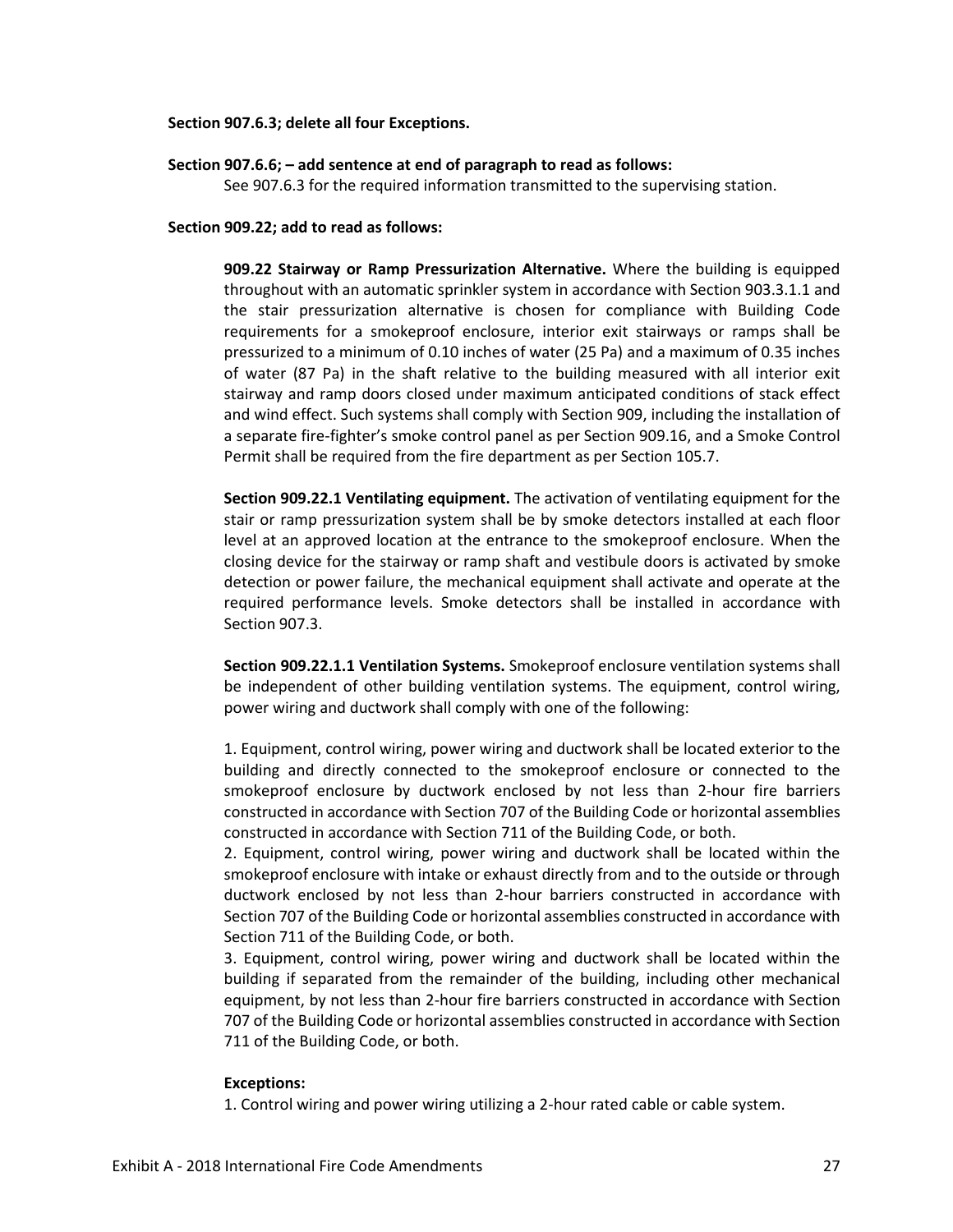2. Where encased with not less than 2 inches (51 mm) of concrete.

3. Control wiring and power wiring protected by a listed electrical circuit protective systems with a fire-resistance rating of not less than 2 hours.

#### **Section 909.21.1.2 Standby Power.**

Mechanical vestibule and stairway and ramp shaft ventilation systems and automatic fire detection systems shall be provided with standby power in accordance with Section 2702 of the Building Code.

#### **Section 909.22.1.3 Acceptance and Testing.**

Before the mechanical equipment is approved, the system shall be tested in the presence of the fire code official to confirm that the system is operating in compliance with these requirements.

#### **Section 910.2; change Exception 2. and 3. to read as follows:**

2. Only manual smoke and heat removal shall be required in areas of buildings equipped with early suppression fast-response (ESFR) sprinklers. Automatic smoke and heat removal is prohibited.

3. Only manual smoke and heat removal shall be required in areas of buildings equipped with control mode special application sprinklers with a response time index of 50(m\*S)<sup>1/2</sup> or less that are listed to control a fire in stored commodities with 12 or fewer sprinklers. Automatic smoke and heat removal is prohibited.

#### **Section 910.2; add subsections 910.2.3 with exceptions to read as follows:**

**910.2.3 Group H.** Buildings and portions thereof used as a Group H occupancy as follows: 1. In occupancies classified as Group H-2 or H-3, any of which are more than 5,000 square feet (1394 m<sup>2</sup>) in single floor area.

**Exception:** Buildings of noncombustible construction containing only noncombustible materials.

2. In areas of buildings in Group H used for storing Class 2, 3, and 4 liquid and solid oxidizers, Class 1 and unclassified detonable organic peroxides, Class 3 and 4 unstable (reactive) materials, or Class 2 or 3 water-reactive materials as required for a high-hazard commodity classification.

**Exception:** Buildings of noncombustible construction containing only noncombustible materials.

#### **Section 910.3; add section 910.3.4 to read as follows:**

**910.3.4 Vent Operation.** Smoke and heat vents shall be capable of being operated by approved automatic and manual means. Automatic operation of smoke and heat vents shall conform to the provisions of Sections 910.3.2.1 through 910.3.2.3.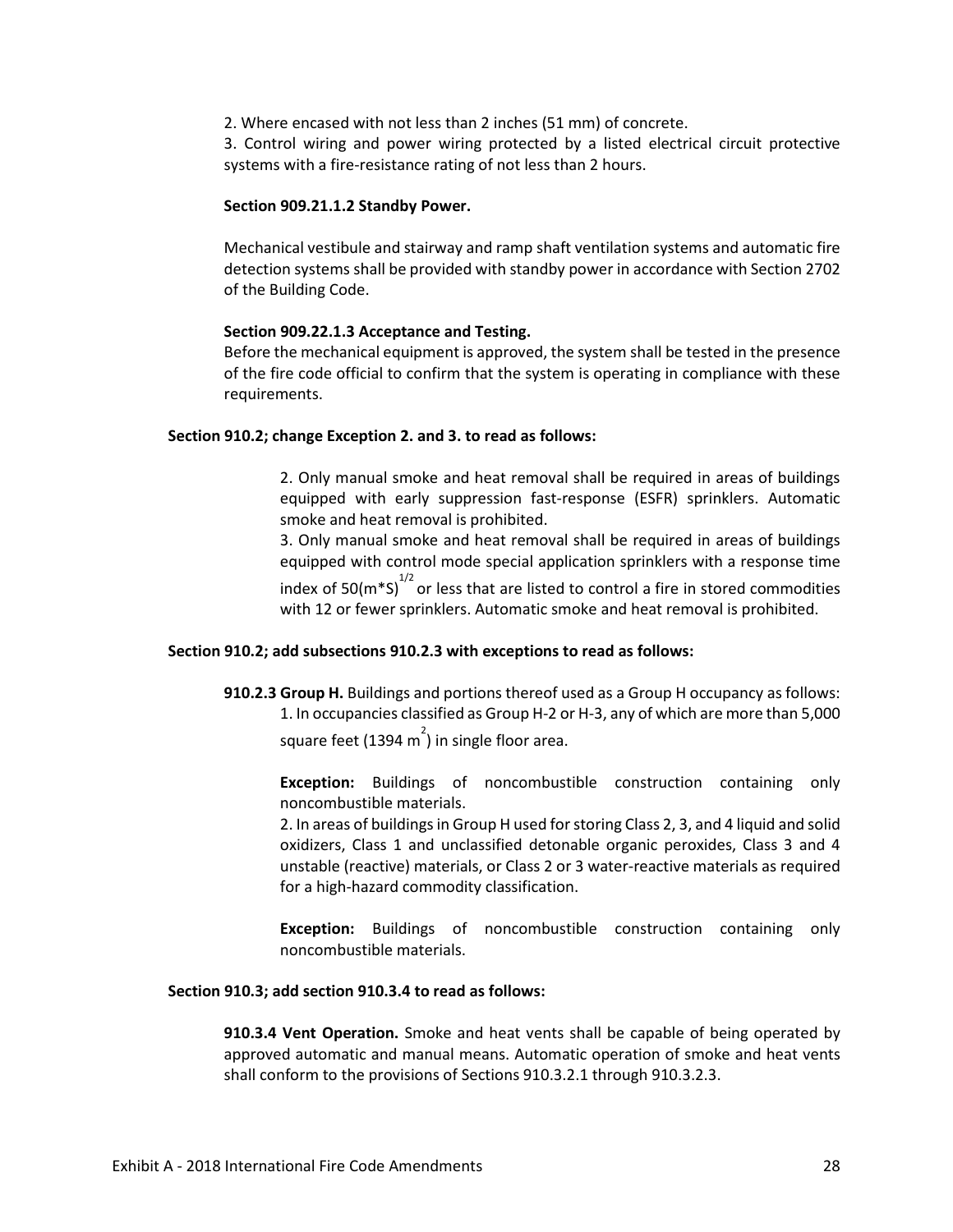**910.3.4.1 Sprinklered buildings.** Where installed in buildings equipped with an approved automatic sprinkler system, smoke and heat vents shall be designed to operate automatically. The automatic operating mechanism of the smoke and heat vents shall operate at a temperature rating at least 100 degrees F (approximately 38 degrees Celsius) greater than the temperature rating of the sprinklers installed.

**Exception:** Manual only systems per Section 910.2.

**910.3.4.2 Non-sprinklered buildings.** Where installed in buildings not equipped with an approved automatic sprinkler system, smoke and heat vents shall operate automatically by actuation of a heat responsive device rated at between 100 F (56C) and 220 F (122C) above ambient temperature.

**Exception:** Listed gravity-operated drop out vents.

## **Section 910.4.3.1; change to read as follows:**

**910.4.3.1 Makeup air.** Makeup air openings shall be provided within 6 feet (1829 mm) of the floor level. Operation of makeup air openings shall be automatic. The minimum gross area of makeup air inlets shall be 8 square feet per 1,000 cubic feet per minute (0.74 m2 per 0.4719 m3/s) of smoke exhaust.

## **Section 912.2; add Section 912.2.3 to read as follows:**

**912.2.3 Hydrant Distance**. An approved fire hydrant shall be located within 100 feet of the fire department connection as the fire hose lays along an unobstructed path.

#### **Section 913.2.1; add second paragraph and exception to read as follows:**

When located on the ground level at an exterior wall, the fire pump room shall be provided with an exterior fire department access door that is not less than 3 ft. in width and 6 ft. 8 in. in height, regardless of any interior doors that are provided. A key box of an approved type or vendor shall be provided at this door, as required by Section 506.1.

**Exception:** When it is necessary to locate the fire pump room on other levels or not at an exterior wall, the corridor leading to the fire pump room access from the exterior of the building shall be provided with equivalent fire resistance as that required for the pump room, or as approved by the fire code official. Access keys shall be provided in the key box as required by Section 506.1.

## **Section 914.3.1.2; change to read as follows:**

**914.3.1.2 Water Supply to required Fire Pumps.** In buildings that are more than 120 feet (128 m) in building height, required fire pumps shall be supplied by connections to no fewer than two water mains located on different streets. Separate supply piping shall be provided between each connection to the water main and the pumps. Each connection and the supply piping between the connection and the pumps shall be sized to supply the flow and pressure required for the pumps to operate.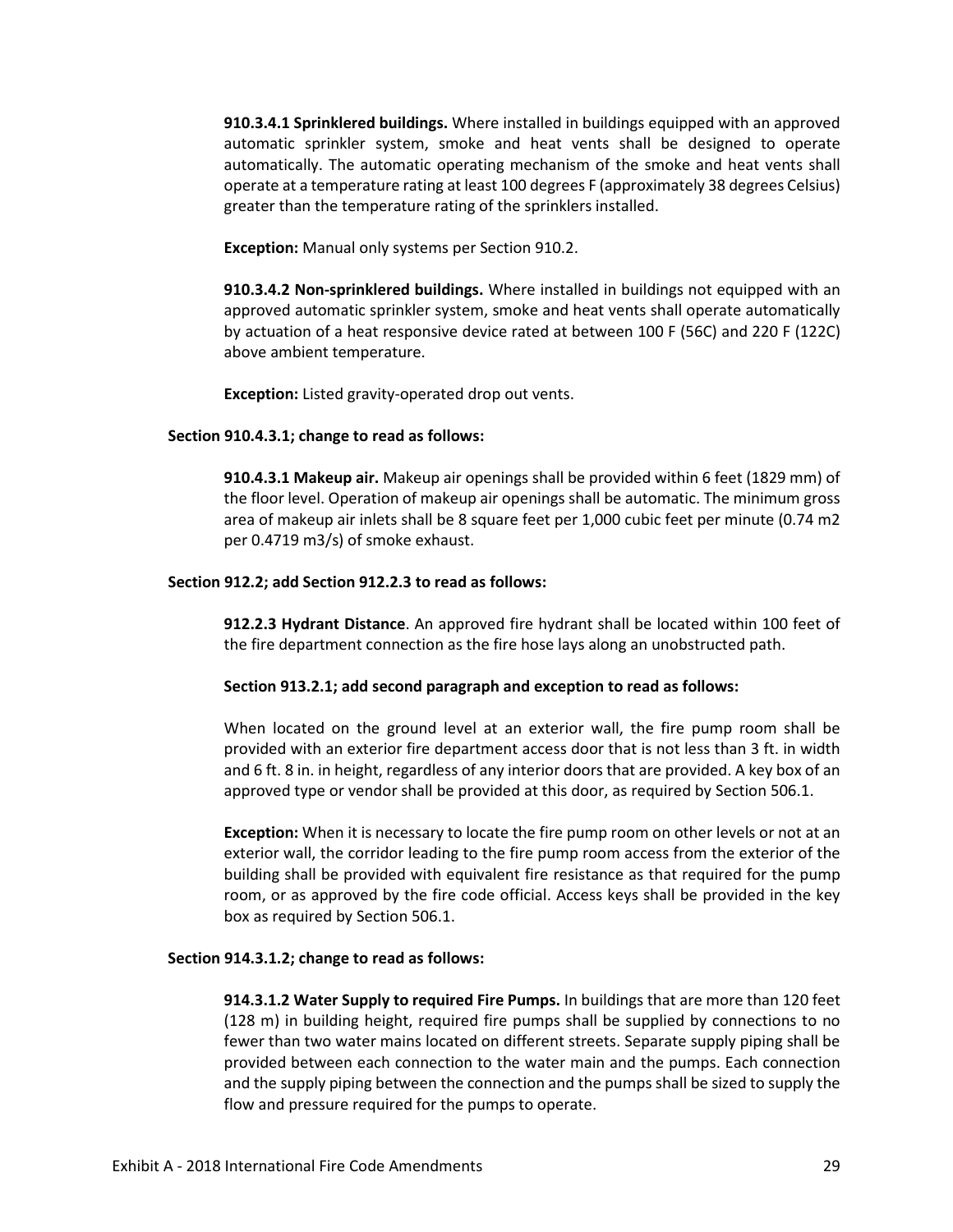**Exception:** {No change to exception}

## **Section 1003.6 Means of egress continuity is amended by adding Section 1003.6.1 vehicle parking, to read as follows:**

**Section 1003.6.1 Vehicle parking.** No motor vehicle shall be parked within 10 feet of any patio, stairs, or egress path at any apartment, multi-family building, hotel, motel, educational occupancy or commercial structure, unless in an approved parking space.

#### **Section 1006.2.2.7; add a new Section 1006.2.2.7 as follows:**

**1006.2.2.7 Electrical Rooms.** For electrical rooms, special exiting requirements may apply. Reference the Electrical Code as adopted.

## **Section 1009.1; add the following Exception 3:**

#### **Exceptions:**

{Previous exceptions unchanged}

3. Buildings regulated under State Law and built in accordance with State registered plans, including any variances or waivers granted by the State, shall be deemed to be in compliance with the requirements of Section 1009.

## **Section 1009.8; add the following Exception 7:**

#### **Exceptions:**

7. Buildings regulated under State Law and built in accordance with State registered plans, including variances or waivers granted by the State, shall be deemed to be in compliance with the requirements of Section 1009 and Chapter 11.

#### **Section 1010.1.9.5 Bolt Locks; amend Exceptions 3 and 4 to read as follows:**

## **Exceptions:**

3. Where a pair of doors serves an occupant load of less than 50 persons in a Group B, F, M or S occupancy. {Remainder unchanged}

4. Where a pair of doors serves a Group A, B, F, M or S occupancy {Remainder unchanged}

## **Section 1015.8 Window Openings; change number 1 to read as follows:**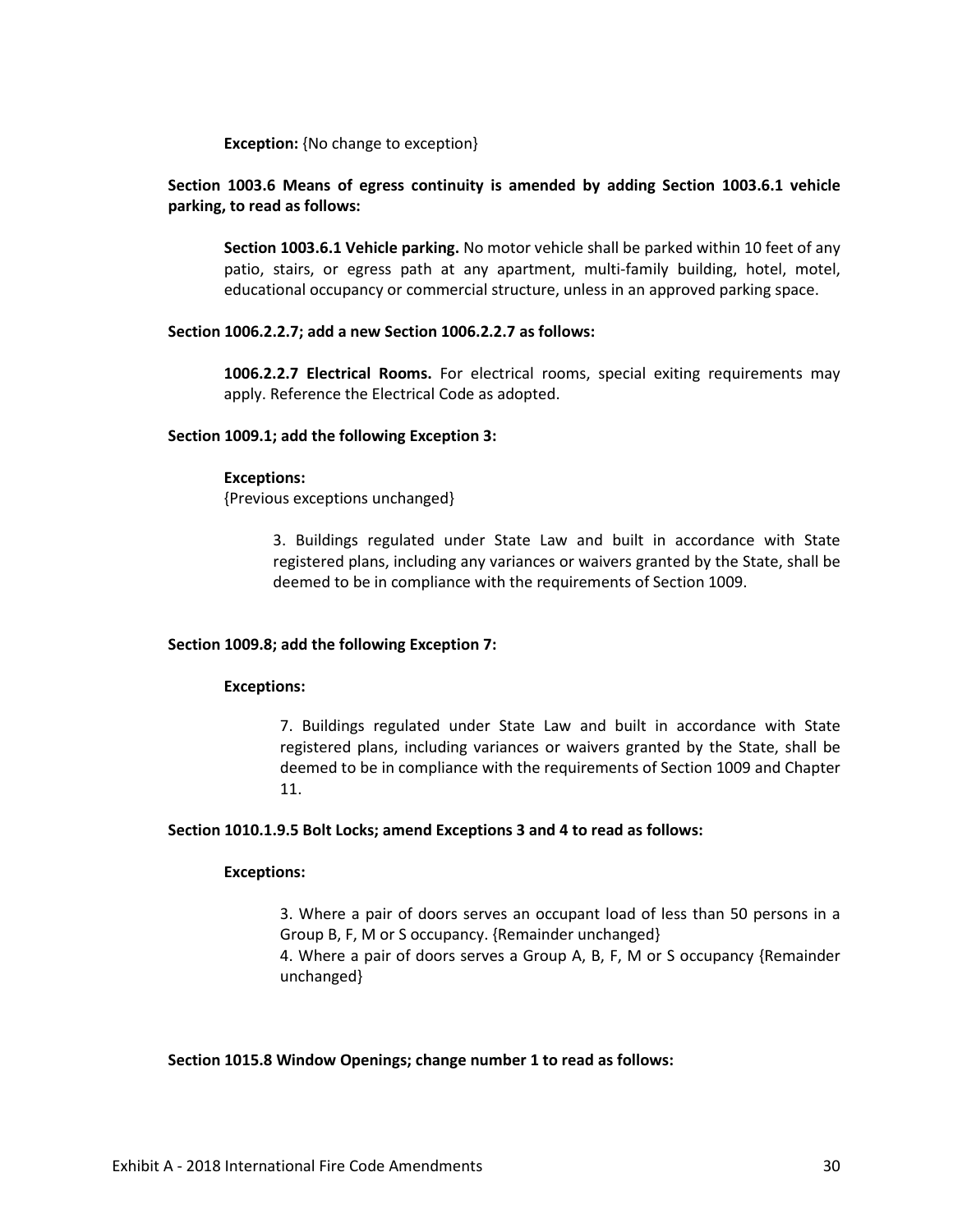1. Operable windows where the top of the sill of the opening is located more than 55 feet (16 764 mm) above the finished grade or other surface below and that are provided with window fall prevention devices that comply with ASTM F 2006.

## **Section 1020.1 Construction; add Exception 6 to read as follows:**

6. In group B occupancies, corridor walls and ceilings need not be of fire-resistive construction within a single tenant space when the space is equipped with approved automatic smoke-detection within the corridor. The actuation of any detector shall activate self-annunciating alarms audible in all areas within the corridor. Smoke detectors shall be connected to an approved automatic fire alarm system where such system is provided.

## **Section 1024 Exit Passageways is amended by adding Section 1024.1.1 Exit ways – hotels, motels, and multi-family, to read as follows:**

**Section 1024.1.1 Exit ways – hotels, motels, and multi-family.** All public exit ways and balconies shall be constructed of material having a minimum of a class "C" flame spread rating (75 to 200 flame spread). All balconies and landings utilized as exit ways shall have a minimum length of 8 feet and a minimum width of 4 feet.

## **Section 1029.1.1.1; delete this section. Spaces under Grandstands and Bleachers:**

## **Section 1031.2; change to read as follows:**

**1031.2 Reliability.** Required exit accesses, exits and exit discharges shall be continuously maintained free from obstructions or impediments to full instant use in the case of fire or other emergency. An exit or exit passageway shall not be used for any purpose that interferes with a means of egress.

## **Section 1103.3; add sentence to end of paragraph as follows:**

Provide emergency signage as required by Section 606.3.

#### **1103.5 Sprinkler Systems change to read as follows:**

An automatic sprinkler system shall be provided in all existing buildings 5,000 square feet or larger in accordance with this section, when there is a change of owner, use or occupant and a hazard classification as defined in Chapter 4 of NFPA 13: Standard for the Installation of Sprinkler Systems is present. The fire sprinkler system installation shall be completed within twelve (12) months from the date of notification by the fire code official. The fire code official is authorized to decrease the installation timeframe based on the occupant and/or use of the building to ensure life safety.

#### **Section 1103.5.1: add sentence to read as follows:**

Fire sprinkler system installation shall be completed within twelve (12) months from date of notification by the fire code official.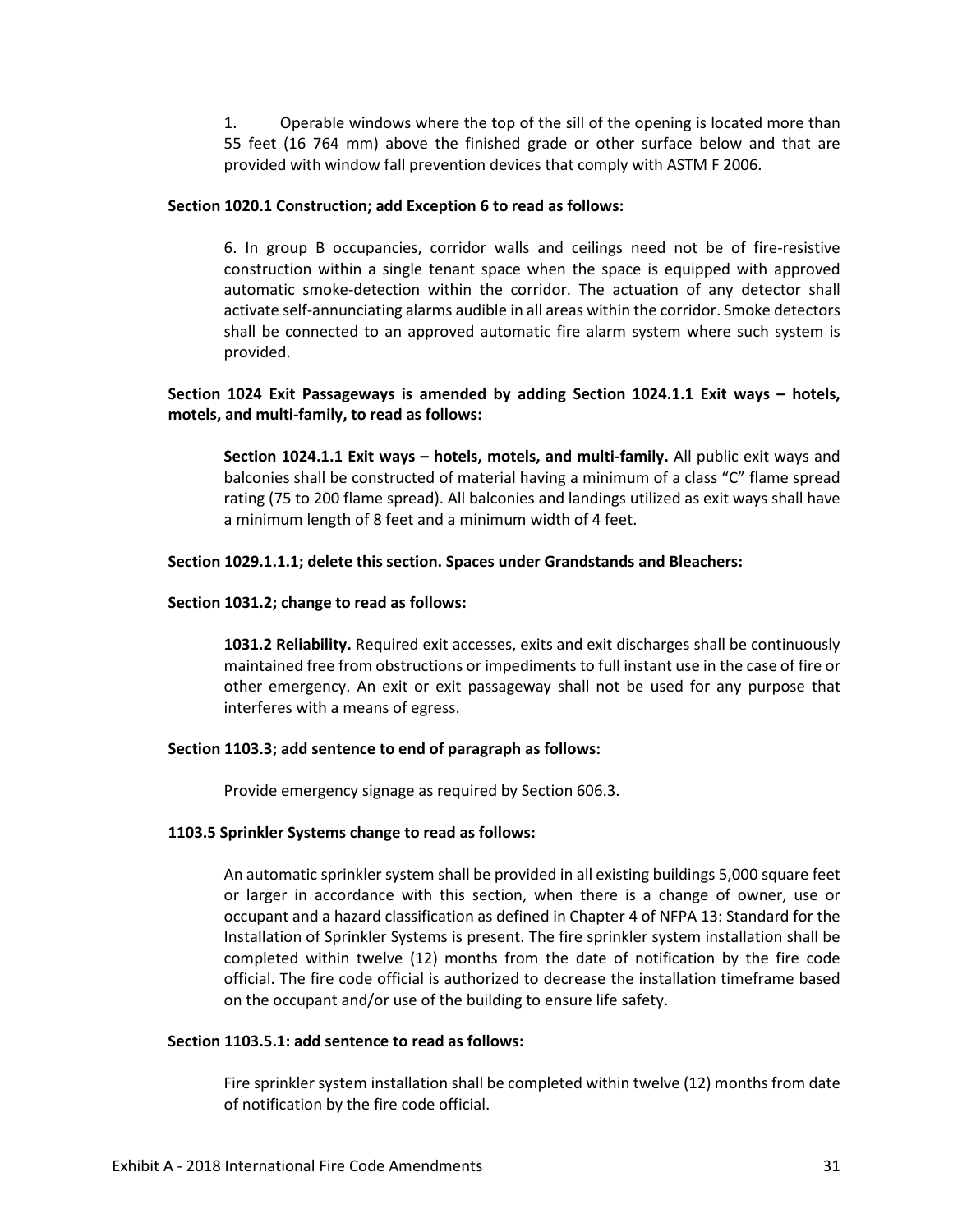#### **Section 1103.5.3 Group I-2, Condition 2 change last sentence to read as follows:**

The automatic sprinkler system shall be installed as established by adopting this ordinance and within twelve (12) months of notification by the fire code official.

#### **Section 1103.5; add Section 1103.5.5 to read as follows:**

**1103.5.5 Spray Booths and Rooms.** Existing spray booths and spray rooms shall be protected by an approved automatic fire-extinguishing system in accordance with Section 2404.

#### **Section 1103.7; add Section 1103.7.7 and 1103.7.7.1 to read as follows:**

**1103.7.7 Fire Alarm System Design Standards.** Where an existing fire alarm system is upgraded or replaced, the devices shall be addressable.

**Exception:** Existing systems need not comply unless the total building, or fire alarm system, remodel or expansion exceeds 30% of the building. When cumulative building, or fire alarm system, remodel or expansion initiated after the date of original fire alarm panel installation exceeds 50% of the building, or fire alarm system, the fire alarm system must comply within 18 months of permit application.

## **Section 1103.7.7.1 Communication requirements. Refer to Section 907.6.6 for applicable requirements**

#### **Section 1203; change and add to read as follows:**

**1203.1.1** {No change}

**1203.1.2** {No change}

**1203.1.3 Installation.** Emergency power systems and standby power systems shall be installed in accordance with the International Building Code, NFPA 70, NFPA 110, and NFPA 111. Existing installations shall be maintained in accordance with the original approval, except as specified in Chapter 11.

**1203.1.4 through 1203.1.9** {No changes to these sections}

**1203.1.10 Critical Operations Power Systems (COPS).** For Critical Operations Power Systems necessary to maintain continuous power supply to facilities or parts of facilities that require continuous operation for the reasons of public safety, emergency management, national security, or business continuity, see NFPA 70.

**1203.2 Where required.** Emergency and standby power systems shall be provided where required by Sections 1203.2.1 through 1203.2.26, or elsewhere identified in this code, or any other referenced code.

**1203.2.1 through 1203.2.3** {No change}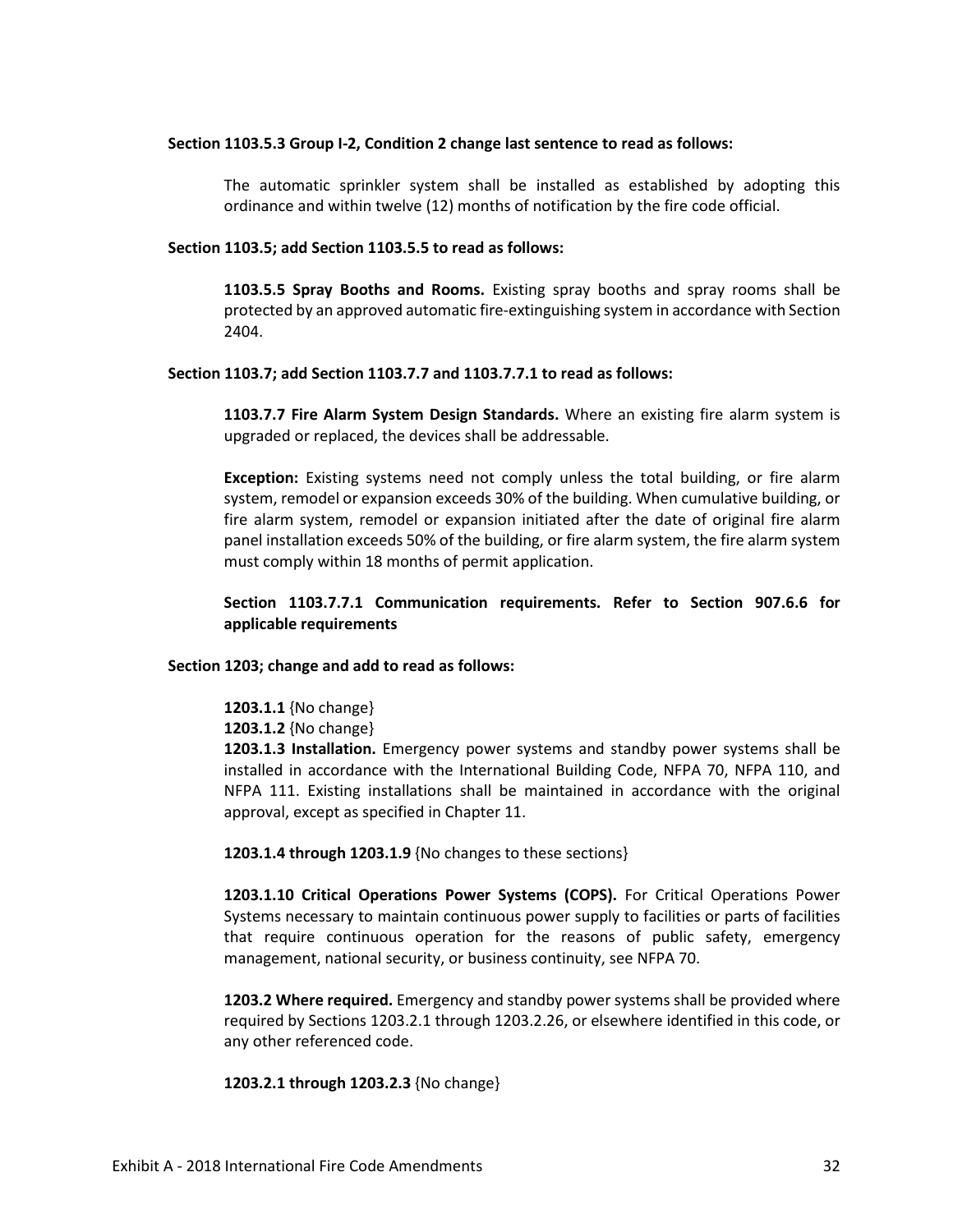**1203.2.4 Emergency Voice/alarm communications systems.** Emergency power shall be provided for emergency voice/alarm communications systems in the following occupancies, or as specified elsewhere in this code, as required in Section 907.5.2.2.5. The system shall be capable of powering the required load for a duration of not less than 24 hours, as required in NFPA 72.

- Covered and Open Malls, Section 907.2.19 and 914.2.3
- Group A Occupancies, Sections 907.2.1 and 907.5.2.2.4.
- Special Amusement Buildings, Section 907.2.11
- High-rise Buildings, Section 907.2.12
- Atriums, Section 907.2.13
- Deep Underground Buildings, Section 907.2.18

## **1203.2.5 through 1203.2.13** {No change}

**1203.2.14 Means of egress illumination.** Emergency power shall be provided for means of egress illumination in accordance with Sections 1008.3 and 1104.5.1. minimum of ninety (90) minutes.

## **1203.2.15 Membrane Structures.**

Emergency power shall be provided for exit signs in temporary tents and membrane structures in accordance with Section 3103.12.6. (90 minutes) Standby power shall be provided for auxiliary inflation systems in permanent membrane structures in accordance with Section 2702 of the International Building Code. (4 hours) Auxiliary inflation systems shall be provided in temporary air-supported and air-inflated membrane structures in accordance with section 3103.10.4.

## **1203.2.16 {No change}**

## **1203.2.17 Smoke Control Systems.**

Standby power shall be provided for smoke control systems in the following occupancies, or as specified elsewhere in this code, as required in Section 909.11:

- Covered Mall Building, International Building Code, Section 402.7
- Atriums, International Building Code, Section 404.7
- Underground Buildings, International Building Code, Section 405.8
- Group I-3, International Building Code, Section 408.4.2
- Stages, International Building Code, Section 410.2.5
- Special Amusement Buildings (as applicable to Group A's), International Building Code, Section 411.1
- Smoke Protected Seating, Section 1029.6.2.

## **1203.2.18** {No change}

## **1203.2.19 Covered and Open Mall Buildings.**

Emergency power shall be provided in accordance with Section 907.2.19 and 914.2.3.

## **1203.2.20 Airport Traffic Control Towers.**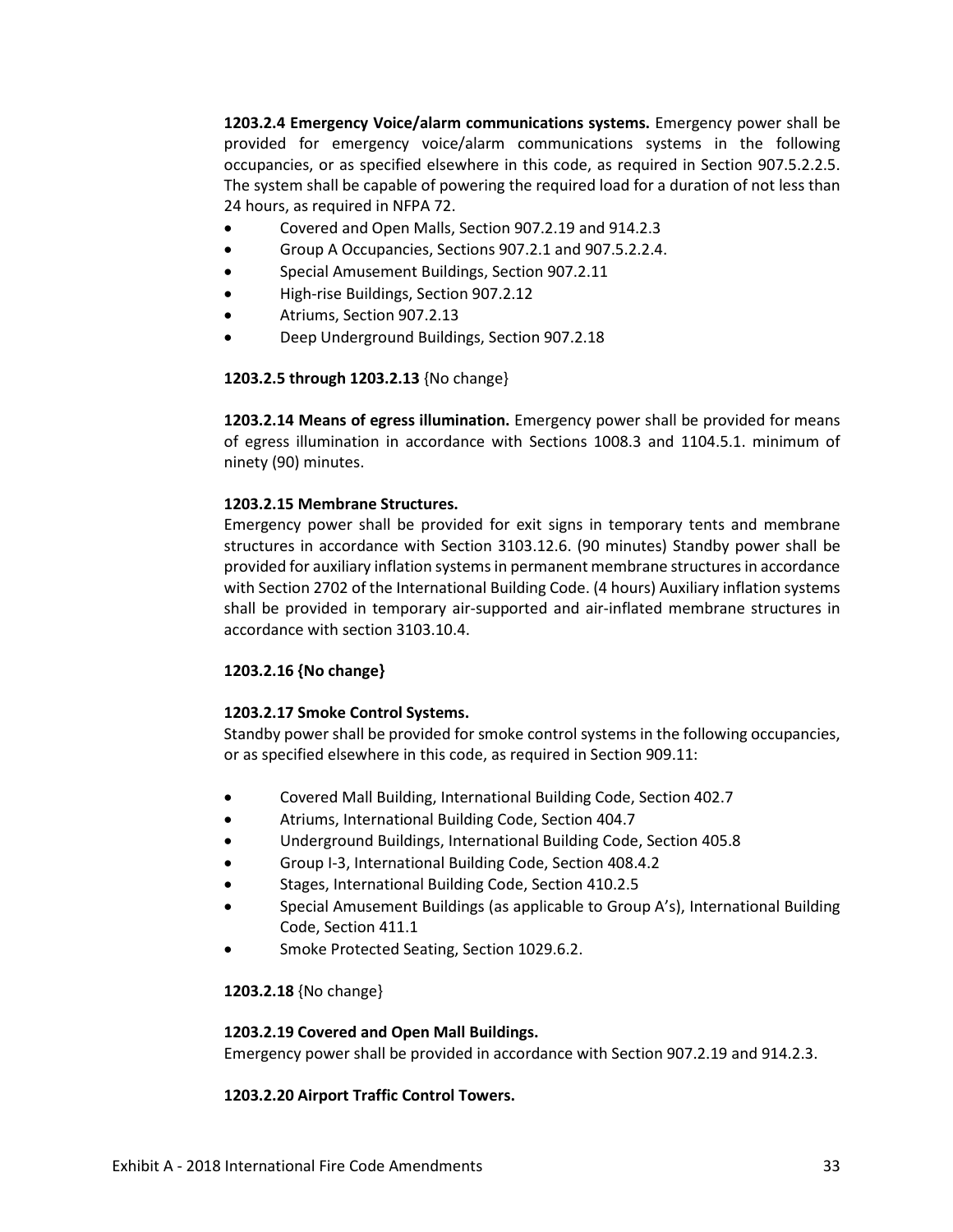A standby power system shall be provided in airport traffic control towers more than 65 ft. in height. Power shall be provided to the following equipment:

- 1. Pressurization equipment, mechanical equipment and lighting.
- 2. Elevator operating equipment.
- 3. Fire alarm and smoke detection systems.

## **1203.2.21 Smokeproof Enclosures and Stair Pressurization Alternative.**

Standby power shall be provided for smokeproof enclosures, stair pressurization alternative and associated automatic fire detection systems as required by the International Building Code, Section 909.20.6.2.

**1203.2.22 Elevator Pressurization.** Standby power shall be provided for elevator pressurization system as required by the International Building Code, Section 909.21.5.

**1203.2.23 Elimination of Smoke Dampers in Shaft Penetrations.** Standby power shall be provided when eliminating the smoke dampers in ducts penetrating shafts in accordance with the International Building Code, Section 717.5.3, exception 2.3.

**1203.2.24 Common Exhaust Systems for Clothes Dryers.** Standby power shall be provided for common exhaust systems for clothes dryers located in multistory structures in accordance with the International Mechanical Code, Section 504.10, Item 7.

**1203.2.25 Hydrogen Cutoff Rooms.** Standby power shall be provided for mechanical ventilation and gas detection systems of Hydrogen Cutoff Rooms in accordance with the International Building Code, Section 421.

**1203.2.26 Means of Egress Illumination in Existing Buildings.** Emergency power shall be provided for means of egress illumination in accordance with Section 1104.5 when required by the fire code official. (90 minutes in I-2, 60 minutes elsewhere.)

1203.3 through 1203.6 {No change}

**1203.7 Energy Time Duration.** Unless a time limit is specified by the fire code official, in this chapter or elsewhere in this code, or in any other referenced code or standard, the emergency and standby power system shall be supplied with enough fuel or energy storage capacity for not less than 2-hour full-demand operation of the system.

**Exception:** Where the system is supplied with natural gas from a utility provider and is approved.

#### **Section 2304.1; change to read as follows:**

**2304.1 Supervision of Dispensing.** The dispensing of fuel at motor fuel-dispensing facilities shall be in accordance with the following:

1. Conducted by a qualified attendant; and/or, 2. Shall be under the supervision of a qualified attendant; and/or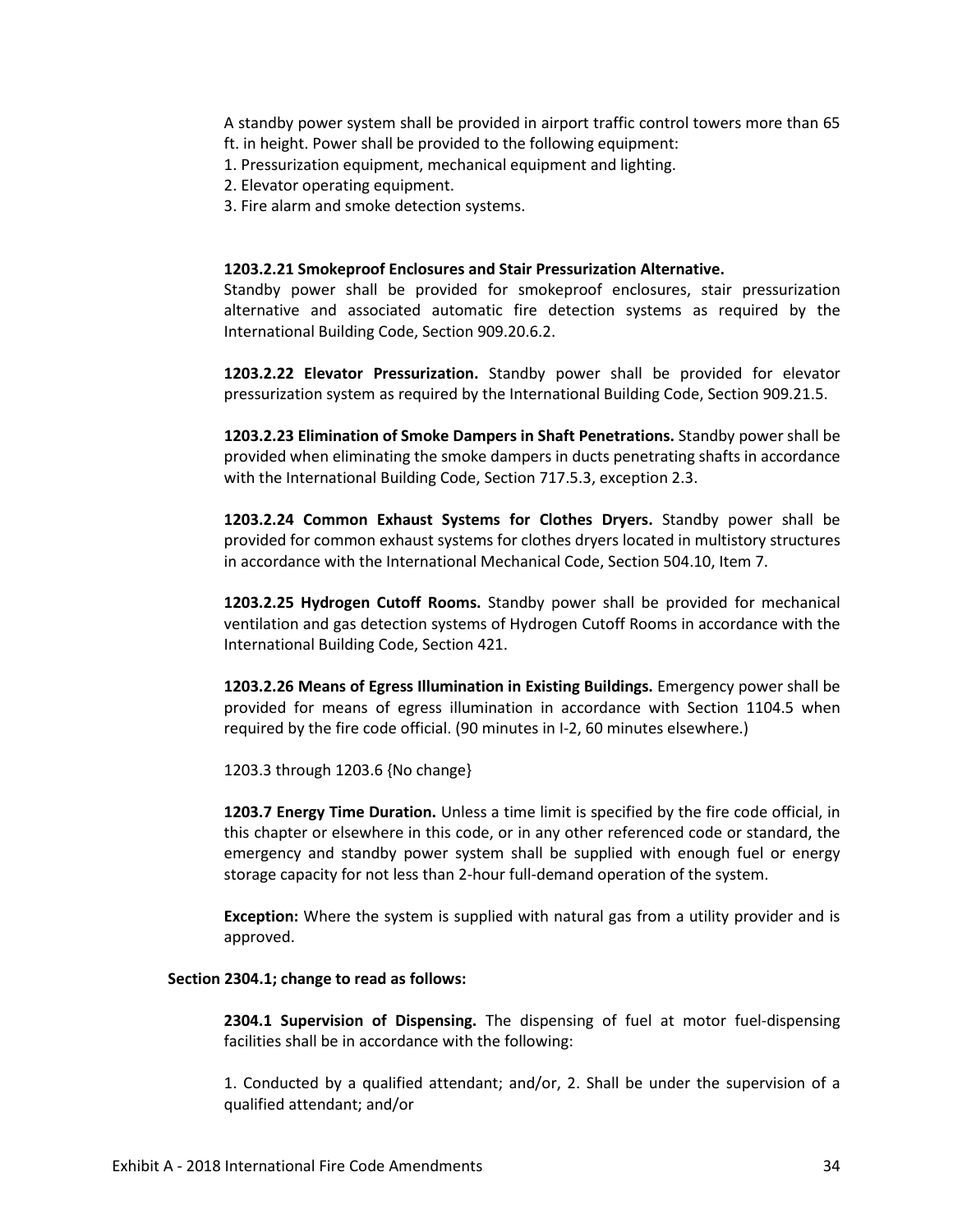3. Shall be an unattended self-service facility in accordance with Section 2304.3.

At any time the qualified attendant of item Number 1 or 2 above is not present, such operations shall be considered as an unattended self-service facility and shall also comply with Section 2304.3.

**Section 2401.2; delete this section.**

**Section 3103.3.1; delete this section.**

## **Table 3206.2, footnote h; change text to read as follows:**

h. Where storage areas are protected by either early suppression fast response (ESFR) sprinkler systems or control mode special application sprinklers with a response time index of 50 ( $m \cdot s$ ) 1/2 or less that are listed to control a fire in the stored commodities with 12 or fewer sprinklers, installed in accordance with NFPA 13, manual smoke and heat vents or manually activated engineered mechanical smoke exhaust systems shall be required within these areas.

## **Table 3206.2, footnote j; add footnote j to row titled "High Hazard" and Greater than 300,000' to read as follows:**

j. High hazard high-piled storage areas shall not exceed 500,000 square feet. A 2-hour fire wall, constructed in accordance with Section 706 of the International Building Code, shall be used to divide high-piled storage exceeding 500,000 square feet in area.

#### **Section 3310.1; add sentence to end of paragraph to read as follows:**

When fire apparatus access roads are required to be installed for any structure or development, they shall be approved prior to the time at which construction has progressed beyond completion of the foundation of any structure. Completion of the access road includes striping.

#### **Section 5003.2.2.1 Design and Construction change #3 and #4 and add #6 to read as follows:**

3. Automatic fail-safe emergency shutoff valves shall be installed on supply piping and tubing at the following locations: {remainder of text unchanged}

4. Automatic emergency shutoff valves shall be identified and the location shall be clearly visible, accessible and indicated by means of a sign.

6. Bulk tank installations over 2,000 pounds will require an engineered foundation and construction permit per the 2018 International Building Code. Three complete sets of structural drawings, specifications and analysis (calculations) shall be provided and shall bear the seal of a licensed Texas professional engineer.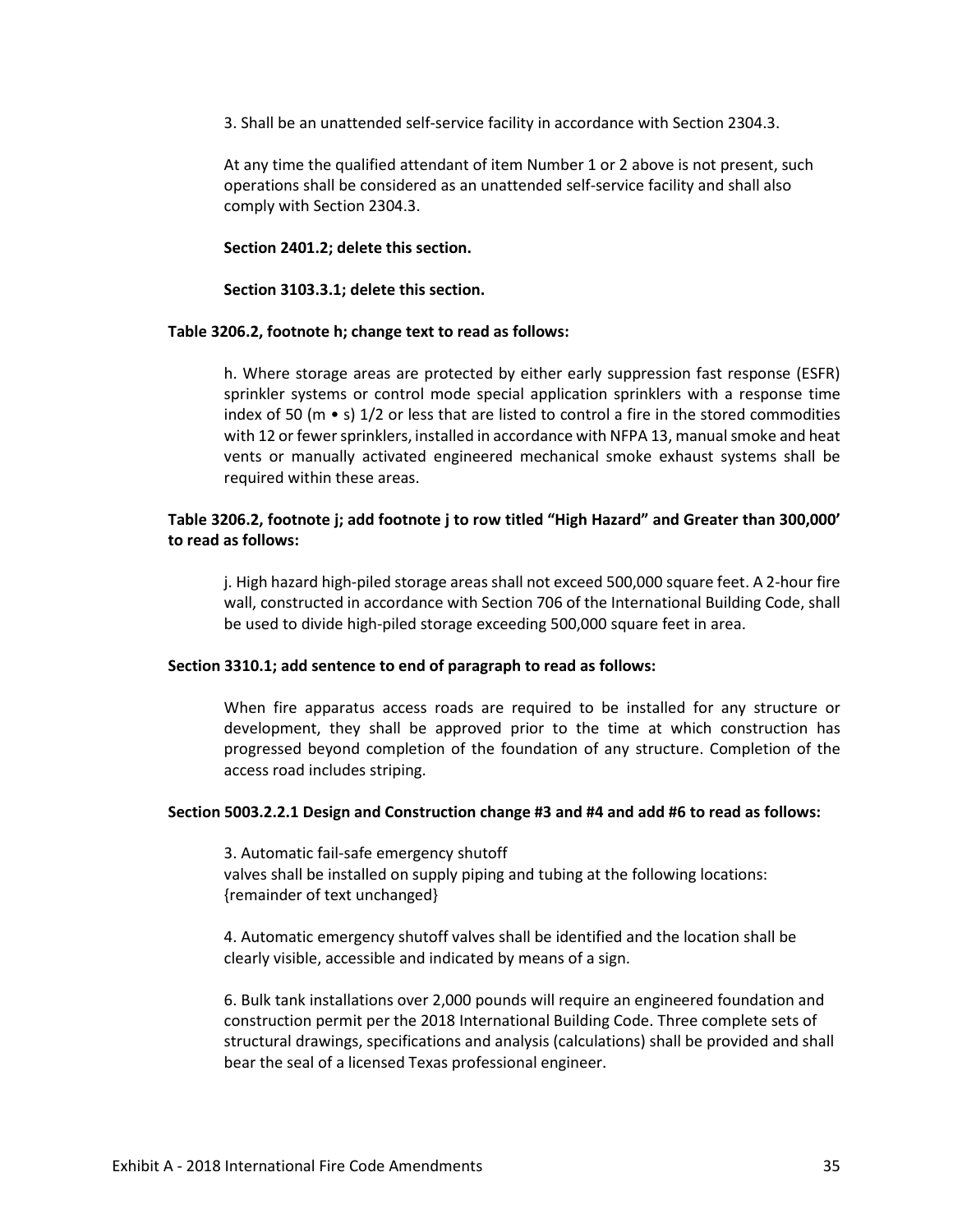## **Section 5003.3.1.4 Responsibility for cleanup shall be amended by deleting Section 5003.3.1.4 Responsibility for cleanup in the IFC and replacing it with the following:**

The person, firm or corporation, responsible for an unauthorized discharge or hazardous condition shall institute and complete all actions necessary to remedy the effects of such unauthorized discharge, whether sudden or gradual, at no cost to the jurisdiction. When deemed necessary, by the fire code official, cleanup may be initiated by the fire department, or by an authorized individual or firm. Costs associated with such cleanup shall be borne by the owner, operator, or other person responsible for the unauthorized discharge. Any costs associated with a fire department response to accomplish control and mitigation of an unauthorized discharge may be charged back to the person, firm, or corporation responsible for the release.

#### **Section 5004.10 Supervision and monitoring. Shall be amended to read as follows:**

Emergency alarm, detection and automatic fire-extinguishing systems required by Section 5004 shall be electrically supervised and monitored by an approved supervising station or, where approved, shall initiate an audible and visual signal at a constantly attended location. In buildings with a monitored sprinkler or fire alarm/detection system, the carbon dioxide (CO²) emergency alarm system shall be connected to the building fire alarm control panel. A fire alarm permit is required per the DCESD1 Fire Code.

#### **Section 5601.1.3; change to read as follows:**

**5601.1.3 Fireworks.** The possession, manufacture, storage, sale, handling, and use of fireworks are prohibited.

#### **Exceptions:**

1. Only when approved for fireworks displays, storage, and handling of fireworks as allowed in Section 5604 and 5608.

2. The use of fireworks for approved fireworks displays as allowed in Section 5608. {Delete remainder of text.}

#### **Section 5703.6; add a sentence to read as follows:**

**5703.6 Piping Systems.** Piping systems, and their component parts, for flammable and combustible liquids shall be in accordance with Sections 5703.6.1 through 5703.6.11. An approved method of secondary containment shall be provided for underground tank and piping systems.

#### **Section 5704.2.9.5; change Section 5704.2.9.5 and add Section 5704.2.9.5.3 to read as follows:**

**5704.2.9.5 Above-ground Tanks Inside of Buildings.** Above-ground tanks inside of buildings shall comply with Section 5704.2.9.5.1 and 5704.2.9.5.2 through 5704.2.9.5.3. 5704.2.9.5.1 {No change.} 5704.2.9.5.2 {No change.}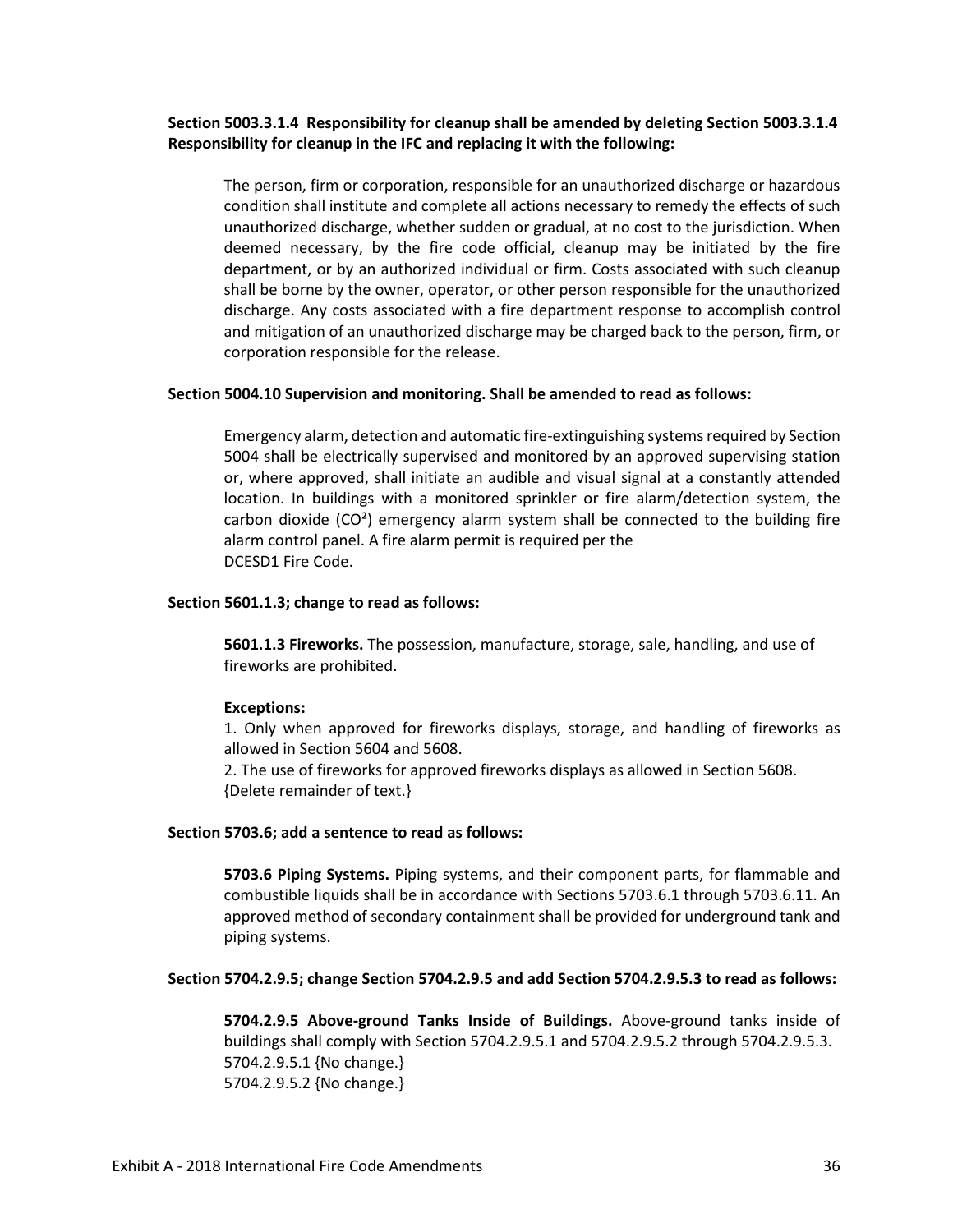#### **Section 5704.2.9.5.3 Combustible Liquid Storage Tanks Inside of Buildings.**

1. The maximum aggregate allowable quantity limit shall be 3,000 gallons (11 356 L) of Class II or III combustible liquid for storage in protected aboveground tanks complying with Section 5704.2.9.7 when all of the following conditions are met:

2. The entire 3,000 gallon (11 356 L) quantity shall be stored in protected above-ground tanks;

The 3,000 gallon (11 356 L) capacity shall be permitted to be stored in a single tank or multiple smaller tanks;

3. The tanks shall be located in a room protected by an automatic sprinkler system complying with Section 903.3.1.1; and

4. Tanks shall be connected to fuel-burning equipment, including generators, utilizing an approved closed piping system.

The quantity of combustible liquid stored in tanks complying with this section shall not be counted towards the maximum allowable quantity set forth in Table 5003.1.1(1), and such tanks shall not be required to be located in a control area. Such tanks shall not be located more than two stories below grade.

**Section 5704.2.9.6.1** shall be amended to read as follows:

**5704.2.9.6.1 Locations where above ground tanks are prohibited.** The storage of Class I and Class II liquids in permanent above ground tanks outside of buildings is prohibited within the Roanoke City Limits unless approved by Special Use Permit and with approval of the Fire Marshal.

#### **Section 5704.2.11.4; add a sentence to read as follows:**

**5704.2.11.4 Leak Prevention.** Leak prevention for underground tanks shall comply with Sections 5704.2.11.4.1 through 5704.2.11.4.3. An approved method of secondary containment shall be provided for underground tank and piping systems.

#### **Section 5704.2.11.4.2; change to read as follows:**

**5704.2.11.4.2 Leak Detection.** Underground storage tank systems shall be provided with an approved method of leak detection from any component of the system that is designed and installed in accordance with NFPA 30 and as specified in Section 5704.2.11.4.3.

#### **Section 5704.2.11.4.3; add Section 5704.2.11.4.3 to read as follows:**

**5704.2.11.4.3 Observation Wells.** Approved sampling tubes of a minimum 4 inches in diameter shall be installed in the backfill material of each underground flammable or combustible liquid storage tank. The tubes shall extend from a point 12 inches below the average grade of the excavation to ground level and shall be provided with suitable surface access caps. Each tank site shall provide a sampling tube at the corners of the excavation with a minimum of 4 tubes. Sampling tubes shall be placed in the product line excavation within 10 feet of the tank excavation and one every 50 feet routed along product lines towards the dispensers, a minimum of two are required.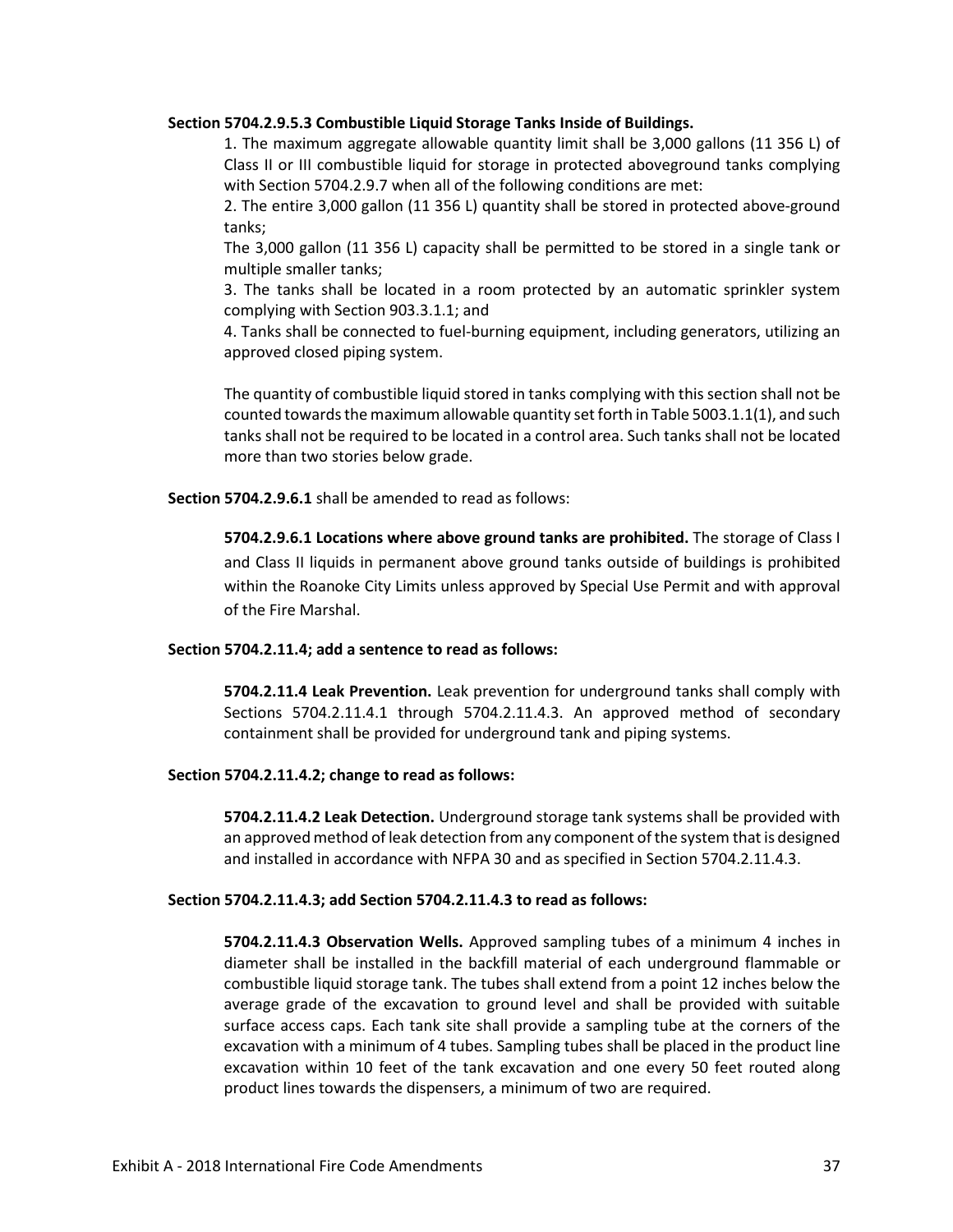## **Delete Section 5707 Mobile Refueling in its entirety.**

#### **Section 6103.2.1; add Section 6103.2.1.8 to read as follows:**

**6103.2.1.8 Jewelry Repair, Dental Labs and Similar Occupancies.** Where natural gas service is not available, portable LP-Gas containers are allowed to be used to supply approved torch assemblies or similar appliances. Such containers shall not exceed 20 pound (9.0 kg) water capacity. Aggregate capacity shall not exceed 60-pound (27.2 kg) water capacity. Each device shall be separated from other containers by a distance of not less than 20 feet.

## **Section 6104.2, Exception; add an exception 2 to read as follows:**

## **Exceptions:**

1. {existing text unchanged}

2. Except as permitted in Sections 308 and 6104.3.2, LP-gas containers are not permitted in residential areas.

## **Section 6104.3; add Section 6104.3.3 to read as follows:**

**6104.3.3 Spas, Pool Heaters, and Other Listed Devices.** LP-gas containers are allowed to be used to supply spa and pool heaters or other listed devices. Such container shall not exceed 250-gallon water capacity per lot. See Table 6104.3 for location of containers. Installation shall be in accordance with the Texas Administrative Code Title 16, Part 1, Chapter 9, Subchapter B.

**Exception:** Lots where LP-gas can be off-loaded wholly on the property where the tank is located may install up to 500 gallon above ground or 1,000 gallon underground approved containers.

## **Section 6107.4 and 6109.13; change to read as follows:**

**6107.4 Protecting Containers from Vehicles.** Where exposed to vehicular damage due to proximity to alleys, driveways or parking areas, LP-gas containers, regulators and piping shall be protected in accordance with NFPA 58 and Section 312.

**6109.13 Protection of Containers.** LP-gas containers shall be stored within a suitable enclosure or otherwise protected against tampering. Vehicle impact protection shall be provided as required by Section 6107.4.

## **Exception:** {Deleted}

## **Table B105.2; change footnote a. to read as follows:**

The reduced fire-flow shall be not less than 1,500 gallons per minute.

## **Appendix C103.1 Hydrant Spacing; shall be amended to read as follows and C103.2 and C103.3 shall be deleted:**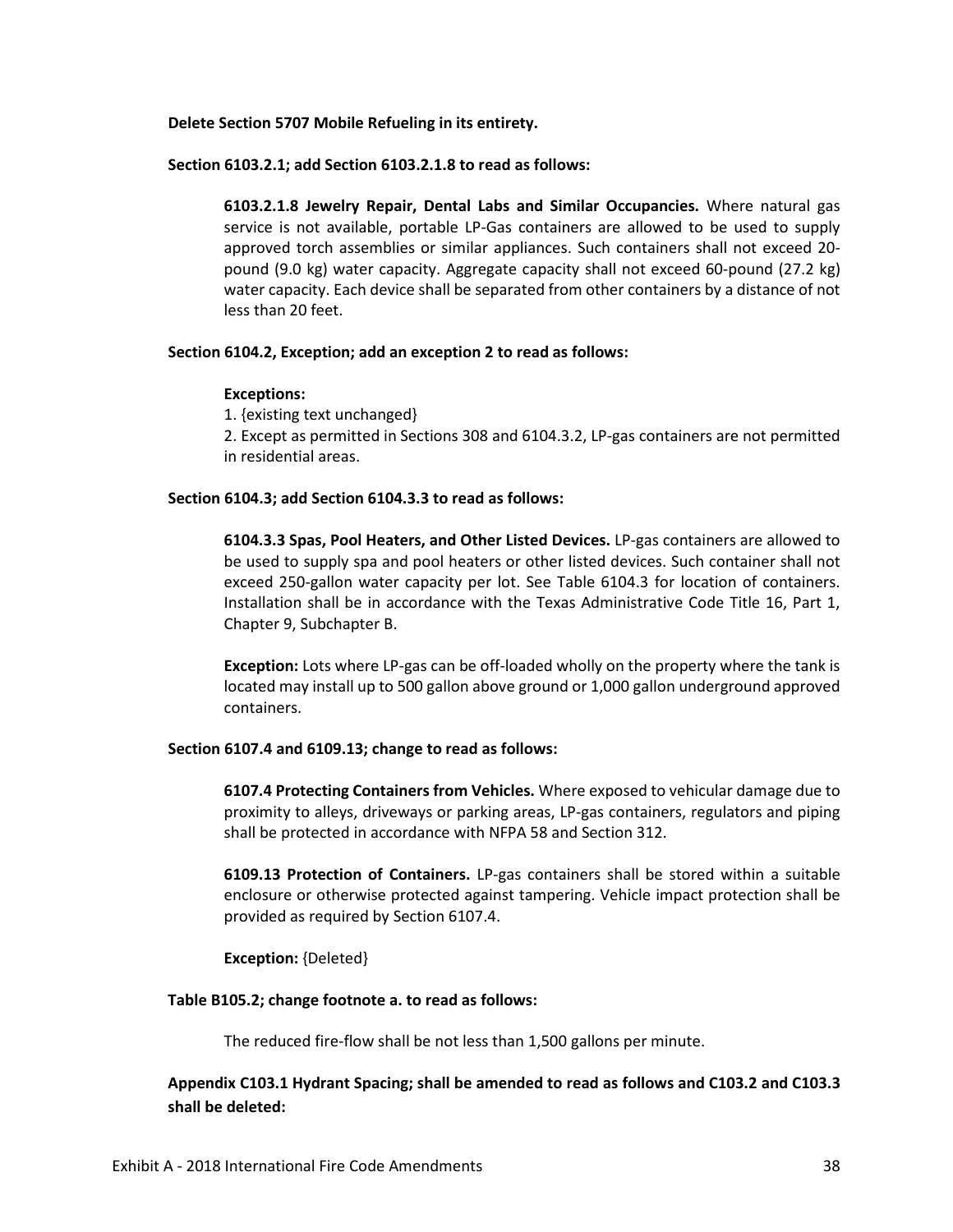## **C103 Fire Hydrant Spacing.**

## **1. Commercial and Industrial Areas**

a. Fire hydrants shall be located no more than a five hundred foot (500') truck hose lay distance to all points of any structure or combustible storage area on the lot.

b. Fire hydrants located on the opposite side of a street, designated as four lanes or larger on the current Master Thoroughfare Plan, shall not be considered acceptable for meeting hydrant coverage requirements.

c. Fire hydrants shall be positioned to allow truck hose lays to follow normal traffic access to the site.

d. Fire hydrants shall be spaced at no more than three hundred foot (300') intervals.

## **2. Residential Areas**

a. Fire hydrants shall be placed on block corners or near the center of the block to place every structure within a five hundred foot (500') truck hose lay distance from fire hydrant coverage.

b. Fire hydrants located on the opposite side of a street, designated as four lanes or larger on the current City Thoroughfare Plan, shall not be considered acceptable for meeting hydrant coverage requirements.

c. Fire hydrants shall be positioned to allow truck hose lays to follow normal traffic access to the site.

d. Fire hydrants shall be spaced at no more than five hundred foot (500') intervals.

## **Appendix C104 Hydrant Spacing,** shall be deleted entirely.

#### **Appendix D103.5 Fire apparatus access road gates shall be amended to read as follows:**

1. Where a single gate is provided, the gate width shall be not less than 24 feet. Where a fire apparatus access road consists of a divided roadway, the gate width shall be not less than 16 feet.

#### **Appendix L**

A Firefighter Air Replenishment System (FARS) will be required in all buildings/occupancy types that are 5 stories or more in height or 500,000 square feet or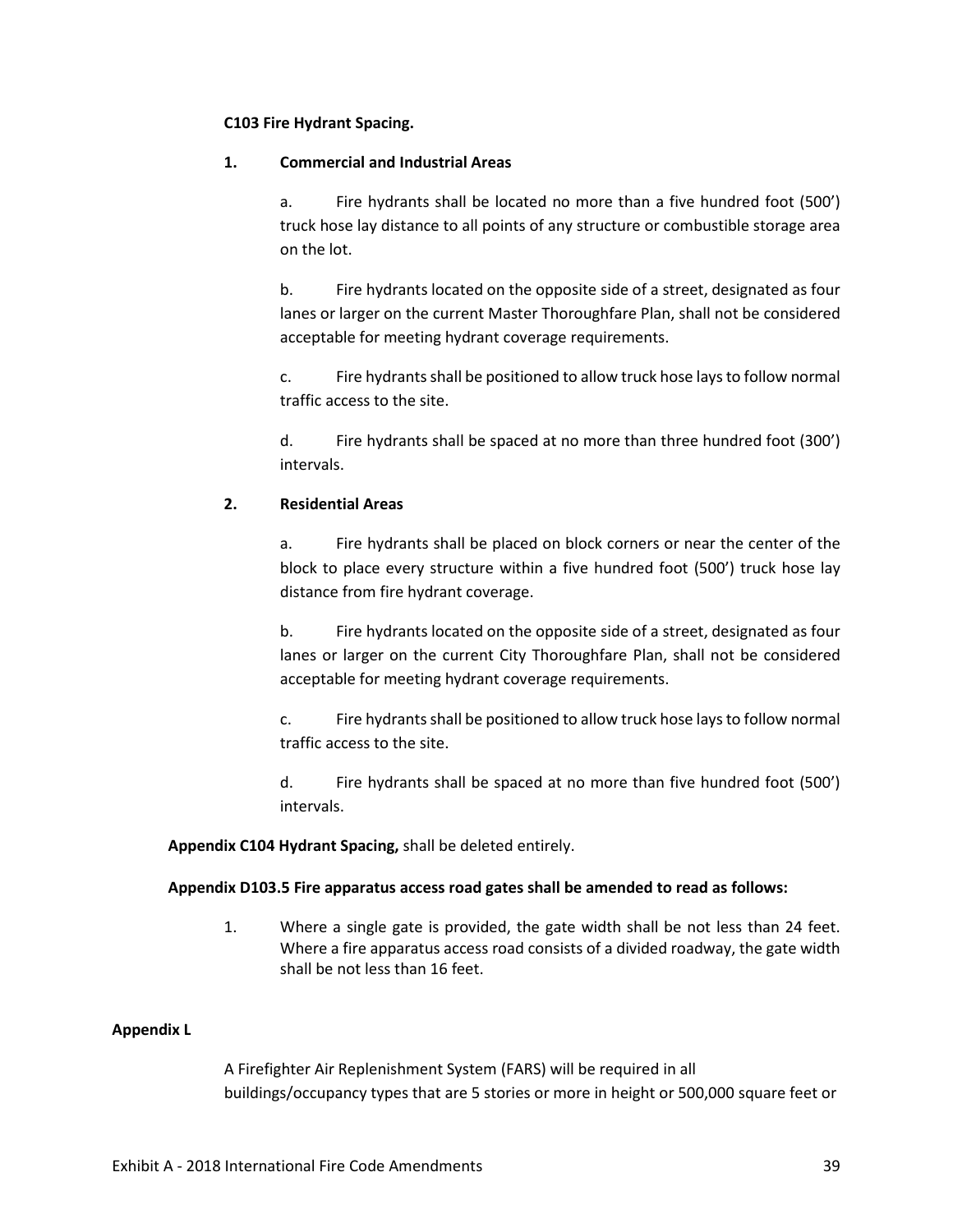greater in area under roof. See Appendix L of 2018 International Fire Code for all requirements.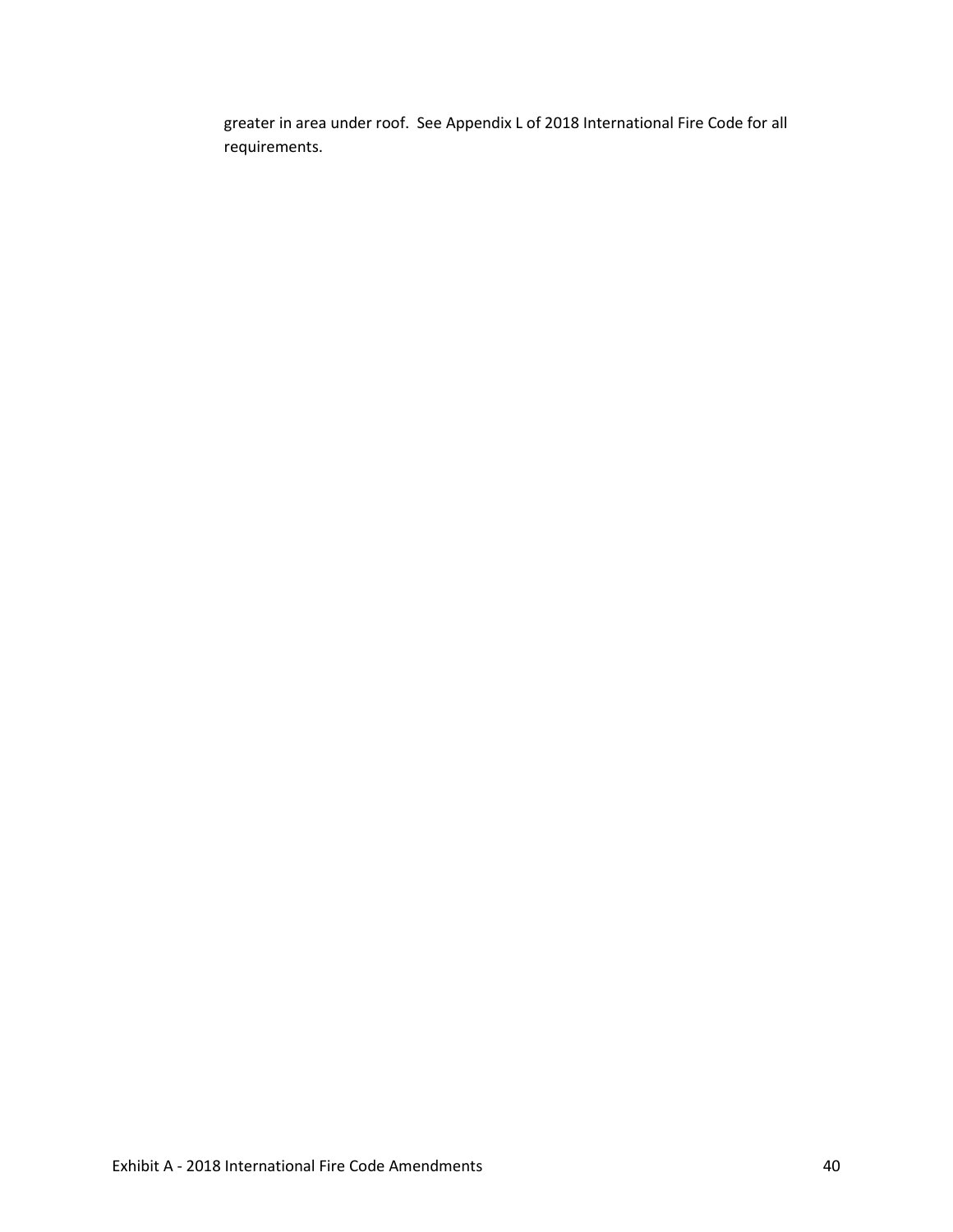

#### Shopping Centers, High Rise Buildings and Other Applications

Minimum 12" high numbers with a 2" stroke with contrasting background. Be visible from all access directions. Suite numbers are required over the door with a 6" high x 1"

- brush stroke.
	- Buildings beyond 100' from the street and 10,000 square feet or more would need to install 18" x 3"  $\bullet$ address numbers.

#### **Marquee and Monument**

Addresses installed on a marquee or monument located next to the street will require numbers 12" high x 2" brush stroke to be located a minimum of 3 feet above grade. Numbers shall contrast with the background.

12/13/2002

HANDOUT 3.1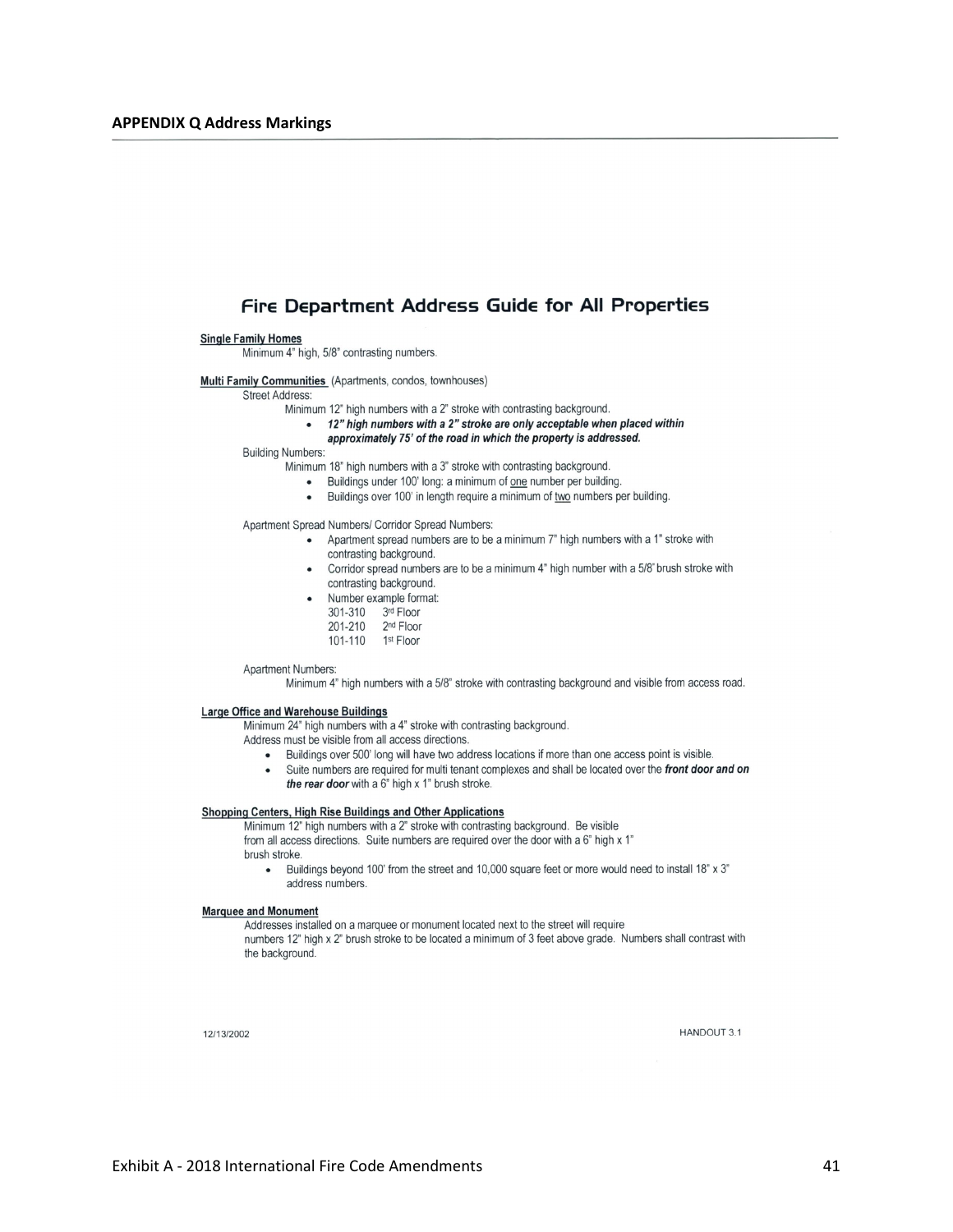#### **APPENDIX P PERMIT FEES**

#### **Section P105 General.**

**P101.1** The Town of Northlake shall collect the approved fees for inspections, annual permits, and other related permits as required by this Ordinance.

**P101.2** Fire code construction permit fees shall be based on the contracted value of the work being permitted. Fees are as stated in the approved fee schedule and adopted by the Town. When a permit is required, the permit fee shall be doubled when work or construction has occurred without obtaining the appropriate permits.

**P101.3** Fire Code operational permit fees shall be annual and due on the anniversary date of the permit issue, unless otherwise indicated on the permit.

**P101.4** Payment of annual permit fees shall be the responsibility of the property owner, business owner/manager, contractor, or other responsible individual as applicable.

**P101.5** The Fire Marshal may request copies of bid documents or other items to verify the estimated cost of construction when calculating permit fees.

**P101.6** A permit application shall be submitted to the Development Services Department and must have detailed construction plans one (1) digital pdf copy and a copy of the applicant's State license as applicable attached to the application.

**P101.7 Contractor documentation.** Anyone desiring to do work for which a construction permit is required shall be required to provide certain documentation to the Development Services Department. Such documentation shall include, but not be limited to, a copy of all applicable State licenses and contact information.

**P101.8** Work shall not begin on any construction requiring a fire code permit before the permit is obtained unless approved by the Fire Marshal.

**P101.9 Inspection requests.** It shall be the duty of the permit holder or their duly authorized agent to notify the fire code official when work is ready for inspection. It shall be the duty of the permit holder to provide access to and means for inspections of such work that are required by this Code.

**P101.10 Approval required.** Work shall not be done beyond the point indicated in each successive inspection without first obtaining the approval of the fire code official. The fire code official, upon notification, shall make the requested inspections and shall either indicate the portion of the construction that is satisfactory as completed, or notify the permit holder or his or her agent wherein the same fails to comply with this Code. Any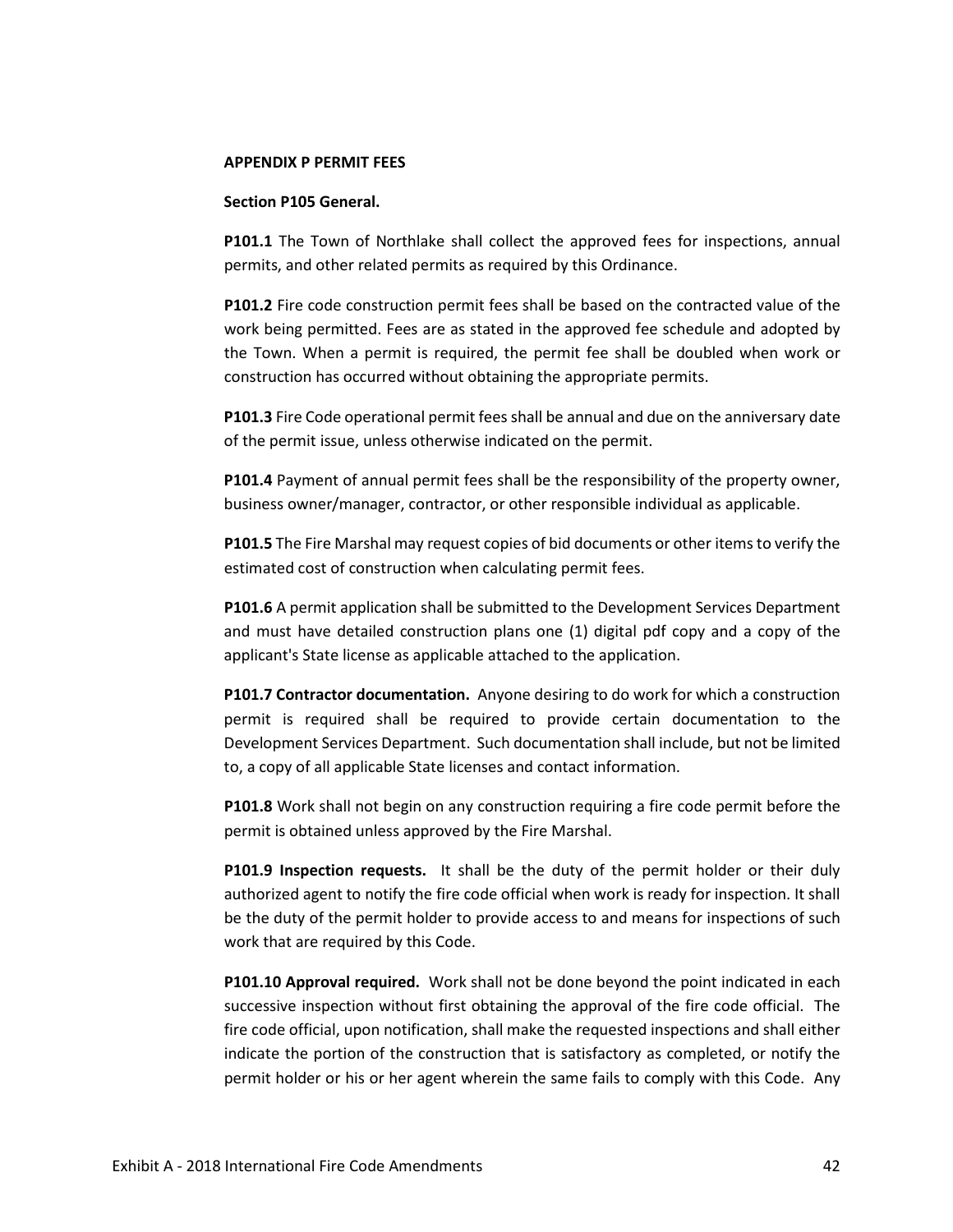portions that do not comply shall be corrected and such portion shall not be covered or concealed until authorized by the fire code official.

**P102 Required construction permits.** For any and all new installations, and modifications to existing fire and life safety systems, including but not limited to **Sections P102.1 through P102.16** of this document and**, Section 105 Permits, of the 2018 Edition of the International Fire Code.** A construction permit issued by the Fire Marshal shall be required for work as set forth in the above referenced Sections.

**P102.1 Automatic fire-extinguishing systems.** The permit fee for the installation of or modification to any residential or commercial automatic fire-extinguishing system required by Section 105.7.1 and Section 903 as amended and adopted, shall be determined by the cost of construction and the fee shall be calculated based on the fee schedule as required by the most recent ordinances of the Town of Northlake.

**P102.2 Battery Systems.** The permit fee for the installation of stationary battery systems required by Section 105.7.2 shall be determined by the cost of construction and the fee shall be calculated based on the fee schedule as required by the most recent ordinances of the Town of Northlake.

**P102.3 Compressed gases.** The permit fee to install, repair damage to, abandon, remove, place temporarily out of service, or close or substantially modify a compressed gassystem required by Section 105.7.4 shall be determined by the cost of construction and the fee shall be calculated based on the fee schedule as required by the most recent ordinances of the Town of Northlake.

**P102.4 Cryogenic fluids.** The permit fee for the installation of or alteration to outdoor stationary cryogenic fluid storage systems required by Chapter 55 and Section 105.7.5 shall be determined by the cost of construction and the fee shall be calculated based on the fee schedule as required by the most recent ordinances of the Town of Northlake.

**P102.5 Fire alarm and detection systems and related equipment.** The permit fee for the installation of or modification to fire alarm and detection systems and related equipment required by Section 105.7.7 shall be determined by the cost of construction and the fee shall be calculated based on the fee schedule as required by the most recent ordinances of the Town of Northlake.

**P102.6 Fire pumps and related equipment.** The permit fee for the installation of or modification to fire pumps and related fuel tanks, jockey pumps, controllers, and generators required by Section 105.7.8 shall be determined by the cost of construction and the fee shall be calculated based on the fee schedule as required by the most recent ordinances of the Town of Northlake.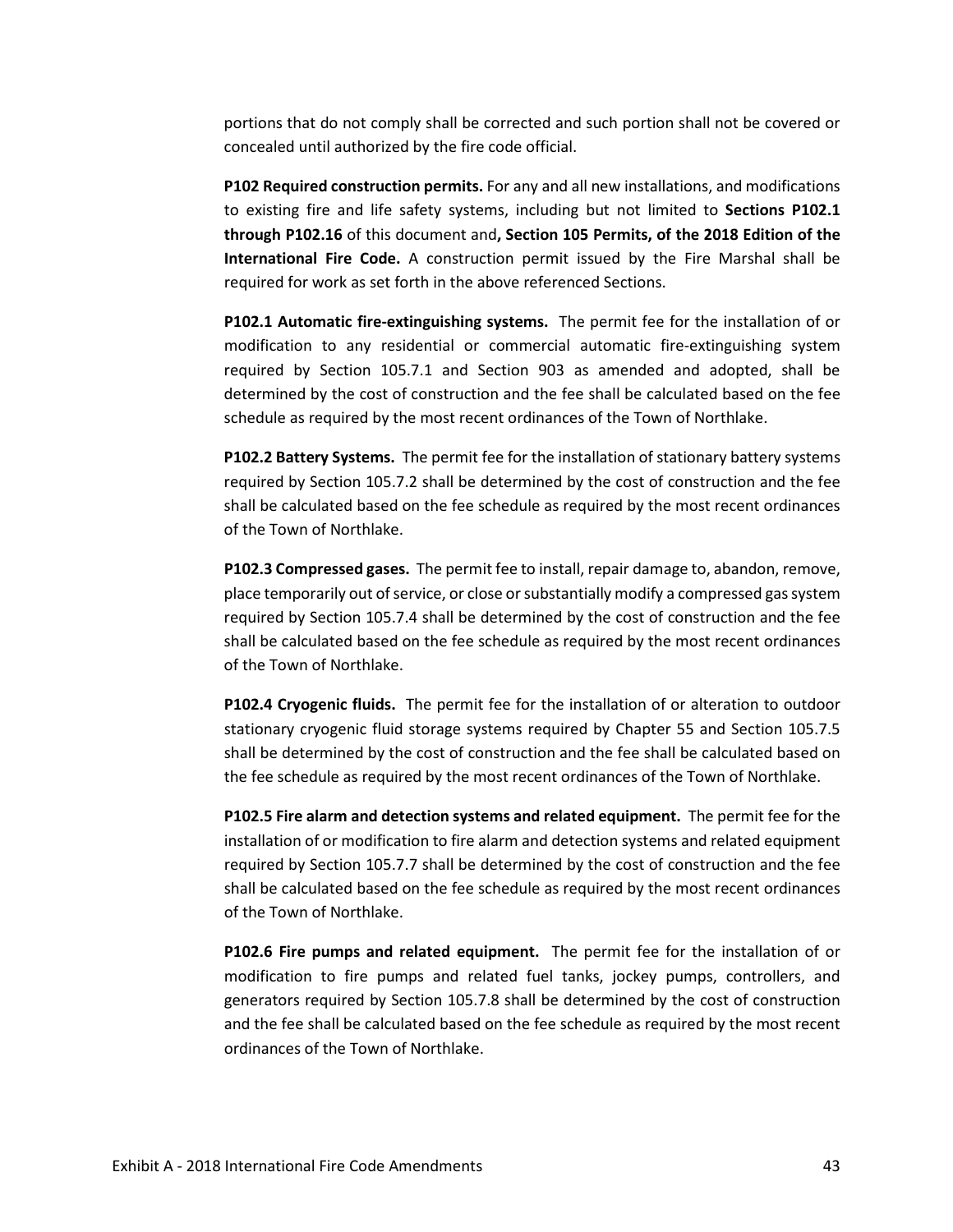**P102.7 Flammable and combustible liquids.** The permit fee for the installation of or repair or modification to a pipeline, tank, or other such items required by Section 105.7.9 shall be determined by the cost of construction and the fee shall be calculated based on the fee schedule as required by the most recent ordinances of the Town of Northlake.

**P102.8 Hazardous materials.** The permit fee for the installation, repair, abandonment, removal, closure, or modification to a storage facility or other area regulated by Chapter 50 as required by Section 105.7.13 shall be determined by the cost of construction and the fee shall be calculated based on the fee schedule as required by the most recent ordinances of the Town of Northlake.

**P102.9 Industrial ovens.** The permit fee for the installation of industrial ovens covered by Chapter 30 as required by Section 105.7.15 shall be determined by the cost of construction and the fee shall be calculated based on the fee schedule as required by the most recent ordinances of the Town of Northlake.

**P102.10 LP-gas.** The permit fee for the installation of or modification to an LP-gas system required by Section 105.7.16 shall be determined by the cost of construction and the fee shall be calculated based on the fee schedule as required by the most recent ordinances of the Town of Northlake.

**P102.11 Spraying or dipping.** The permit fee for the installation of or modification to a spray room, dip tank or booth required by Section 105.7.23 shall be determined by the cost of construction and the fee shall be calculated based on the fee schedule as required by the most recent ordinances of the Town of Northlake.

**P102.12 Standpipe systems.** The permit fee for the installation of, modification to or removal from service of a standpipe system required by Section 105.7.24 shall be determined by the cost of construction and the fee shall be calculated based on the fee schedule as required by the most recent ordinances of the Town of Northlake.

**P102.13 Smoke control or exhaust systems.** The permit fee for the installation of or modification to a smoke control or exhaust system required by Section 105.7.20 shall be determined by the cost of construction and the fee shall be calculated based on the fee schedule as required by the most recent ordinances of the Town of Northlake.

**P102.14 Electronic access control systems.** The permit fee for the installation of or modification to an electronic access control system as described in Section 105.7.26 shall be determined by the cost of construction and the fee shall be calculated based on the fee schedule as required by the most recent ordinances of the Town of Northlake.

**P102.15 Gates across fire lanes**. A permit is required for the installation of controlled access gates across required fire lanes as described in Section 105.7.12. The permit fee for the installation of or modification to controlled access gates across required fire lanes